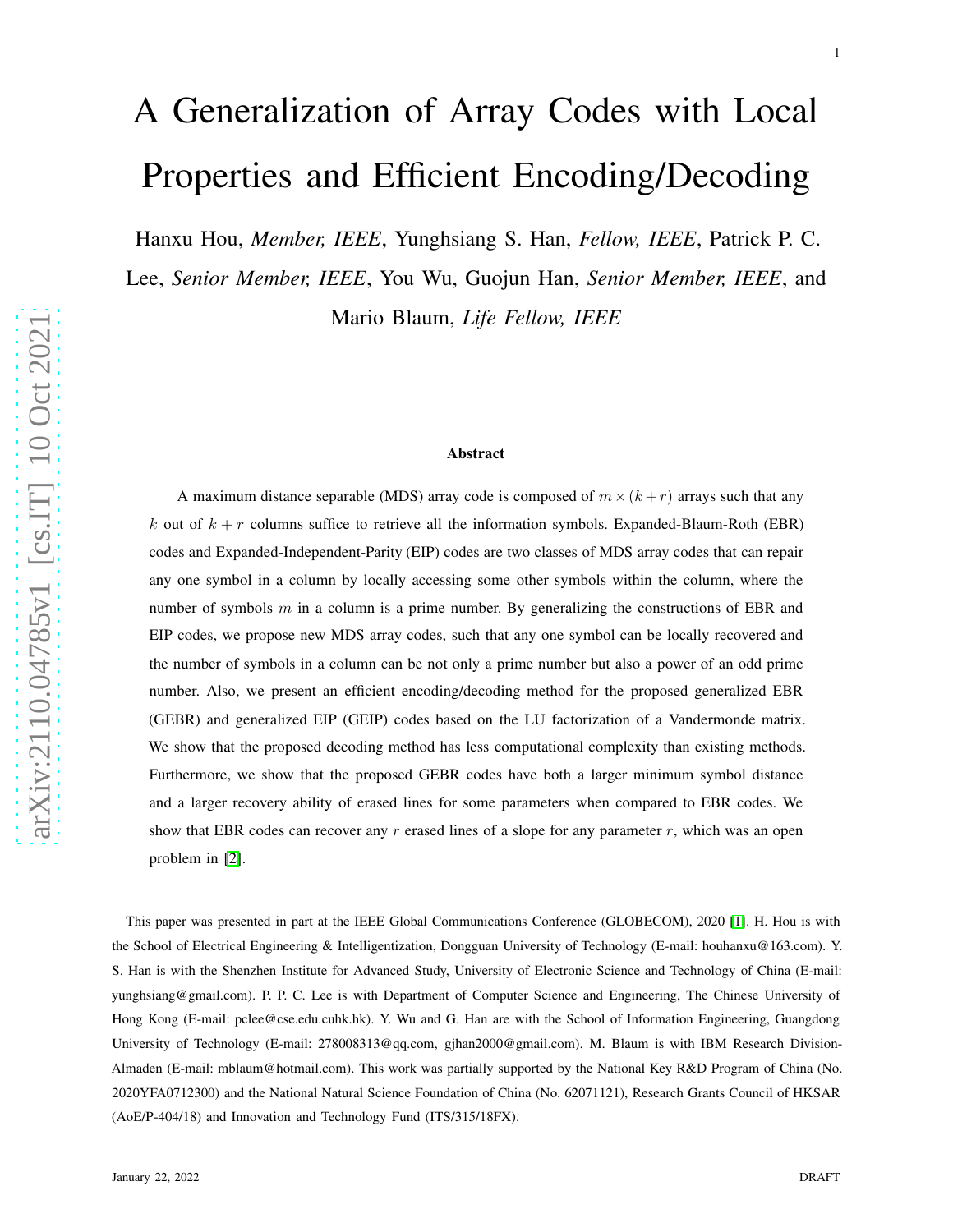#### Index Terms

Array codes, Expanded-Blaum-Roth codes, Expanded-Independent-Parity codes, local repair, efficient encoding/decoding.

## I. INTRODUCTION

Modern distributed storage systems require data redundancy to maintain data availability and durability in the presence of failures. Two major redundancy mechanisms are replication and erasure coding. Compared to replication, erasure coding can deliver higher data reliability with much lower storage overhead.

There are many constructions of erasure correcting codes. In this work, we focus on *array codes*, which are a class of erasure correcting codes with only XOR and cyclic-shift operations being involved in the coding process. Array codes have been widely used in storage systems, such as Redundant Array of Independent Disk (RAID) [\[3\]](#page-41-2). Consider an array code of size  $m \times (k + r)$ elements, in which each element stores one *symbol* in the array code. Among the  $k + r$  columns, the first k columns store  $m \times k$  *information* symbols to form k information columns, and the remaining r columns store  $m \times r$  *parity* symbols, encoded from the  $m \times k$  information symbols, to form r parity columns. The value of m depends on the code construction, and the m symbols in each column are stored in the same disk (or node) of a storage system.

*Maximum distance separable (MDS)* array codes are a special class of array codes, where any k out of the  $k + r$  columns can retrieve all  $m \times k$  information symbols stored in the k information columns (i.e., providing fault tolerance against any  $r$  disk failures). There are many existing MDS array codes in the literature, and most of them are designed to tolerate two or three failed columns. For example, EVENODD [\[4\]](#page-41-3), [\[5\]](#page-41-4) and RDP [\[6\]](#page-41-5) are two important codes that can correct double disk failures. STAR codes [\[7\]](#page-41-6), [\[8\]](#page-41-7) and triple-fault-tolerance codes [\[9\]](#page-41-8) can correct three disk failures. Examples of array codes that can tolerate four or more column failures include Generalized RDP codes [\[10\]](#page-41-9), Independent-Parity (also called generalized EVENODD) codes [\[11\]](#page-41-10), Blaum-Roth (BR) codes [\[12\]](#page-42-0), the codes in [\[13\]](#page-42-1), and Rabin-like codes [\[14\]](#page-42-2), [\[15\]](#page-42-3).

In addition to a column failure (i.e., all  $m$  symbols are failed in the failure column), another failure pattern is that one symbol of a column is failed. Recently, Expanded-Blaum-Roth (EBR) [\[2\]](#page-41-0), [\[16\]](#page-42-4) codes and Expanded-Independent-Parity (EIP) codes [\[2\]](#page-41-0) extend BR codes [\[12\]](#page-42-0) and Independent-Parity codes [\[11\]](#page-41-10), respectively, and propose to tolerate any r column failures and locally repair one failed symbol within any column (called *local repair property*) by adding some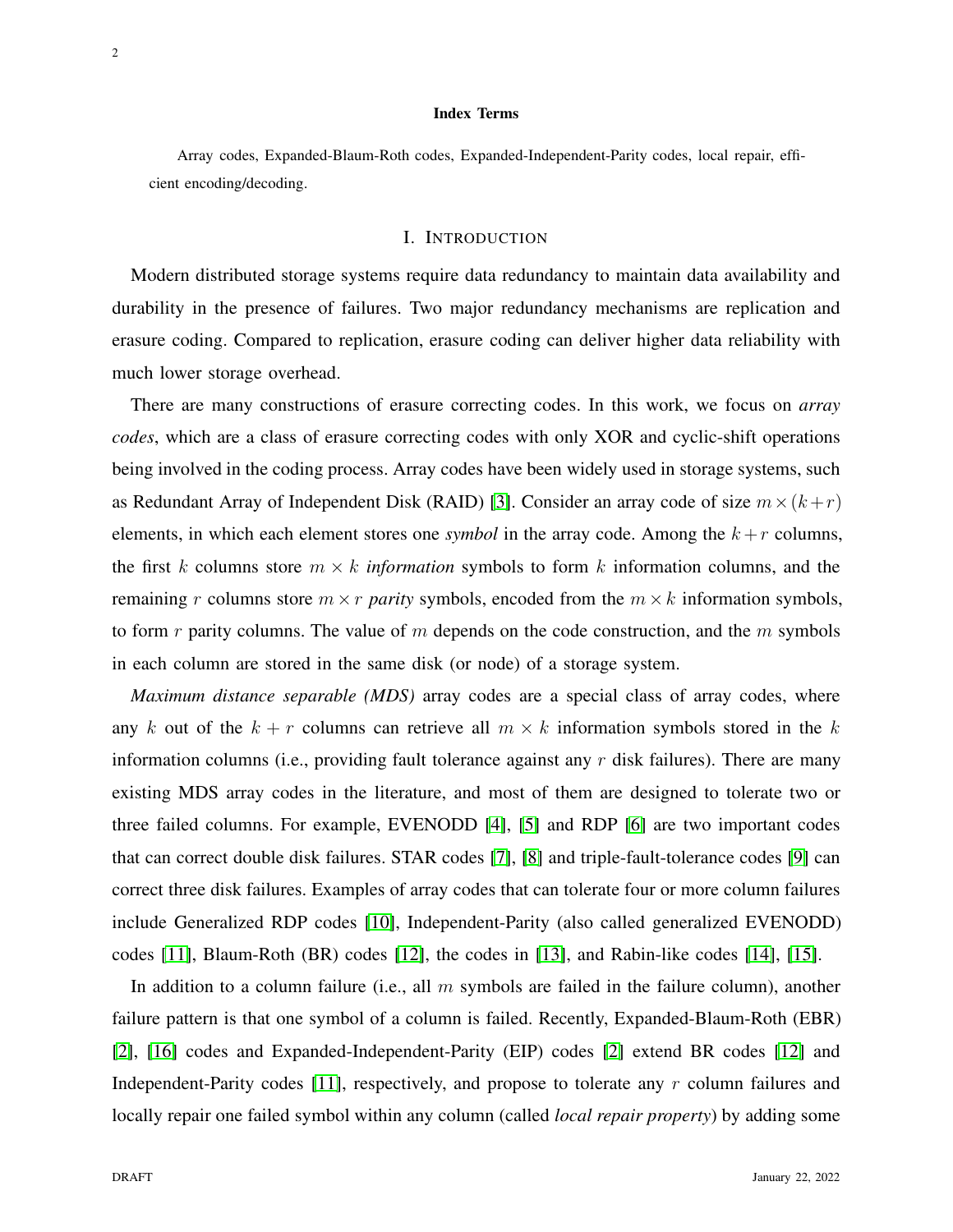parity symbols into each column. This improves the performance of repairing a failed symbol, as the repair can be locally done within a column, without the need of accessing the symbols in other columns.

# *A. Basics of EBR and EIP Codes*

An EBR code is represented by an  $m \times m$  array, where  $m = k + r$  and  $m > 2$  is a prime number. It stores  $\alpha \times k$  information symbols in the k information columns with  $\alpha$  information symbols each, for some  $\alpha < m$ , and uses the  $\alpha \times k$  sub-array of information symbols as input for encoding. Specifically, for  $i = 0, 1, \ldots, m-1$  and  $j = 0, 1, \ldots, m-1$ , let  $a_{i,j} \in \mathbb{F}_q$  be the element in row i and column j of the  $m \times m$  array, where q is a power of 2. For  $j = 0, 1, \ldots, k - 1$ , the m symbols  $a_{0,j}, a_{1,j}, \ldots, a_{m-1,j}$  in column j are represented as an *information polynomial* 

$$
a_j(x) = a_{0,j} + a_{1,j}x + \ldots + a_{m-1,j}x^{m-1}
$$

over the quotient ring  $\mathbb{F}_q[x]/(1+x^m)$ . Given the  $\alpha$  information symbols  $a_{0,j}, a_{1,j}, \ldots, a_{\alpha-1,j}$ , we compute  $m - \alpha$  symbols  $a_{\alpha,j}, a_{\alpha+1,j}, \ldots, a_{m-1,j}$  for local repair, such that the polynomial  $a_j(x)$  is a multiple of  $(1+x)g(x)$ , where  $g(x)$  is a factor of  $1+x+\cdots+x^{m-1}$ . Similarly, the m symbols in column j with  $j = k, k + 1, \ldots, m - 1$  are represented as a *parity polynomial*  $a_j(x)$  over  $\mathbb{F}_q[x]/(1+x^m)$ . The relationship between the information polynomials and the parity polynomials is given as

$$
\mathbf{H}_{r \times m} \cdot \begin{bmatrix} a_0(x) & a_1(x) & \cdots & a_{m-1}(x) \end{bmatrix}^T = \mathbf{0}^T,
$$

where  $H_{r \times m}$  is the  $r \times m$  parity-check matrix

<span id="page-2-0"></span>
$$
\mathbf{H}_{r \times m} = \begin{bmatrix} 1 & 1 & 1 & \cdots & 1 \\ 1 & x & x^2 & \cdots & x^{m-1} \\ \vdots & \vdots & \vdots & \ddots & \vdots \\ 1 & x^{r-1} & x^{2(r-1)} & \cdots & x^{(r-1)(m-1)} \end{bmatrix},
$$
(1)

and  $0<sup>T</sup>$  is an all-zero column of length r. In solving the above linear equations, all the r parity polynomials are multiples of  $(1 + x)g(x)$ . The resulting codes with the parity-check matrix in Eq. [\(1\)](#page-2-0) are denoted by  $EBR(m, r, q, q(x))$ .

An EIP code is an  $m \times (m+r)$  array, where  $m = k$  and m is a prime number. It stores  $\alpha \times m$ information symbols in m columns with  $\alpha$  information symbols each, for some  $\alpha < m$ , and uses the  $\alpha \times m$  sub-array of information symbols for encoding. Let  $a_{i,j}$  be the element in row i and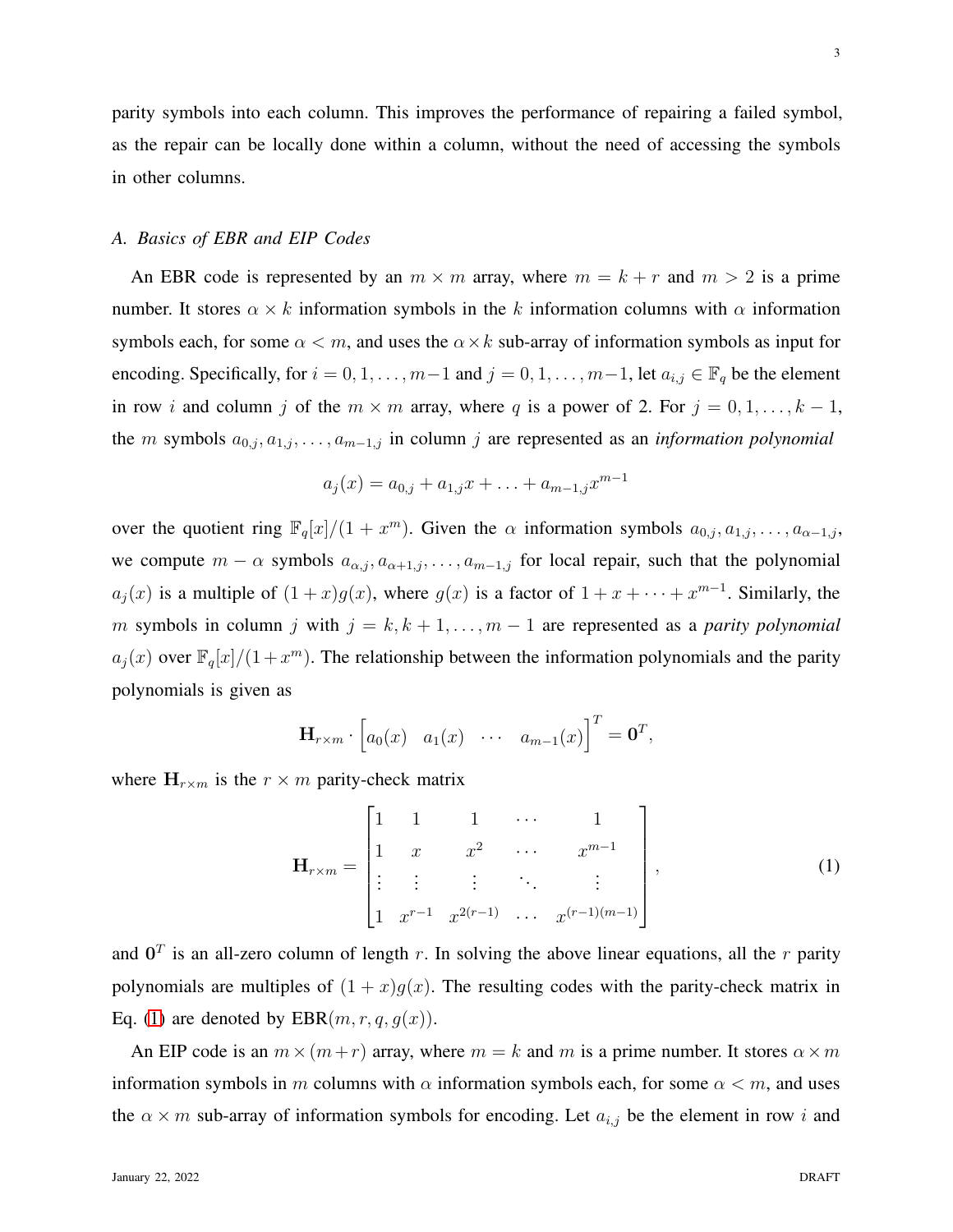column j, where  $i = 0, 1, \ldots, m-1$  and  $j = 0, 1, \ldots, m+r-1$ . For  $j = 0, 1, \ldots, m-1$ , given the  $\alpha$  information symbols  $a_{0,j}, a_{1,j}, \ldots, a_{\alpha-1,j}$ , we compute  $m - \alpha$  symbols  $a_{\alpha,j}, a_{\alpha+1,j}, \ldots, a_{m-1,j}$ for local repair, such that the information polynomial

$$
a_j(x) = a_{0,j} + a_{1,j}x + \ldots + a_{m-1,j}x^{m-1}
$$

is in  $\mathbb{F}_q[x]/(1+x^m)$  and is a multiple of  $(1+x)g(x)$ , where  $g(x)$  is a factor of  $1+x+\cdots+x^{m-1}$ . For  $j = m, m + 1, \ldots, m + r - 1$ , the parity polynomials  $a_i(x)$  representing the m symbols stored in column  $j$  are computed by

$$
\begin{bmatrix} a_m(x) & a_{m+1}(x) & \cdots & a_{m+r-1}(x) \end{bmatrix} = \begin{bmatrix} a_0(x) & a_1(x) & \cdots & a_{m-1}(x) \end{bmatrix} \begin{bmatrix} 1 & 1 & \cdots & 1 \\ 1 & x & \cdots & x^{r-1} \\ \vdots & \vdots & \ddots & \vdots \\ 1 & x^{m-1} & \cdots & x^{(r-1)(m-1)} \end{bmatrix}.
$$

The above code is denoted by  $EIP(m, r, q, g(x))$ .

#### *B. Contributions*

In this paper, we propose a generalization that can be used to construct MDS array codes with new parameters. The following are our main contributions:

- 1) First, we give constructions of generalized EBR (GEBR) codes and generalized EIP (GEIP) codes that can support more parameters when compared to EBR codes and EIP codes, respectively. We show that the  $m \times (m = k + r)$  GEBR codes satisfy the MDS property (i.e., all the information symbols can be reconstructed from any k out of  $k + r$  columns) if m is a power of an odd prime. The  $m \times m$  EBR codes [\[2\]](#page-41-0) are a special case of our GEBR codes with  $m$  a prime number.
- 2) Second, we present an efficient decoding method for GEBR codes and GEIP codes based on the LU factorization of a Vandermonde matrix. We show that the proposed LU decoding method has less decoding complexity than existing methods.
- 3) Third, we show that GEBR codes have a larger minimum symbol distance than EBR codes for some parameters. We also show that GEBR codes can recover more erased lines than EBR codes for some parameters. In addition, we solve an open problem proposed in [\[2\]](#page-41-0), i.e., whether EBR codes of size  $m \times m$  can recover any r erased lines of slope i for  $0 \le i \le r - 1$  and  $4 \le r \le m - 3$ . We show that EBR codes can recover any r erased lines of slope i for  $0 \le i \le r - 1$  for any r such that  $1 \le r \le m - 3$ . Note that the lines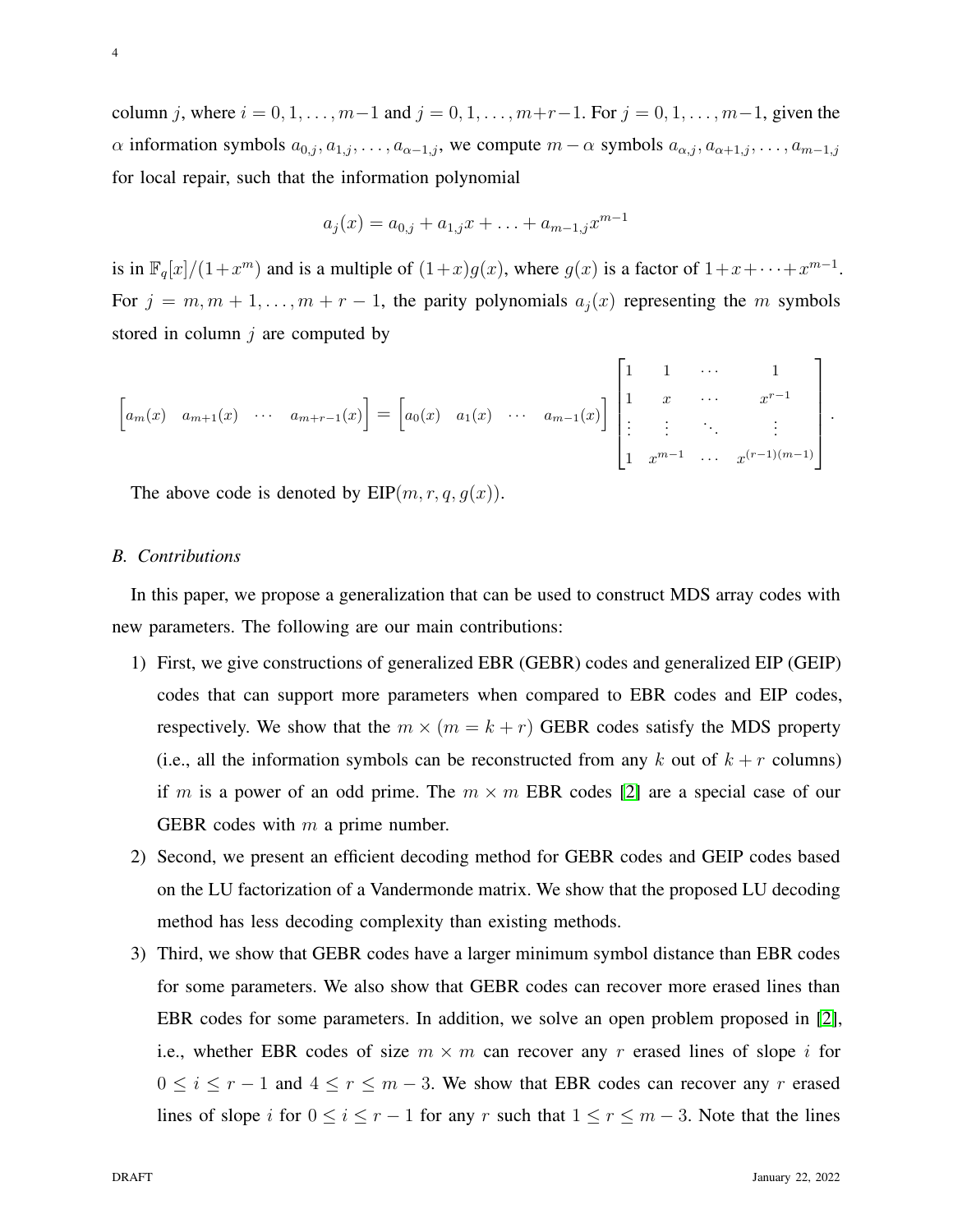of slope i are taken toroidally and an erased line of slope i means that the  $m$  symbols in a line of slope i are erased.

Locally recoverable codes (LRC) [\[17\]](#page-42-5) can also locally repair any one symbol. Given  $k\alpha$ information symbols, an LRC creates  $r\alpha$  global parity symbols by encoding all the information symbols, divides all  $(k + r)\alpha$  symbols (including  $k\alpha$  information symbols and  $r\alpha$  global parity symbols) into  $k + r$  groups and obtains  $m - \alpha$  local parity symbols for each group. The main difference between LRC and ours is as follows. LRC contain both local parity symbols and global parity symbols, while all the parity symbols in our codes are local parity symbols. Each symbol in our codes can be repaired by either some symbols in the same column or the symbols along a line, while not in LRC [\[17\]](#page-42-5).

# *C. Paper Organization*

The rest of the paper is organized as follows. Section [II](#page-4-0) gives the generalized coding method. Section [III](#page-8-0) presents the construction of GEBR codes based on the coding method and proposes the LU decoding method. Section [IV](#page-24-0) presents the construction of GEIP codes. Section [V](#page-28-0) discusses the minimum symbol distance for the proposed codes. Section [VI](#page-31-0) shows that GEBR codes can recover some erased lines. Section [VII](#page-41-11) concludes the paper.

## <span id="page-4-0"></span>II. GENERALIZED CODING METHOD OF ARRAY CODES WITH LOCAL PROPERTIES

In this section, we present a coding method for array codes that can encode an  $\alpha \times k$  sub-array of information symbols into an  $m \times (k+r)$  array, where each element in the array is in the finite field  $\mathbb{F}_q$ , q is a power of 2,  $m = p\tau$ , p is a prime number, and  $\alpha, k, r, \tau$  are positive integers with  $\alpha \leq (p-1)\tau$ . The primary objective of the coding method is to extend the constructions of EBR and EIP codes to support much more parameters. In particular, EBR codes can be viewed as a special construction of the proposed coding method with  $\tau = 1$  and  $k + r = p$ , while EIP codes are an explicit construction of the coding method with  $\tau = 1$  and  $k = p$ .

Let  $s_{i,j} \in \mathbb{F}_q$  be the element of the  $m \times (k+r)$  array in row i and column j, where  $i =$  $0, 1, \ldots, m - 1$  and  $j = 0, 1, \ldots, k + r - 1$ . The  $\alpha k$  information symbols are  $s_{i,j}$  with  $i =$  $0, 1, \ldots, \alpha - 1$  and  $j = 0, 1, \ldots, k - 1$ , and the other  $m(k + r) - \alpha k$  elements of the array are parity symbols.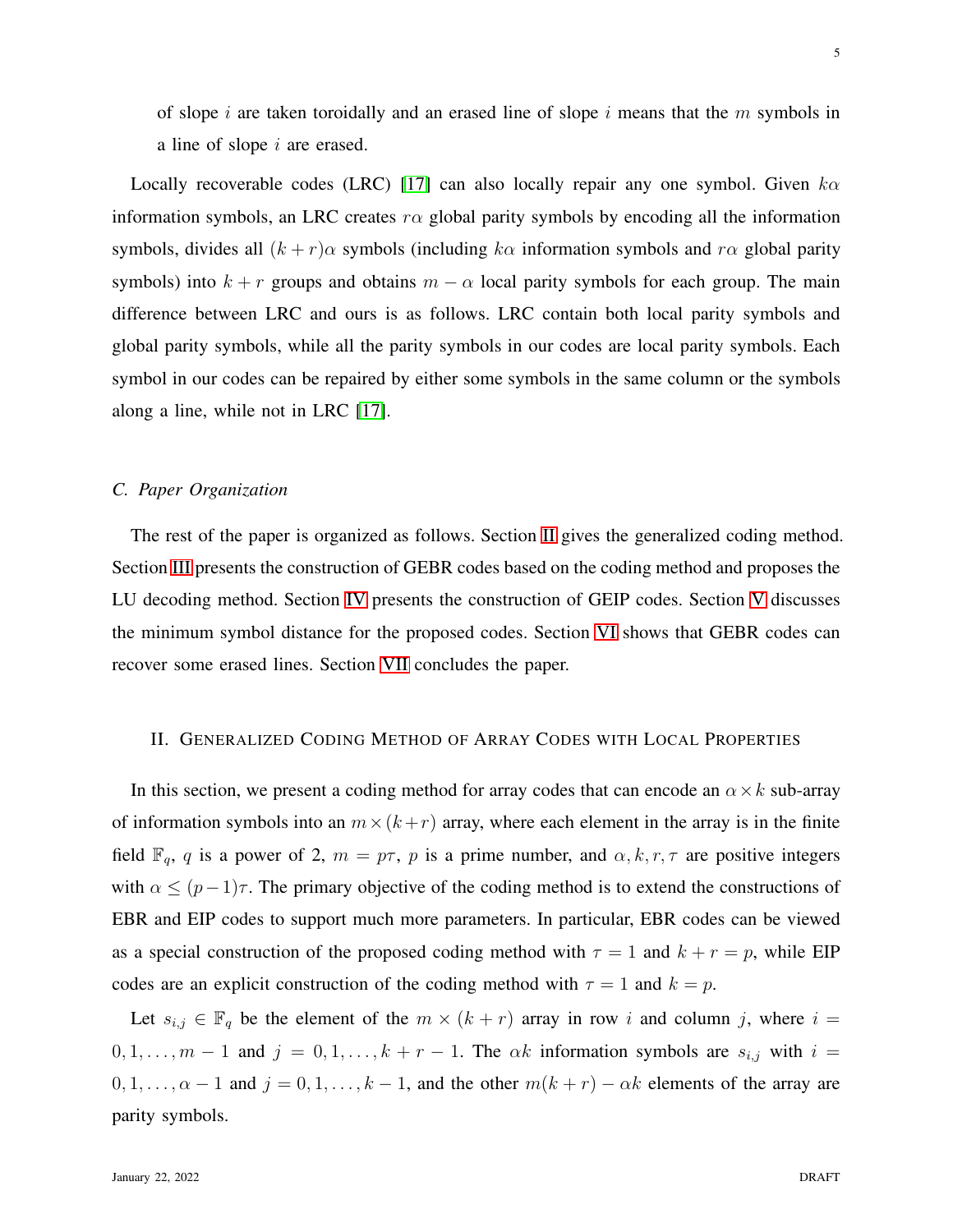For  $j = 0, 1, \ldots, k+r-1$ , we represent the m symbols stored in column j (i.e.,  $s_{0,j}, s_{1,j}, \ldots, s_{m-1,j}$ ) by a polynomial  $s_i(x)$  of degree  $m-1$  over the ring  $\mathbb{F}_q[x]$ , i.e.,

$$
s_j(x) = s_{0,j} + s_{1,j}x + s_{2,j}x^2 + \cdots + s_{m-1,j}x^{m-1},
$$

where  $s_i(x)$  with  $j = 0, 1, \ldots, k - 1$  is an information polynomial and  $s_i(x)$  with  $j = k, k + 1$  $1, \ldots, k+r-1$  is a parity polynomial. Let  $\mathcal{R}_m(q) = \mathbb{F}_q[x]/(1+x^m)$  be the ring of polynomials modulo  $1 + x^m$  with coefficients in  $\mathbb{F}_q$ . We observe that multiplication by  $x^i$  in  $\mathcal{R}_m(q)$  can be interpreted as a *cyclic shift* and hence it does not involve finite field arithmetic nor XOR operations.

Given  $\alpha$  information symbols  $s_{0,j}, s_{1,j}, \cdots, s_{\alpha-1,j}$ , we need to determine  $m-\alpha$  parity symbols  $s_{\alpha,j}, s_{\alpha+1,j}, \cdots, s_{m-1,j}$ , where  $j = 0, 1, \ldots, k-1$ . Let  $g(x)$  be a polynomial with coefficients in  $\mathbb{F}_q$ such that  $g(x)$  divides  $1+x^{\tau}+\cdots+x^{(p-1)\tau}$  and  $gcd(g(x), 1+x^{\tau})=1$ . Let  $1+x^{\tau}+\cdots+x^{(p-1)\tau}=1$  $g(x)h(x)$ . Note that  $g(x)$  may not be an irreducible polynomial, so we can factorize  $g(x)$  as a product of powers of irreducible polynomials over  $\mathbb{F}_q$ , i.e.,

$$
g(x) = (f_1(x))^{\ell_1} \cdot (f_2(x))^{\ell_2} \cdots (f_t(x))^{\ell_t},
$$

where  $\ell_i \geq 1$  for  $i = 1, 2, \ldots, t$  and  $\deg(f_i(x)) \geq \deg(f_i(x))$  for  $i > j$ .

Let  $\mathcal{C}_{pr}(g(x), q, d)$  be the cyclic code of length  $m = p\tau$  over  $\mathbb{F}_q$  with generator polynomial  $(1+x^{\tau})g(x)$  and minimum distance d. For  $j=0,1,\ldots,k-1$ , we create  $m-\alpha$  parity symbols  $s_{\alpha,j}, s_{\alpha+1,j}, \cdots, s_{m-1,j}$  by encoding  $\alpha$  information symbols  $s_{0,j}, s_{1,j}, \cdots, s_{\alpha-1,j}$ , such that the polynomial  $s_i(x)$  is in  $\mathcal{C}_{p\tau}(g(x), q, d)$ .

Given k information polynomials  $s_0(x), s_1(x), \ldots, s_{k-1}(x)$ , we can compute the r parity polynomials  $s_k(x), s_{k+1}(x), \ldots, s_{k+r-1}(x)$  by taking the product

<span id="page-5-0"></span>
$$
\begin{bmatrix} s_k(x) & s_{k+1}(x) & \cdots & s_{k+r-1}(x) \end{bmatrix} = \begin{bmatrix} s_0(x) & s_1(x) & \cdots & s_{k-1}(x) \end{bmatrix} \cdot \mathbf{P}_{k \times r}
$$
 (2)

with operations performed in  $\mathcal{R}_{p\tau}(q)$ , where  $P_{k\times r}$  is the  $k \times r$  encoding matrix which is the remainder sub-matrix of the systematic generator matrix by deleting the identity matrix. We can also compute the  $r$  parity polynomials by

$$
\[s_0(x) \quad s_1(x) \quad \cdots \quad s_{k+r-1}(x)\] \cdot \mathbf{H}_{r \times (k+r)}^T = \mathbf{0} \tag{3}
$$

over  $\mathcal{R}_{pr}(q)$ , where  $\mathbf{H}_{r \times (k+r)}$  is an  $r \times (k+r)$  parity-check matrix.

Note that  $C_{p\tau}(g(x), q, d)$  is an *ideal* in  $\mathcal{R}_{p\tau}(q)$ , because

 $\forall c(x) \in \mathcal{R}_{n\tau}(q), \forall s(x) \in \mathcal{C}_{n\tau}(q(x), q, d), c(x)s(x) \in \mathcal{C}_{n\tau}(q(x), q, d).$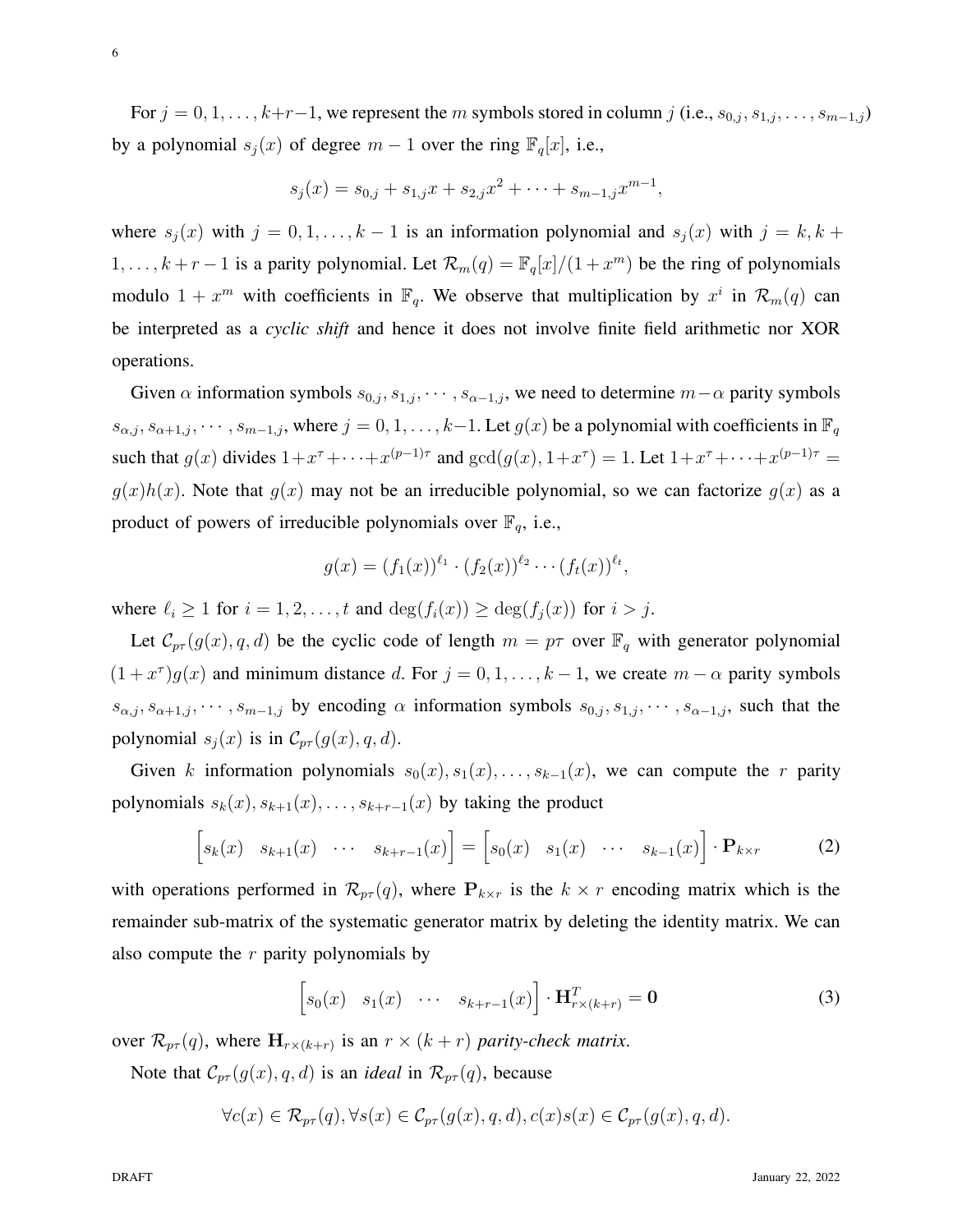Recall that  $g(x)h(x) = 1 + x^{\tau} + \cdots + x^{(p-1)\tau}$ . The polynomial  $h(x)$  is called *parity-check polynomial* of  $C_{p\tau}(g(x), q, d)$ , since the multiplication of any polynomial in  $C_{p\tau}(g(x), q, d)$  and  $h(x)$  is zero. We show in the next theorem that  $\mathcal{R}_{p\tau}(q)$  is isomorphic to  $\mathbb{F}_q[x]/g(x)(1+x^{\tau}) \times$  $\mathbb{F}_q[x]/(h(x))$  under some specific condition.

<span id="page-6-0"></span>**Theorem 1.** When  $gcd(g(x), h(x)) = 1$  and  $gcd(1+x^{\tau}, h(x)) = 1$ , the ring  $\mathcal{R}_{pr}(q)$  is isomorphic *to*  $\mathbb{F}_q[x]/g(x)(1+x^{\tau}) \times \mathbb{F}_q[x]/(h(x)).$ 

*Proof.* When  $gcd(g(x), h(x)) = 1$  and  $gcd(1+x^{\tau}, h(x)) = 1$ , we have  $gcd(g(x)(1+x^{\tau}), h(x)) = 1$ 1. By the Chinese Remainder Theorem, we can find an isomorphism between  $\mathcal{R}_{pr}(q)$  and  $\mathbb{F}_q[x]/(g(x)(1+x^{\tau})) \times \mathbb{F}_q[x]/(h(x))$ . The mapping  $\theta$  is defined by

$$
\theta(a(x)) = (a(x) \bmod (g(x)(1+x^{\tau})), a(x) \bmod (h(x))),
$$

where  $a(x) \in \mathcal{R}_{p\tau}(q)$ .

Let  $h(x) \mod g(x)$   $(1+x^{\tau})$  be the remainder of dividing  $h(x)$  by  $g(x)$  $(1+x^{\tau})$  which is in  $\mathbb{F}_q[x]/(g(x)(1+x^{\tau}))$  and  $g(x)(1+x^{\tau}) \mod h(x)$  be the remainder of dividing  $g(x)(1+x^{\tau})$  by  $h(x)$  which is in  $\mathbb{F}_q[x]/(h(x))$ . Since  $gcd(g(x)(1+x^{\tau}), h(x)) = 1$ , there exists the inverse of  $h(x) \bmod g(x) (1+x^{\tau})$  in  $\mathbb{F}_q[x]/(g(x)(1+x^{\tau}))$  and denote  $(h(x) \bmod g(x)(1+x^{\tau}))^{-1}$  as the inverse. Similarly, denote  $(g(x)(1+x^{\tau}) \mod h(x))^{-1}$  as the inverse of  $g(x)(1+x^{\tau}) \mod h(x)$ in  $\mathbb{F}_q[x]/(h(x))$ . The inverse mapping  $\theta^{-1}$  is

$$
\theta^{-1}(a_1(x), a_2(x)) = (a_1(x) \cdot h(x) \cdot (h(x) \bmod (g(x)(1+x^{\tau})))^{-1} +
$$
  

$$
a_2(x) \cdot g(x)(1+x^{\tau}) \cdot ((g(x)(1+x^{\tau})) \bmod (h(x)))^{-1}) \bmod (1+x^{p\tau}),
$$

where  $a_1(x) \in \mathbb{F}_q[x]/(g(x)(1+x^{\tau}))$  and  $a_2(x) \in \mathbb{F}_q[x]/(h(x))$ .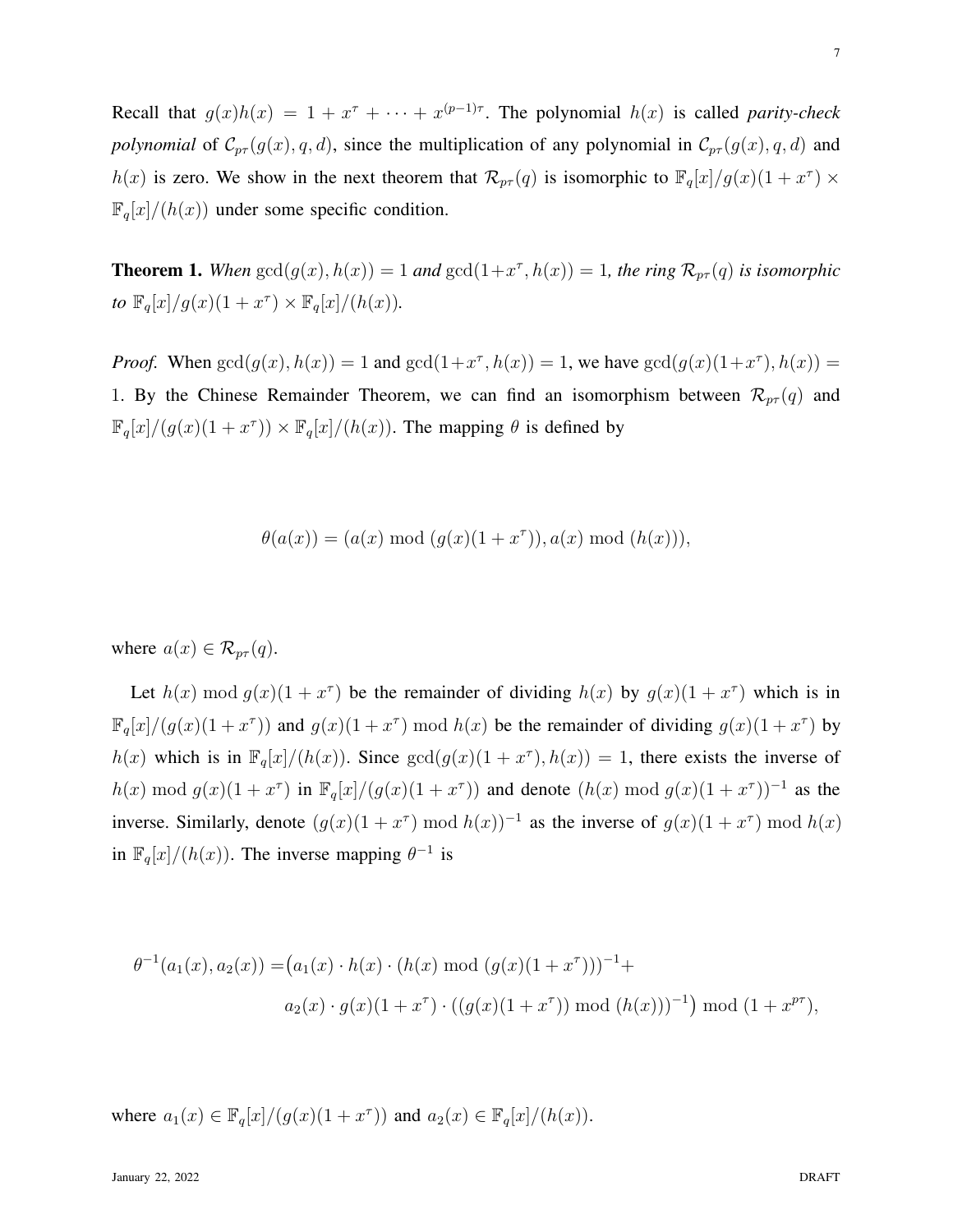8

$$
\theta(\theta^{-1}(a_1(x), a_2(x))) = \theta((a_1(x) \cdot h(x) \cdot (h(x) \mod (g(x)(1+x^{\tau})))^{-1} +
$$
  
\n
$$
a_2(x) \cdot g(x)(1+x^{\tau}) \cdot ((g(x)(1+x^{\tau})) \mod (h(x)))^{-1}) \mod (1+x^{p\tau})
$$
  
\n
$$
= ((a_1(x) \cdot h(x) \cdot (h(x) \mod (g(x)(1+x^{\tau})))^{-1} \mod (g(x)(1+x^{\tau})) +
$$
  
\n
$$
a_2(x) \cdot g(x)(1+x^{\tau}) \cdot ((g(x)(1+x^{\tau})) \mod (h(x)))^{-1}) \mod (1+x^{p\tau}) \mod (g(x)(1+x^{\tau}))
$$
  
\n
$$
((a_1(x) \cdot h(x) \cdot (h(x) \mod (g(x)(1+x^{\tau})))^{-1} \mod (h(x)))
$$
  
\n
$$
a_2(x) \cdot g(x)(1+x^{\tau}) \cdot ((g(x)(1+x^{\tau})) \mod (h(x)))^{-1}) \mod (1+x^{p\tau}) \mod (h(x))
$$
  
\n
$$
= (a_1(x), a_2(x)),
$$

and the theorem is proved.

Note that the result in Lemma 2 in [\[18\]](#page-42-6) can be viewed as a special case of our Theorem [1](#page-6-0) with  $g(x) = 1$  and  $q = 2$ . By Theorem [1,](#page-6-0) we can directly obtain that  $\mathcal{C}_{p\tau}(g(x), q, d)$  is isomorphic to  $\mathbb{F}_q[x]/(h(x))$ , and we give the isomorphism in the next lemma.

<span id="page-7-1"></span>**Lemma 2.** When  $gcd(g(x), h(x)) = 1$  and  $gcd(1 + x^{\tau}, h(x)) = 1$ , the ring  $C_{pr}(g(x), q, d)$  is *isomorphic to*  $\mathbb{F}_q[x]/(h(x))$ *, the isomorphism*  $\theta$  :  $\mathcal{C}_{p\tau}(g(x), q, d) \to \mathbb{F}_q[x]/(h(x))$  *is*  $\theta(a(x)) =$  $a(x) \bmod h(x)$  and the inverse isomorphism  $\theta^{-1}: \mathbb{F}_q[x]/(h(x)) \to \mathcal{C}_{p\tau}(g(x), q, d)$  is  $\theta^{-1}(a(x)) =$  $a(x) \cdot g(x)(1+x^{\tau}) \cdot (g(x)(1+x^{\tau})) \mod (h(x))^{-1} \mod (1+x^{p\tau}).$ 

In the next lemma, we show a necessary condition of a polynomial in the ring  $C_{p\tau}(g(x), q, d)$ .

**Lemma 3.** If the polynomial  $s_j(x) = \sum_{i=0}^{m-1} s_{i,j}x^i$  is in  $\mathcal{C}_{p\tau}(g(x), q, d)$ , then the coefficients of *polynomial*  $s_j(x)$  *satisfy the following equation* 

<span id="page-7-0"></span>
$$
\sum_{\ell=0}^{p-1} s_{\ell\tau+\mu,j} = 0,\t\t(4)
$$

*where*  $\mu = 0, 1, \ldots, \tau - 1$ .

*Proof.* The proof is similar to that given in Theorem 1 in [\[18\]](#page-42-6).

When  $g(x) = 1$ , the next lemma shows that the necessary condition given in Lemma [3](#page-7-0) is also the sufficient condition.

 $\Box$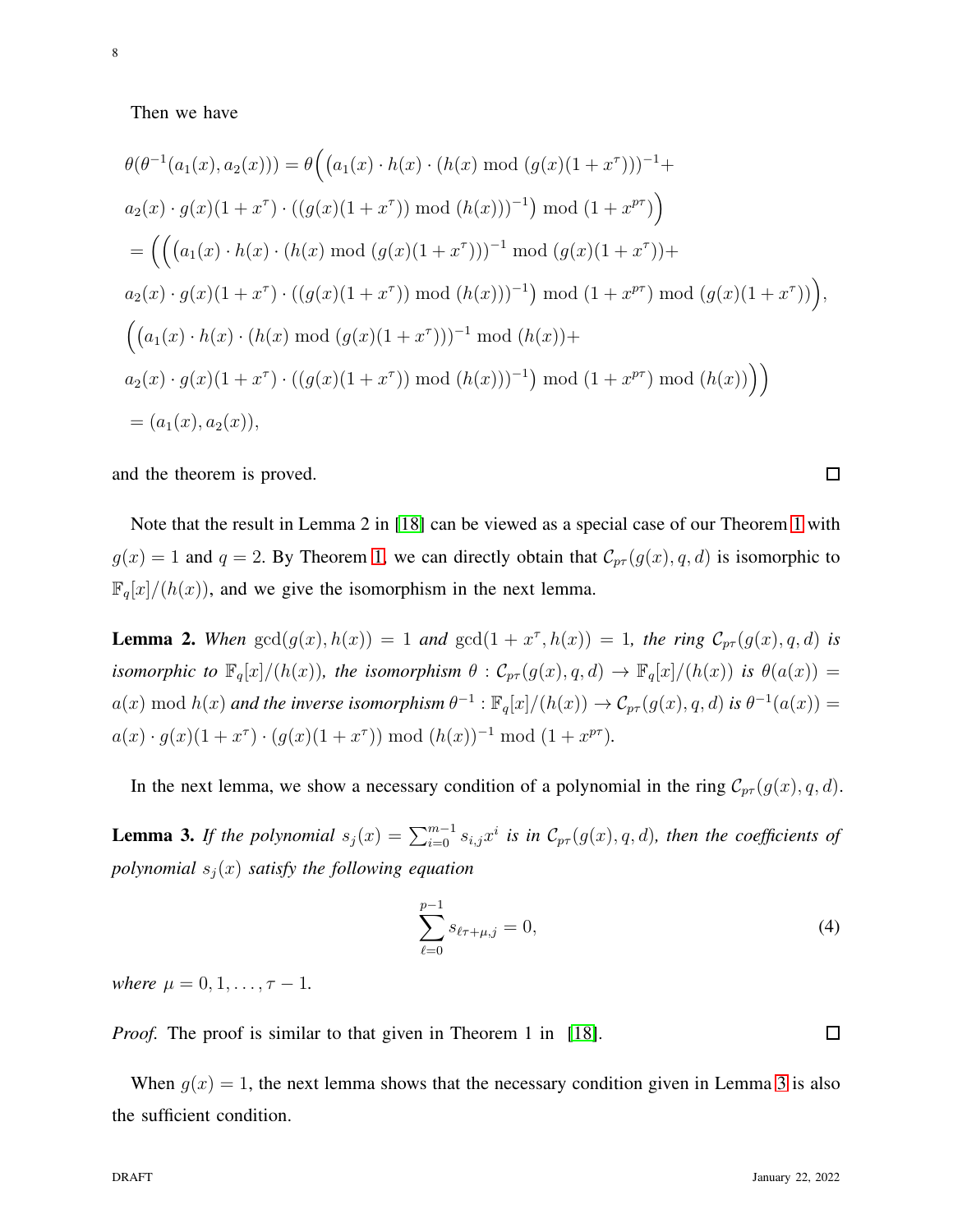<span id="page-8-1"></span>**Lemma 4.** [\[18,](#page-42-6) Theorem 1] When  $g(x) = 1$ , the polynomial  $s_j(x) = \sum_{i=0}^{m-1} s_{i,j} x^i$  is in  $\mathcal{C}_{p\tau}(1,q,d)$  *if and only if Eq.* [\(4\)](#page-7-0) *holds.* 

When  $g(x) = 1$ , we have that the weight (the number of non-zero coefficients) of  $s_i(x) \in$  $\mathcal{C}_{p\tau}(1,q,d)$  is a positive even integer by Lemma [4.](#page-8-1)

When  $g(x) = 1$  and  $q = 2$ , the ring  $C_{p\tau}(1, 2, d)$  has been used in the literature to give efficient repair for a family of binary MDS array codes [\[9\]](#page-41-8), [\[18\]](#page-42-6) and to provide new constructions of regenerating codes with lower computational complexity [\[19\]](#page-42-7). When  $g(x) = 1$ ,  $q = 2$ , and  $\tau = 1$ , the ring is discussed in [\[12\]](#page-42-0), [\[13\]](#page-42-1), [\[15\]](#page-42-3), [\[20\]](#page-42-8)–[\[22\]](#page-42-9). When  $\tau = 1$ , the ring is used to construct array codes with local properties [\[2\]](#page-41-0).

When  $g(x) = 1$ , if we delete the last  $\tau$  rows of the  $m \times (k + r)$  array of our coding method, then the obtained  $(p-1)\tau \times (k+r)$  array is reduced to the coding method given in [\[18\]](#page-42-6).

Note that the ring  $C_{p\tau}(1,2,2)$  is reduced to a finite field of size  $2^{(p-1)\tau}$  if and only if 2 is a primitive element in  $\mathbb{Z}_p$  and  $\tau = p^i$  for some non-negative integer i [\[23\]](#page-42-10). When  $\tau$  is a power of p and p is a prime number such that 2 is a primitive element in  $\mathbb{Z}_p$ , we have  $g(x) = 1$ ,  $d = 2$ and  $h(x) = 1 + x^{\tau} + \cdots + x^{(p-1)\tau}$  is an irreducible polynomial in  $\mathbb{F}_2[x]$ .

#### III. GENERALIZED EXPANDED-BLAUM-ROTH CODES

<span id="page-8-0"></span>In this section, we first give the construction of GEBR codes and then propose the LU decoding method that can be used in the encoding/decoding procedures of GEBR codes.

## *A. Construction*

The proposed GEBR code is a set of the arrays of size  $m \times (k+r)$  by encoding k $\alpha$  information symbols, where  $m = p\tau$ ,  $\alpha < m$ ,  $k + r \leq m$ ,  $\tau$  is a positive integer and p is an odd prime number. The constructed GEBR code is denoted by GEBR $(p, \tau, k, r, q, g(x))$  with parity-check matrix given as

<span id="page-8-2"></span>
$$
\mathbf{H}_{r \times (k+r)} = \begin{bmatrix} 1 & 1 & 1 & \cdots & 1 \\ 1 & x & x^2 & \cdots & x^{k+r-1} \\ \vdots & \vdots & \vdots & \ddots & \vdots \\ 1 & x^{r-1} & x^{2(r-1)} & \cdots & x^{(r-1)(k+r-1)} \end{bmatrix} .
$$
 (5)

Note that we have more than one solution of  $s_k(x), s_{k+1}(x), \ldots, s_{k+r-1}(x)$  in Eq. [\(5\)](#page-8-2). We need to choose one solution such that all r polynomials  $s_k(x), s_{k+1}(x), \ldots, s_{k+r-1}(x)$  are in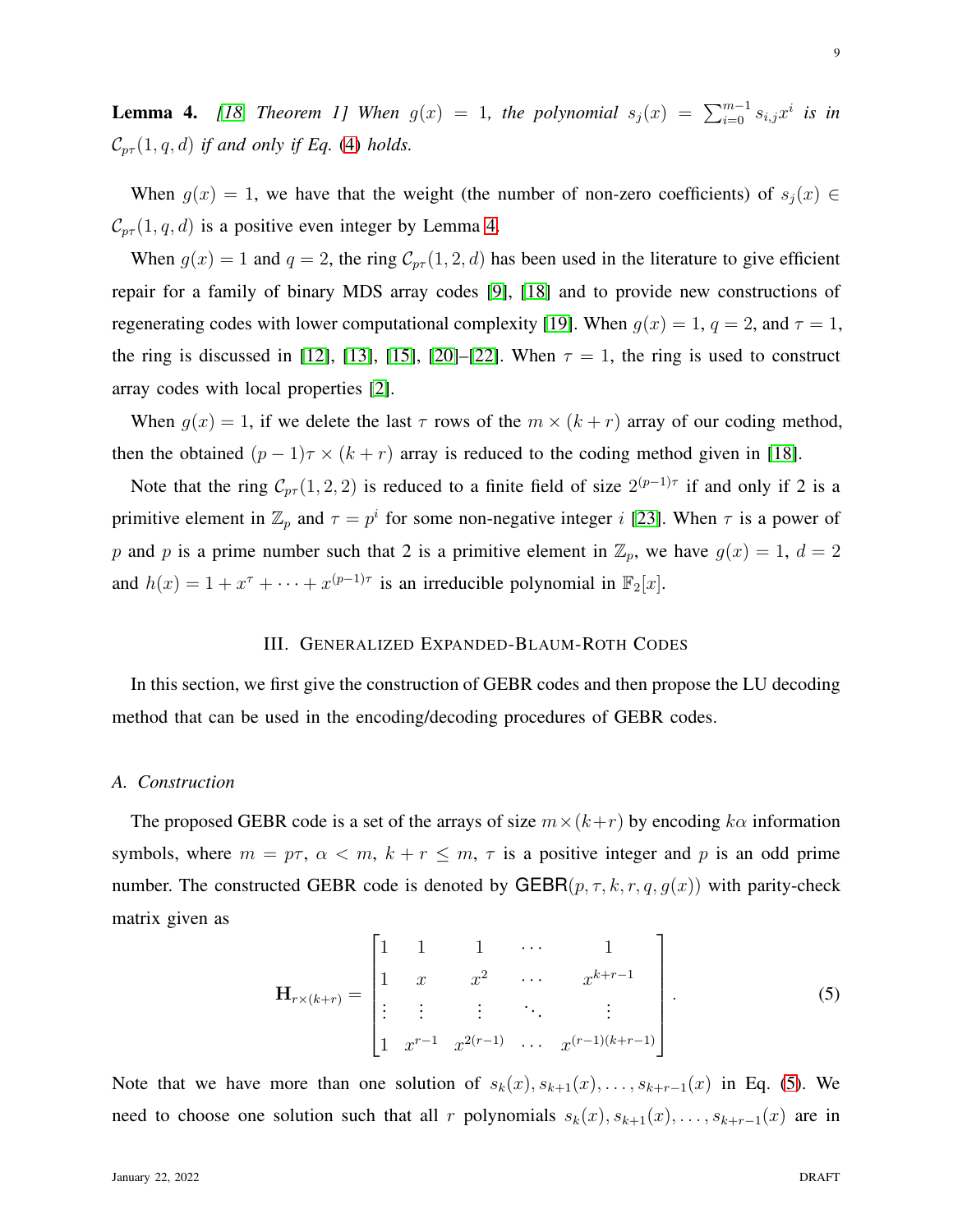$C_{p\tau}(g(x), q, d)$ . Since we will show the MDS condition of GEBR $(p, \tau, k, r, q, g(x))$  in Theorem [5](#page-10-0) and Theorem [9,](#page-13-0) we assume that the parameters  $p, \tau, k, r, q, g(x)$  satisfy the MDS condition given in Theorem [5](#page-10-0) or Theorem [9,](#page-13-0) and there exists only one solution such that all  $r$  polynomials  $s_k(x), s_{k+1}(x), \ldots, s_{k+r-1}(x)$  are in  $\mathcal{C}_{pr}(g(x), q, d)$ . The encoding procedure is described as follows. We first replace each entry  $a(x)$  of the parity-check matrix in Eq. [\(5\)](#page-8-2) by  $a(x) \cdot g(x)(1 +$  $x^{\tau}$ ) ·  $((g(x)(1+x^{\tau})) \mod (h(x))^{-1} \mod (1+x^{p\tau})$  that is in  $\mathcal{C}_{p\tau}(g(x), q, d)$  by Lemma [2](#page-7-1) and then solve the r polynomials  $s_k(x), s_{k+1}(x), \ldots, s_{k+r-1}(x)$  based on the modified parity-check matrix over  $C_{p\tau}(g(x), q, d)$ .

From row i of the parity-check matrix in Eq. [\(5\)](#page-8-2), where  $i = 0, 1, \ldots, r - 1$ , the summation of the  $k + r$  symbols in each line of slope i of the  $m \times (k + r)$  array is zero, i.e.,

$$
s_{\ell,0} + s_{\ell-i,1} + s_{\ell-2i,2} + \cdots + s_{\ell-(k+r-1)i,k+r-1} = 0,
$$

for  $\ell = 0, 1, \ldots, m - 1$ . The indices are taken modulo m throughout the paper unless otherwise specified. For example, when  $i = 1$ , we have

$$
s_0(x) + xs_1(x) + x^2s_2(x) + \cdots + x^{k+r-1}s_{k+r-1}(x) = 0 \mod (1+x^m).
$$

Recall that

$$
x^{j}s_{j}(x) = x^{j}(\sum_{\ell=0}^{m-1} s_{\ell,j}x^{\ell}) = s_{m-j,j} + s_{m-j+1,j}x + \cdots + s_{0,j}x^{j} + s_{1,j}x^{1+j} + \cdots + s_{m-j-1,j}x^{m-1},
$$

for  $j = 1, 2, \ldots, k+r-1$ . We can obtain that the summation of the  $k+r$  symbols  $s_{\ell,0}, s_{\ell-1,1}, \ldots$  $s_{\ell-(k+r-1),k+r-1}$  in each line of slope  $i=1$  is zero. The following array is an example of  $m=5$ and  $k + r = 4$ , where the symbols  $s_{1,0}, s_{0,1}, s_{4,2}, s_{3,3}$  with bold front are in one line of slope  $i = 1$ :

$$
\begin{bmatrix}\ns_{0,0} & \mathbf{s}_{0,1} & s_{0,2} & s_{0,3} \\
\mathbf{s}_{1,0} & s_{1,1} & s_{1,2} & s_{1,3} \\
s_{2,0} & s_{2,1} & s_{2,2} & s_{2,3} \\
s_{3,0} & s_{3,1} & s_{3,2} & \mathbf{s}_{3,3} \\
s_{4,0} & s_{4,1} & \mathbf{s}_{4,2} & s_{4,3}\n\end{bmatrix}
$$

.

Note that the code proposed in [\[16\]](#page-42-4) is a special case as GEBR( $p, \tau = 1, k, r = p-k, q, g(x) = 1$ ), and GEBR( $p, \tau = 1, k, r = p - k, q, g(x)$ ) is the EBR code in [\[2\]](#page-41-0).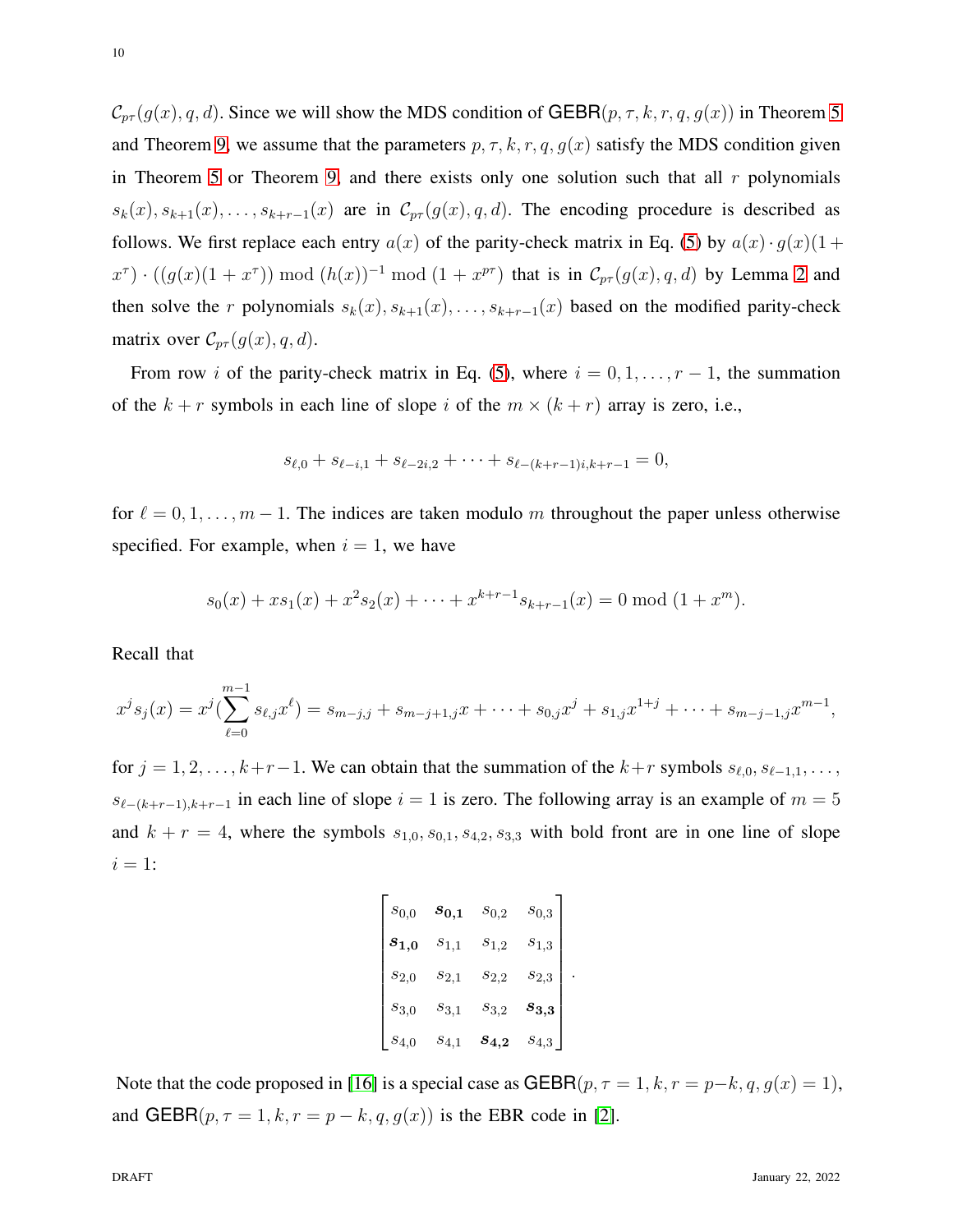When we say that a code is MDS or satisfies the MDS property, it means that the code can recover up to any r erased columns out of the  $k+r$  columns. One necessary and sufficient MDS condition of  $GEBR(p, \tau, k, r, q, g(x))$  with  $gcd(g(x), h(x)) = 1$  and  $gcd(1 + x^{\tau}, h(x)) = 1$  is given in the next theorem.

<span id="page-10-0"></span>**Theorem 5.** When  $gcd(g(x), h(x)) = 1$  and  $gcd(1 + x^{\tau}, h(x)) = 1$ , we can compute all the  $k\alpha$ *information symbols from any* k *out of*  $k+r$  *polynomials*  $s_0(x), s_1(x), \ldots, s_{k+r-1}(x)$ *, if and only if, the two polynomials*  $1+x^i$  *and*  $h(x)$  *are relatively prime over*  $\mathbb{F}_q[x]$ *, where*  $i = 1, 2, \ldots, k+r-1$ *.* 

*Proof.* By Lemma [2,](#page-7-1) it is sufficient to show that the determinant of any  $r \times r$  sub-matrix of  $H_{r\times (k+r)}$  in Eq. [\(5\)](#page-8-2) is invertible over  $\mathbb{F}_q[x]/h(x)$ . Any  $r \times r$  sub-matrix of  $H_{r\times (k+r)}$  is a Vandermonde matrix, the determinant can be written as the multiplication of a power of  $x$  and r different factors  $1 + x^i$ , where  $i \in \{1, 2, ..., k + r - 1\}$ . Note that the coefficient of constant term of  $h(x)$  is non-zero, we have  $gcd(x^j, h(x)) = 1$  for any positive integer j. The determinant can be viewed as a polynomial in  $\mathbb{F}_q[x]/h(x)$  after modulo  $h(x)$ , and is invertible over the ring  $\mathbb{F}_q[x]/h(x)$ . Therefore, we can compute all the  $k\alpha$  information symbols from any k out of  $k+r$ polynomials, if and only if,  $1+x^i$  is invertible over  $\mathbb{F}_q[x]/h(x)$  for all  $i=1,2,\ldots,k+r-1$ .

If  $\tau$  is a power of 2 and  $q(x) = 1$ , we have

$$
h(x) = 1 + x^{\tau} + \ldots + x^{(p-1)\tau} = (1 + x + \ldots + x^{p-1})^{\tau}.
$$

We can check that  $gcd(g(x) = 1, h(x)) = 1$  and  $gcd(1 + x^{\tau}, h(x) = (1 + x + ... + x^{p-1})^{\tau}) = 1$ . The MDS condition in Theorem [5](#page-10-0) is reduced to that  $1 + x^i$  and  $1 + x + \ldots + x^{p-1}$  are relatively prime over  $\mathbb{F}_q[x]$  when  $\tau$  is a power of 2. Note that  $1 + x^i$  and  $1 + x + \ldots + x^{p-1}$  are relatively prime over  $\mathbb{F}_q[x]$  for  $i = 1, 2, \ldots, p - 1$  [\[12\]](#page-42-0). Therefore, when  $\tau$  is a power of 2 and  $g(x) = 1$ , GEBR( $p, \tau, k, r, q, g(x)$ ) are MDS codes if  $k + r \leq p$  and are not MDS codes if  $k + r > p$ .

According to Theorem [5,](#page-10-0) GEBR $(p, \tau, k, r, q, g(x))$  are MDS codes if and only if  $gcd(h(x), 1+$  $x^{i}$  = 1 for  $i = 1, 2, ..., k + r - 1$ . In the following, we present an equivalent necessary and sufficient MDS condition.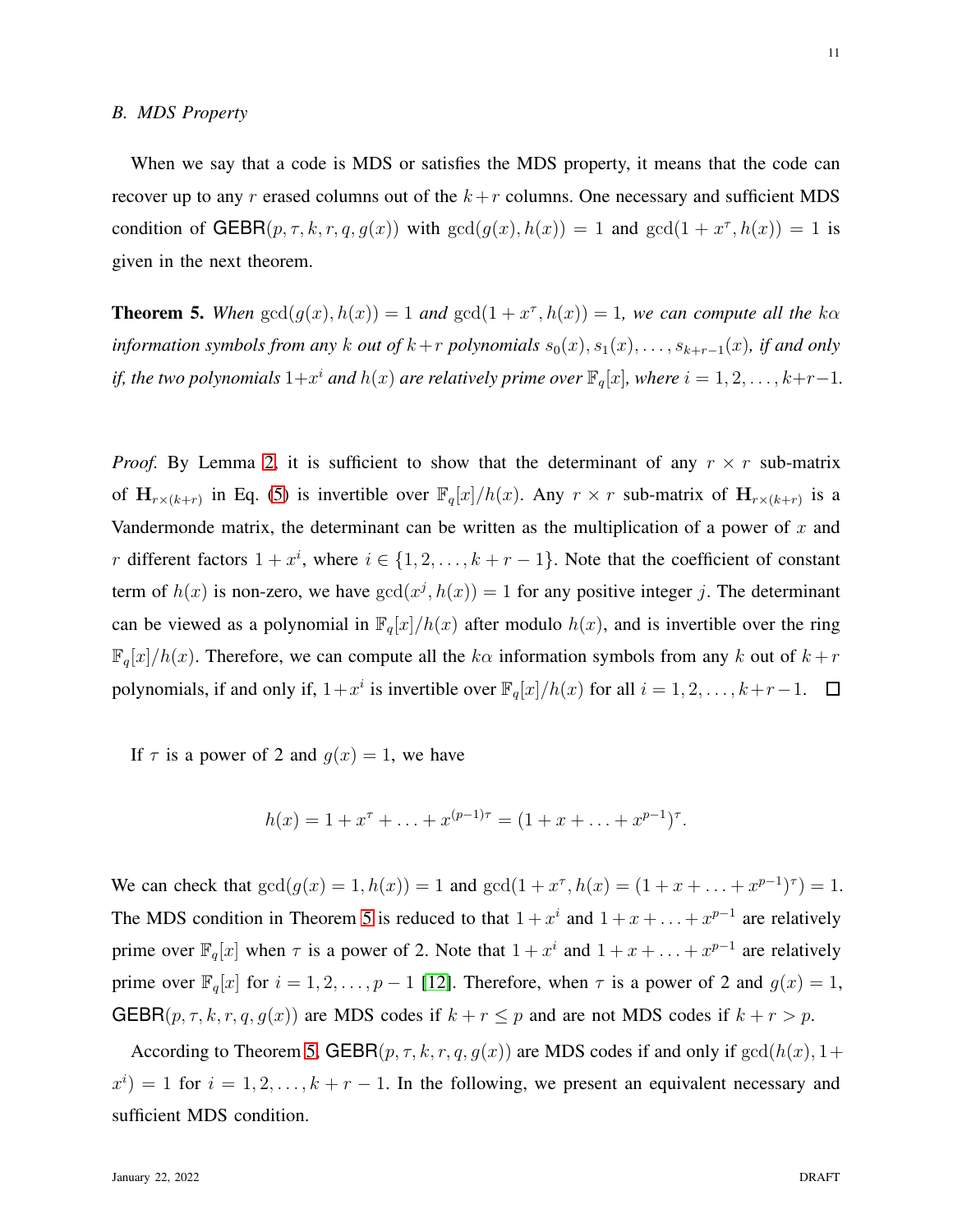**Lemma 6.** *The codes*  $GEBR(p, \tau, k, r, q, g(x))$  *are MDS codes if and only if the following equation*

<span id="page-11-0"></span>
$$
(1+x^i)s(x) = c(x) \bmod (1+x^{p\tau})
$$
 (6)

*has a unique solution*  $s(x) \in \mathcal{C}_{pr}(g(x), q, d)$ *, given that*  $c(x) \in \mathcal{C}_{pr}(g(x), q, d)$  *and*  $i \in \{1, 2, ..., k+\}$  $r - 1$ *}*.

*Proof.* First we prove that Eq. [\(6\)](#page-11-0) has a unique solution  $s(x) \in C_{p\tau}(g(x), q, d)$ , given that  $c(x) \in \mathcal{C}_{pr}(g(x), q, d)$ , if and only if,  $1 + x^i$  and  $h(x)$  are relatively prime over  $\mathbb{F}_q[x]$  for  $i \in$  $\{1, 2, \ldots, k + r - 1\}.$ 

( $\implies$ ) Since both *s*(*x*) and *c*(*x*) are in ∈  $\mathcal{C}_{p\tau}(g(x), q, d)$ , we have

<span id="page-11-1"></span>
$$
(1+x^i)s(x) = c(x) \bmod (1+x^{p\tau})
$$
\n(7)

$$
\leftrightarrow (1+x^i)a(x)(1+x^{\tau})g(x) = b(x)(1+x^{\tau})g(x) \bmod (1+x^{\tau})g(x)h(x) \tag{8}
$$

$$
\leftrightarrow (1+x^i)a(x) = b(x) \bmod h(x). \tag{9}
$$

Assume that  $gcd(1+x^i, h(x)) = d(x)$ . Then,  $d(x)|b(x)$ . Since  $c(x)$  is any element in  $\mathcal{C}_{pr}(g(x), q, d)$ , this is possible only when  $d(x) = 1$ .

( $\Longleftarrow$ ) Note that, in Eq. [\(9\)](#page-11-1), both deg( $a(x)$ ) and deg( $b(x)$ ) are less than deg( $h(x)$ ). Given any valid  $b(x)$ , we need to prove that there exists only one solution  $a(x)$  for Eq. [\(9\)](#page-11-1). Let  $1 + x^i$  mod  $h(x) = e(x)$ . Since  $gcd(1 + x^i, h(x)) = 1$ , we have  $gcd(e(x), h(x)) = 1$  such that the inverse of  $e(x)$  exists. Note that  $deg(a(x)) < deg(h(x))$  and the only solution  $a(x)$  for Eq. [\(9\)](#page-11-1) is  $a(x) = e(x)^{-1}b(x)$  mod  $h(x)$ . By Theorem [5,](#page-10-0) this completes the proof.  $\Box$ 

Next we prove that to determine the condition given in Eq. [\(6\)](#page-11-0), we only need to check for the case  $c(x) = 0$ .

<span id="page-11-2"></span>**Lemma 7.** *Eq.* [\(6\)](#page-11-0) *has a unique solution*  $s(x) \in C_{pr}(g(x), q, d)$ *, given that*  $c(x) \in C_{pr}(g(x), q, d)$ *if and only if Eq.* [\(6\)](#page-11-0) *has a unique solution*  $s(x) = 0$  *when*  $c(x) = 0$ *.* 

*Proof.* The "if" part is obvious such that we only need to prove the "only if" part. By Eq. [\(6\)](#page-11-0), we define the transformation  $g_i : \mathcal{C}_{pr}(g(x), q, d) \longrightarrow \mathcal{C}_{pr}(g(x), q, d)$  as

$$
g_i(s(x)) = (1 + x^i)s(x) \bmod (1 + x^{p\tau}),
$$

where  $s(x) \in \mathcal{C}_{pr}(g(x), q, d)$ . It is easy to see that this transformation is linear. Since  $(1 +$  $x^{i}$ ) $s(x) = 0$  has unique solution  $s(x) = 0$ , the kernel of  $g_{i}$  is of dimension 0. According to the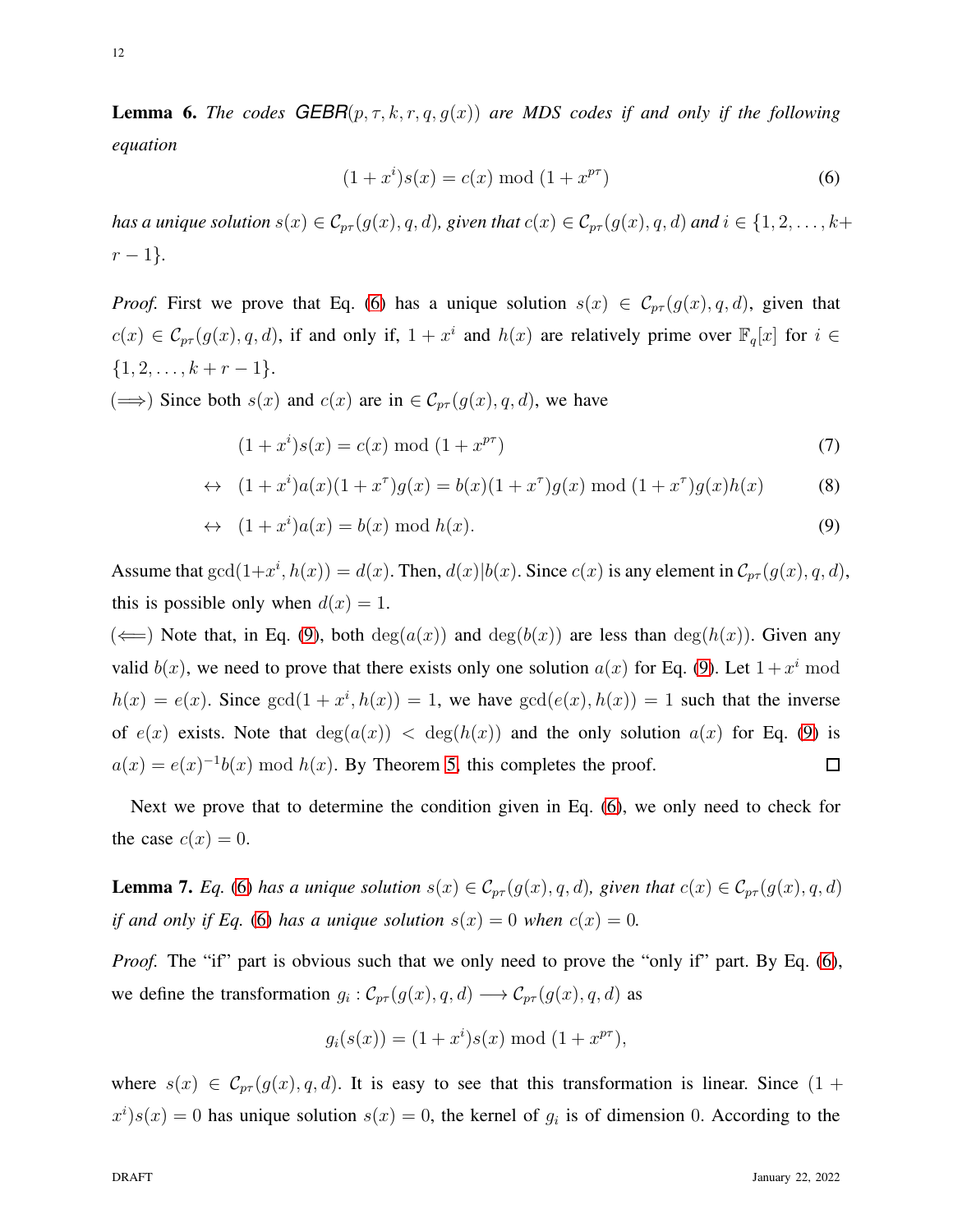rank theorem, the dimension of the range of  $g_i$  is the same as the dimension of  $\mathcal{C}_{pr}(g(x), q, d)$ . Hence,  $g_i$  is a one-to-one and onto mapping such that, for any  $g_i(s(x)) = c(x)$ , Eq. [\(6\)](#page-11-0) has a unique solution  $s(x) \in \mathcal{C}_{pr}(g(x), q, d)$ , given that  $c(x) \in \mathcal{C}_{pr}(g(x), q, d)$ .  $\Box$ 

In the following, we investigate the necessary and sufficient MDS condition when  $g(x) = 1$ . When  $g(x) \neq 1$ , the MDS condition of GEBR( $p, \tau, k, r, q, g(x)$ ) is a subject of future work.

<span id="page-12-3"></span>**Theorem 8.** Let  $\tau = \gamma p^{\nu}$ , where  $\nu \ge 0$ ,  $0 < \gamma$  and  $gcd(\gamma, p) = 1$ . Then, the codes **GEBR** $(p, \tau, k, r, q, 1)$ *are MDS codes if and only if*  $k + r \leq p^{\nu+1}$ *.* 

*Proof.* We need to show that the codes  $GEBR(p, \tau, k, r, q, 1)$  are MDS codes if  $k + r \leq p^{\nu+1}$ and are not MDS codes if  $k + r > p^{\nu+1}$ .

We first consider that  $k + r \leq p^{\nu+1}$ . Let  $1 \leq i \leq k + r - 1 \leq p^{\nu+1} - 1$ . In order to prove that  $GEBR(p, \tau, k, r, q, 1)$  are MDS codes, we have to show that Eq. [\(6\)](#page-11-0) has a unique solution  $s(x) = 0$  when  $c(x) = 0$  for all  $1 \le i \le p^{\nu+1} - 1$  by Lemma [7.](#page-11-2)

Suppose that we can find a non-zero polynomial  $s(x) \in C_{pr}(1,q,d)$  such that  $(1+x^i)s(x) =$ 0 mod  $(1 + x^{p\tau})$  holds, we can deduce a contradiction as follows. Without loss of generality, let  $s(x) = \sum_{v=0}^{p\tau-1} s_v x^v$  and  $s_0 = 1$ . Then we have

$$
s_{((\ell-1)i) \bmod p\tau} + s_{(\ell i) \bmod p\tau} = 0,
$$

for  $0 \leq \ell \leq p\tau - 1$ . By induction, we have

<span id="page-12-0"></span>
$$
s_{(\ell i) \bmod p\tau} = 1. \tag{10}
$$

Let  $c = \gcd(i, p\tau)$ . Recall that  $1 \leq i \leq p^{\nu+1} - 1$ , we have  $c = \gcd(i, p\tau) = \gcd(i, \gamma p^{\nu+1}) =$  $gcd(i, \gamma p^{\nu}) = gcd(i, \tau)$ . Then,

<span id="page-12-1"></span>
$$
\{(\ell i) \bmod p\tau : 0 \le \ell \le p\tau - 1\} = \{\ell c : 0 \le \ell \le \frac{p\tau}{c} - 1\}.
$$
 (11)

Since, in particular, c divides  $\tau$ , we have

<span id="page-12-2"></span>
$$
\{\ell \tau : 0 \le \ell \le p - 1\} \subset \{\ell c : 0 \le \ell \le \frac{p\tau}{c} - 1\}.
$$
 (12)

By Eq. [\(10\)](#page-12-0), Eq. [\(11\)](#page-12-1) and Eq. [\(12\)](#page-12-2), we have  $s_{\ell\tau} = 1$  for all  $0 \leq \ell \leq p-1$  and therefore  $\sum_{\ell=0}^{p-1} s_{\ell\tau} = 1$ , which contradicts to  $\sum_{\ell=0}^{p-1} s_{\ell\tau} = 0$  (since  $s(x) \in C_{p\tau}(1, q, d)$ ).

Next, we consider that  $k + r > p^{\nu+1}$ . We will show that Eq. [\(6\)](#page-11-0) has a non-zero solution  $s(x) \in \mathcal{C}_{pr}(1, q, d)$  when  $c(x) = 0$  and  $i \in \{1, 2, ..., k + r - 1\}.$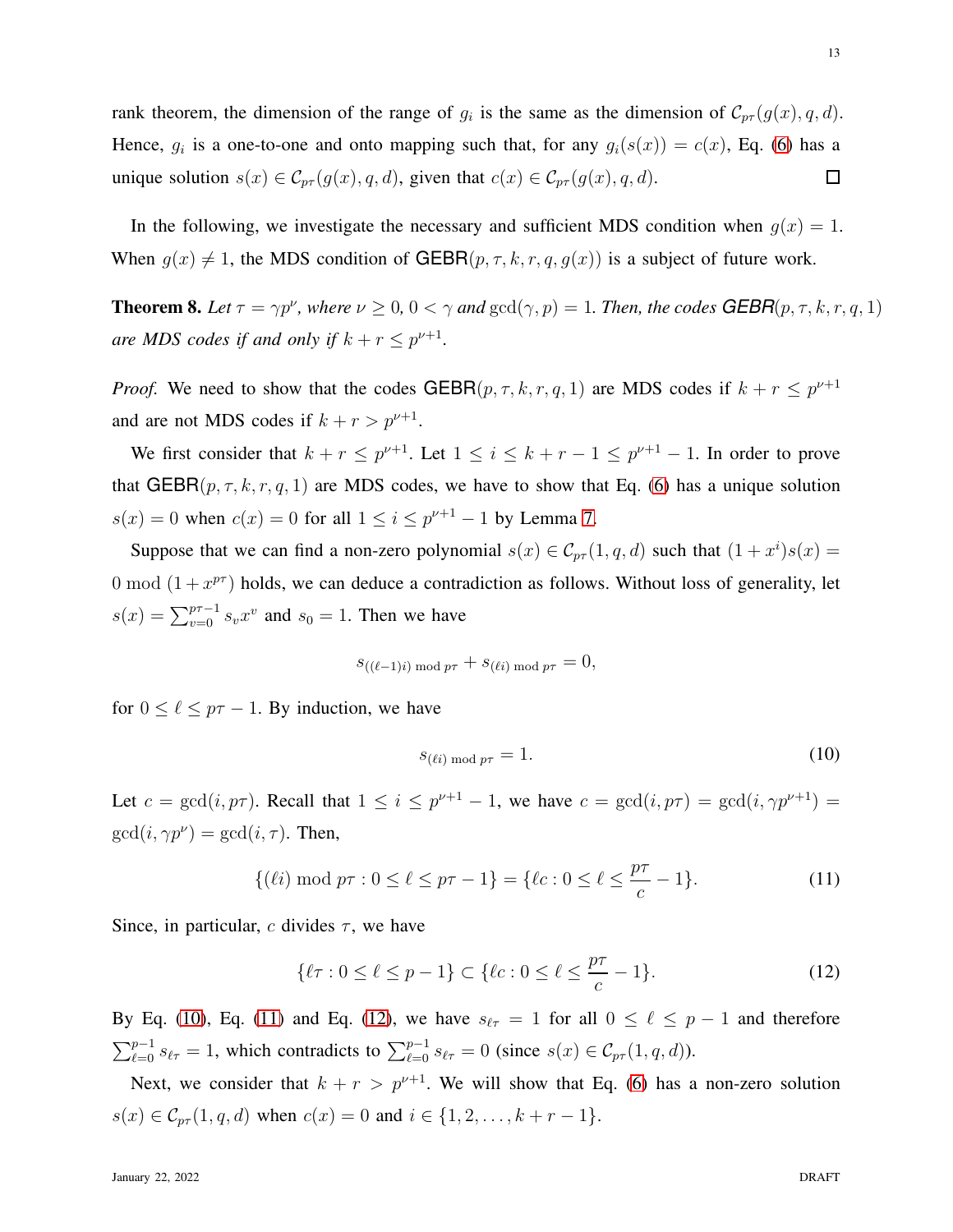$$
s_0(x) = 1 + x^{p^{\nu+1}} + x^{2p^{\nu+1}} + \dots + x^{(\gamma-1)p^{\nu+1}},
$$
\n(13)

$$
s_1(x) = x^{p^{\nu}} + x^{p^{\nu} + p^{\nu+1}} + x^{p^{\nu} + 2p^{\nu+1}} + \dots + x^{p^{\nu} + (\gamma - 1)p^{\nu+1}},
$$
\n(14)

and  $s(x) = s_0(x) + s_1(x) \mod (1 + x^m)$ . We first show that the polynomial  $s(x) = s_0(x) + s_1(x)$ is in  $\mathcal{C}_{p\tau}(1,q,d)$ .

Note that  $s_1(x) = x^{p^{\nu}} s_0(x)$ , we have  $1 + x^m = 1 + x^{\gamma p^{\nu+1}}$  and  $(1 + x^{p^{\nu+1}}) s_0(x) = 1 + x^{\gamma p^{\nu+1}}$ . Note that  $1 + x^{\tau} = 1 + x^{\gamma p^{\nu}}$  divides  $1 + x^{\gamma p^{\nu+1}}$ . Since  $gcd(\gamma, p) = 1$ , by Euclidean algorithm,  $gcd(1+x^{p^{\nu+1}}, 1+x^{\gamma p^{\nu}}) = 1+x^{p^{\nu}}.$  Since  $(1+x^{p^{\nu+1}})(1+x^{p^{\nu+1}}+x^{2p^{\nu+1}}+\cdots+x^{(\gamma-1)p^{\nu+1}}) =$  $1+x^{\gamma p^{\nu+1}} = (1+x^{\gamma p^{\nu}})q(x)$  and  $gcd(1+x^{p^{\nu+1}}, 1+x^{\gamma p^{\nu}}) = 1+x^{p^{\nu}}$ , we have  $(1+x^{\gamma p^{\nu}})|(1+x^{p^{\nu}})(1+x^{\gamma p^{\nu}})$  $x^{p^{\nu+1}} + x^{2p^{\nu+1}} + \cdots + x^{(\gamma-1)p^{\nu+1}}$ ). Hence,  $s(x) = s_0(x) + s_1(x) = (1 + x^{p^{\nu}})(1 + x^{p^{\nu+1}} + x^{2p^{\nu+1}} +$  $\cdots + x^{(\gamma-1)p^{\nu+1}}$  mod  $(1+x^m)$  is also divided by  $1+x^{\gamma p^{\nu}} = 1+x^{\tau}$ , i.e.,  $s(x) \in \mathcal{C}_{p\tau}(1,q,d)$ . It is clear that  $s_0(x) + s_1(x) \neq 0$ .

From the definitions of  $s_0(x)$  and  $s_1(x)$ , we have

$$
x^{p^{\nu+1}} s_0(x) = x^{p^{\nu+1}} + x^{2p^{\nu+1}} + x^{3p^{\nu+1}} + \dots + x^{2p^{\nu+1}}
$$
  
=  $x^{p^{\nu+1}} + x^{2p^{\nu+1}} + x^{3p^{\nu+1}} + \dots + 1$   
=  $s_0(x) \mod (1 + x^m)$ ,

where the second equation above comes from that  $x^{\gamma p^{\nu+1}} = x^m = 1 \bmod (1 + x^m)$ . Similarly, we can obtain that  $x^{p^{\nu+1}}s_1(x) = s_1(x) \mod (1 + x^m)$ . Therefore, we have

$$
(1+x^{p^{\nu+1}})s(x) = (1+x^{p^{\nu+1}})(s_0(x) + s_1(x)) = 0 \mod (1+x^m),
$$

and  $s(x) \neq 0$  is a solution to  $(1 + x^{p^{\nu+1}})s(x) = 0 \mod (1 + x^m)$ . The theorem is proved.  $\Box$ 

We can directly obtain the following corollary from Theorem [8.](#page-12-3)

<span id="page-13-0"></span>**Corollary 9.** *The codes*  $GEBR(p, \tau, k, r, q, 1)$  *with*  $k + r = p\tau$  *are MDS codes if and only if*  $\tau = p^{\nu}$ , where  $\nu$  *is a non-negative integer.* 

By Theorem [5,](#page-10-0) the codes GEBR $(p, \tau, k, r, q, g(x))$  are MDS codes if and only if  $gcd(1 +$  $x^{i}, h(x)$  = 1 all  $i = 1, 2, ..., k + r - 1$ . When  $g(x) = 1$ , we have  $h(x) = 1 + x^{\tau} + ... + x^{(p-1)\tau}$ . According to Corollary [9,](#page-13-0) the codes GEBR $(p, \tau, k, r = m - k, q, 1)$  are MDS codes if p is an odd prime and  $\tau$  is a power of p. Combining the results in Theorem [5](#page-10-0) and Corollary [9,](#page-13-0) we can directly obtain the following theorem.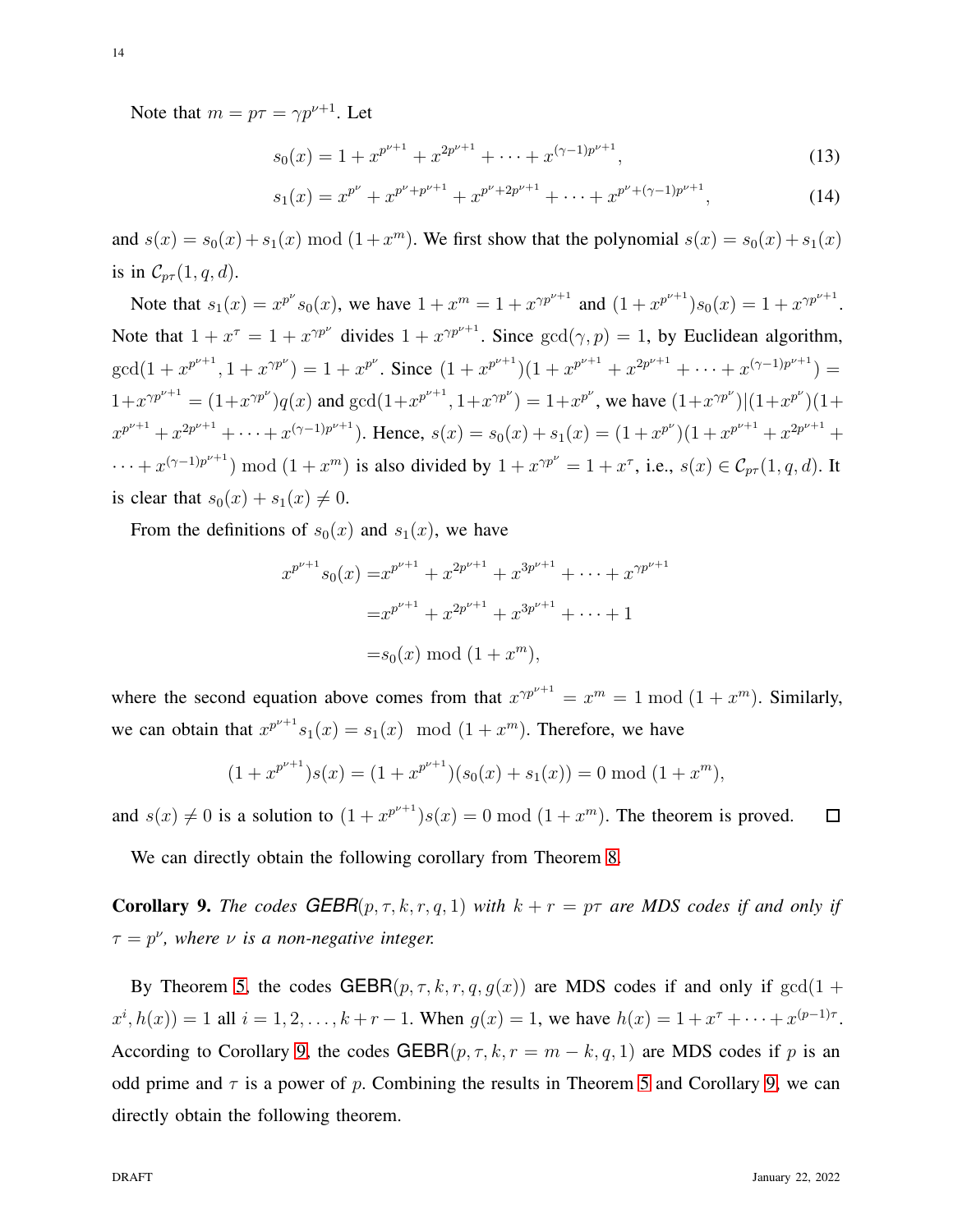**Theorem 10.** If p is an odd prime and  $\tau$  is a power of p, then we have  $gcd(1 + x^i, 1 + x^{\tau} + x^{\tau})$  $\dots + x^{(p-1)\tau}$  = 1 *for all*  $i = 1, 2, \dots, p\tau - 1$ *.* 

Since  $\mathcal{C}_{pr}(g(x), q, d)$  is a cyclic code, the proposed GEBR $(p, \tau, k, r, q, g(x))$  can recover either a burst of up to  $\tau + \deg(g(x))$  (consecutive) erased symbols or up to  $d - 1$  erased symbols in a column. Specifically, we can recover a burst of up to  $\tau + \deg(g(x))$  erased symbols as follows. First, cyclic-shift the polynomial such that the  $\tau + \deg(g(x))$  erased symbols are in the last  $\tau + \deg(g(x))$  locations. Then, encode systematically the first  $\alpha$  symbols of the obtained shifted polynomial. Finally, apply the inverse cyclic-shift to the encoded polynomial to obtain the decoded polynomial.

<span id="page-14-0"></span>**Example 1.** *Consider the code* **GEBR**(3, 3, 6, 3, 2, 1)*, i.e.,*  $\tau = p = 3$ *,*  $k = 6$  *and*  $r = 3$ *. The entries of an array in the code can be represented by the nine polynomials*

$$
s_j(x) = s_{0,j} + s_{1,j}x + s_{2,j}x^2 + s_{3,j}x^3 + s_{4,j}x^4 + s_{5,j}x^5 + (s_{0,j} + s_{3,j})x^6 + (s_{1,j} + s_{4,j})x^7 + (s_{2,j} + s_{5,j})x^8,
$$

*where*  $0 \le j \le 8$  *and the 36 information symbols are*  $s_{i,0}, s_{i,1}, s_{i,2}, s_{i,3}, s_{i,4}, s_{i,5}$  *with*  $0 \le i \le 5$ *. The parity-check matrix of the code is*

$$
\begin{bmatrix} 1 & 1 & 1 & 1 & 1 & 1 & 1 & 1 & 1 \\ 1 & x & x^2 & x^3 & x^4 & x^5 & x^6 & x^7 & x^8 \\ 1 & x^2 & x^4 & x^6 & x^8 & x^{10} & x^{12} & x^{14} & x^{16} \end{bmatrix}.
$$

*According to Corollary [9,](#page-13-0) the code GEBR*(3, 3, 6, 3, 2, 1) *is MDS. Also, each column can recover up to three consecutive erasures.*

## *C. Efficient Decoding*

In the encoding/decoding procedures of GEBR $(p, \tau, k, r, q, g(x))$ , we need to solve a Vandermonde linear system over  $\mathcal{R}_{pr}(q)$  such that the solved polynomials are in  $\mathcal{C}_{pr}(g(x), q, d)$ . In the following, we present an efficient decoding method for solving the Vandermonde linear system over  $\mathcal{R}_{pr}(q)$  based on the LU factorization of the Vandermonde matrix.

*1) Efficient Division by*  $1 + x^b$  *over*  $\mathcal{R}_{pr}(q)$ : We need to first give an efficient decoding algorithm for dividing by  $1+x^b$  over  $\mathcal{R}_{p\tau}(q)$  before showing the efficient LU decoding method, where b is a positive integer such that  $1 + x^b$  and  $h(x)$  are relatively prime. Given the integer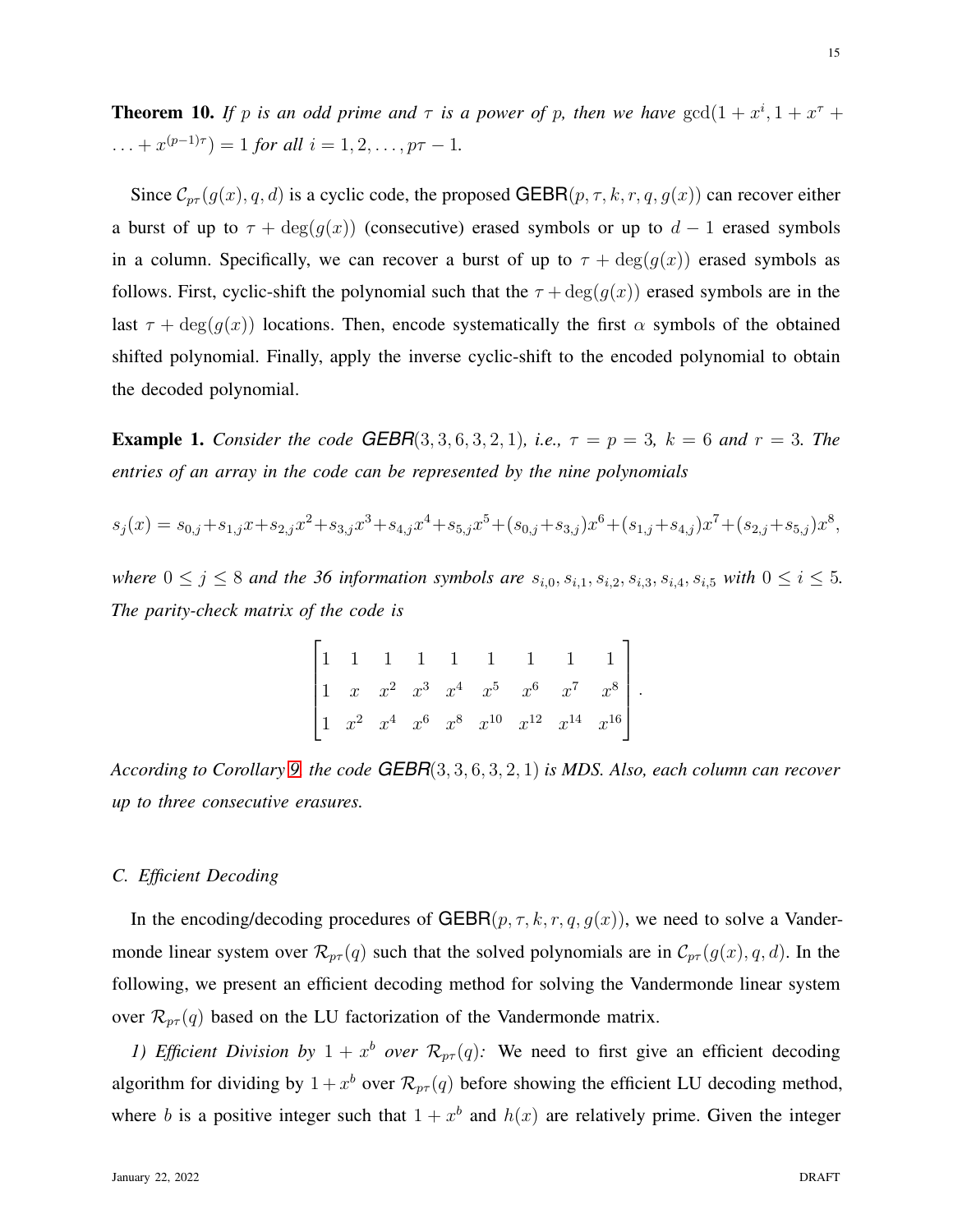b and the polynomial  $f(x) \in \mathcal{C}_{pr}(g(x), q, d)$ , we want to solve  $r(x) \in \mathcal{C}_{pr}(g(x), q, d)$  from the equation

<span id="page-15-0"></span>
$$
(1+x^b)r(x) = f(x) \bmod (1+x^{p\tau}).
$$
 (15)

The next lemma shows a decoding algorithm for solving  $r(x) \in \mathcal{C}_{pr}(g(x), q, d)$  from Eq. [\(15\)](#page-15-0) when  $gcd(b, p) = 1$ .

**Lemma 11.** *Consider Eq.* [\(15\)](#page-15-0) *with*  $1 \leq b < p\tau$  *and*  $gcd(b, \tau) = a$ *. If*  $gcd(b, p) = 1$ *, then we can first compute the coefficients*  $r_j$  *of the polynomial*  $r(x)$  *with*  $j = 0, 1, \ldots, a - 1$  *by* 

<span id="page-15-3"></span>
$$
r_j = \sum_{u=1}^{\frac{p-1}{2}} \sum_{\ell=1}^{\tau} f_{(2u-1)\tau b + \ell b + j}
$$
 (16)

*and the other coefficients of*  $r(x)$  *iteratively by* 

<span id="page-15-4"></span>
$$
r_{b\ell+j} = f_{b\ell+j} + r_{b(\ell-1)+j} \tag{17}
$$

*with the index*  $\ell$  *running from 1 to*  $p\tau/a - 1$  *and*  $j = 0, 1, \ldots, a - 1$ *.* 

 $_{\ell=1}$ 

 $\sum^{\tau}$ 

 $f_{(2u-1)\tau b+\ell b}$ 

 $_{\ell=1}$ 

=  $\frac{p-1}{2}$ 

 $u=1$ 

*Proof.* We first show that  $r_0 = \sum_{u=1}^{\frac{p-1}{2}} \sum_{\ell=1}^{\tau} f_{(2u-1)\tau b + \ell b}$ . According to Eq. [\(15\)](#page-15-0), we have

<span id="page-15-1"></span>
$$
r_{\tau b + \ell b} = r_{\tau b + (\ell - 1)b} + f_{\tau b + \ell b},\tag{18}
$$

where  $\ell = 0, 1, \ldots, p\tau - 1$ . Summing both sides of Eq. [\(18\)](#page-15-1) from  $\ell = 0$  to  $\ell = (i-1)\tau$ , we have

<span id="page-15-2"></span>
$$
r_{ib\tau} = r_{\tau b - b} + \sum_{\ell=0}^{(i-1)\tau} f_{\tau b + \ell b},
$$
\n(19)

where  $i = 1, 2, \ldots, p - 1$ . Summing both sides of Eq. [\(19\)](#page-15-2) from  $i = 1$  to  $i = p - 1$ , we have

$$
\sum_{i=1}^{p-1} r_{ib\tau} = \sum_{i=1}^{p-1} r_{i\tau} = (p-1)r_{\tau b-b} + \sum_{i=1}^{p-1} \sum_{\ell=0}^{(i-1)\tau} f_{\tau b+\ell b},
$$
(20)

where the first equation above comes from that  $gcd(b, p) = 1$ . By Eq. [\(3\)](#page-7-0) in Lemma [3,](#page-7-0) we have  $\sum_{i=1}^{p-1} r_{i\tau} = r_0$ . Since p is an odd prime number, we have  $(p-1)r_{\tau b-b} = 0$ . We can compute  $\sum_{i=1}^{p-1} \sum_{\ell=0}^{(i-1)\tau} f_{\tau b+\ell b}$  as  $\sum$  $p-1$  $i=1$  $\sum^{(i-1)\tau}$  $_{\ell=0}$  $f_{\tau b+\ell b} = (p-1)f_{\tau b} + (p-2)\sum_{i=1}^{T}$  $_{\ell=1}$  $f_{\tau b+\ell b} + (p-3)\sum_{ }^{\tau}$  $_{\ell=1}$  $f_{2\tau b+\ell b} + \cdots$  $+ 2\sum_{r=1}^{t} f_{(p-3)\tau b + \ell b} + \sum_{r=1}^{t} f_{(p-2)\tau b + \ell b}$ 

 $_{\ell=1}$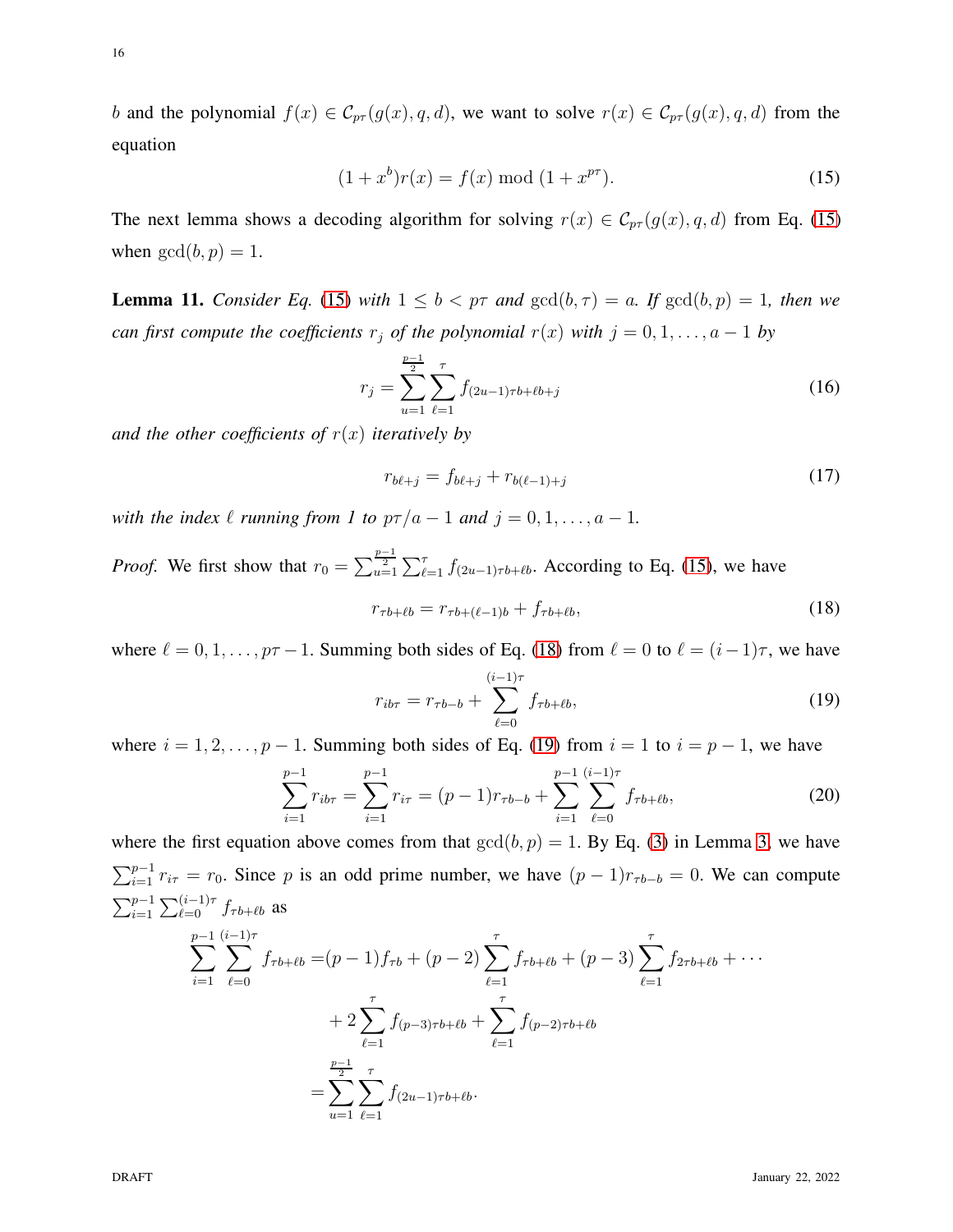Therefore, we obtain that  $r_0 = \sum_{u=1}^{\frac{p-1}{2}} \sum_{\ell=1}^{\tau} f_{(2u-1)\tau b + \ell b}$ . Similarly, we can show that Eq. [\(16\)](#page-15-3) holds for  $j = 0, 1, ..., a - 1$ . Once  $r_0$  is known, we can compute other  $\frac{p\tau}{a} - 1$  coefficients recursively by Eq. [\(17\)](#page-15-4) with  $j = 0$  and  $\ell = 1, 2, \ldots, \frac{p\tau}{a} - 1$ . Similarly, we can compute  $\frac{p\tau}{a} - 1$ coefficients recursively by Eq. [\(17\)](#page-15-4) with  $\ell = 1, 2, \ldots, \frac{p\tau}{a} - 1$  for  $j = 0, 1, \ldots, a - 1$ , after solving  $r_j$ .

Next, we need to show that the solved  $r(x)$  is in  $\mathcal{C}_{pr}(g(x), q, d)$ , i.e.,  $g(x)(1+x^{\tau})$  divides  $r(x)$ . First,  $(1+x^{\tau})$  divides  $r(x)$ , as we can show that  $\sum_{\ell=0}^{p-1} r_{\ell+\mu} = 0$  for  $\mu = 0, 1, \ldots, \tau-1$ . Second, since  $g(x)$  divides  $f(x)$ , if  $gcd(1+x^b, g(x)) = 1$ , then  $g(x)$  divides  $r(x)$ . As  $gcd(g(x), 1+x) = 1$ and  $gcd(p, b) = 1$ , we have that  $gcd(1+x^b, g(x)) = 1$  by Lemma 19 in [\[2\]](#page-41-0). Therefore,  $g(x)(1+x^{\tau})$ divides  $r(x)$  and the lemma is proved.  $\Box$ 

Lemma 20 in [\[2\]](#page-41-0) and Lemma 4 in [\[18\]](#page-42-6) are special case of Lemma [11](#page-15-4) with  $\tau = 1$  and  $g(x) = 1$ , respectively. By Lemma [11,](#page-15-4) there are  $a(\frac{p-1}{2})$  $\frac{-1}{2} \cdot \tau - 1$ ) + ( $p\tau - a$ ) XORs involved in solving  $r(x)$ from Eq. [\(15\)](#page-15-0). In particular, if  $a = 1$ , we have that the number of involved XORs is  $\frac{3p\tau - \tau - 4}{2}$ .

**Example 2.** Consider the example of  $p = 7$  and  $\tau = 2$ . Let  $f(x) = 1 + x + x^6 + x^7 + x^{10} + x^{11} + x^{10} + x^{11} + x^{11} + x^{10} + x^{11} + x^{11} + x^{10} + x^{11} + x^{10} + x^{11} + x^{10} + x^{11} + x^{10} + x^{11} + x^{10} + x^{11} + x^{10} + x^{11} + x^{10} + x^{11} + x^{10} + x^{11$  $x^{12} + x^{13} \in C_{7.2}((1+x^2+x^6),2,4)$ , i.e.,  $f_0 = f_1 = f_6 = f_7 = f_{10} = f_{11} = f_{12} = f_{13} = 1$  and  $f_2 = f_3 = f_4 = f_5 = f_8 = f_9 = 0$ . We want to solve  $r(x)$  from  $(1 + x^3)r(x) = f(x)$ . According *to Eq.* [\(16\)](#page-15-3)*, we have*

$$
r_0 = f_6 + f_{12} + f_{18 \text{ mod } 14} = 0.
$$

*The other coefficients can be computed as*

$$
r_1 = r_4 = r_6 = r_9 = r_{10} = r_{11} = 1,
$$
  

$$
r_2 = r_3 = r_5 = r_7 = r_8 = r_{12} = r_{13} = 0,
$$

*according to Eq.* [\(17\)](#page-15-4). Therefore,  $r(x) = x + x^4 + x^6 + x^9 + x^{10} + x^{11}$ . We can check that  $r(x) \in C_{7.2}((1+x^2+x^6),2,4).$ 

When  $\tau$  is a power of an odd prime p and  $g(x) = 1$ , GEBR( $p, \tau, k, r = m - k, q, 1$ ) are MDS codes by Corollary [9.](#page-13-0) If  $gcd(b, p) = 1$ , then we can solve Eq. [\(15\)](#page-15-0) by Lemma [11;](#page-15-4) otherwise, if  $b$  is a multiple of  $p$ , then the decoding method is as follows.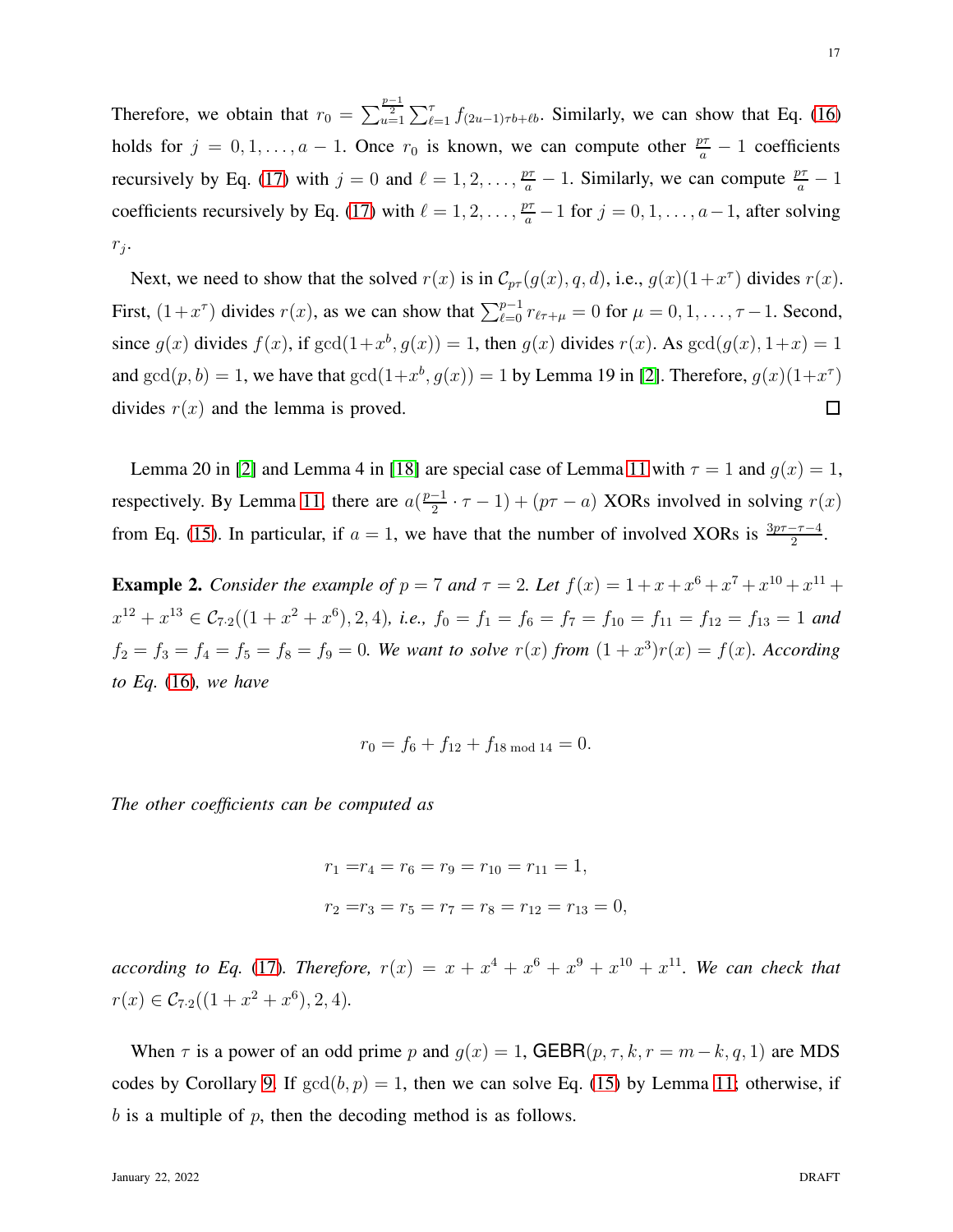**Lemma 12.** *Consider that*  $\tau = p^{\nu}$ , where  $\nu$  *is a positive integer. Let*  $b = up^s$ , where  $gcd(u, p) = 1$ and  $1 \leq s \leq \nu$ . We can compute the coefficients  $r_{p^{\nu+1}-p^s+j}$  of the polynomial  $r(x)$  in Eq. [\(15\)](#page-15-0) *with*  $j = 0, 1, \ldots, p^s - 1$  *by* 

<span id="page-17-2"></span>
$$
r_{p^{\nu+1}-p^s+j} = \sum_{i=0}^{\frac{p^{\nu-s+1}-3}{2}} f_{2iup^s+up^s+j},\tag{21}
$$

*and the other coefficients of*  $r(x)$  *iteratively by* 

$$
r_{p^{\nu+1}-p^s+j+\ell up^s}=f_{p^{\nu+1}-p^s+j+\ell up^s}+r_{p^{\nu+1}-p^s+j+(\ell-1)up^s},
$$

*where*  $\ell = 1, 2, \ldots, p^{\nu-s+1} - 1$ . Recall that the indices are taken modulo  $m = p^{\nu+1}$  throughout *the paper.*

*Proof.* Since  $gcd(b, m) = gcd(up^s, p^{\nu+1}) = p^s$  and  $gcd(u, p) = 1$ , we have that  $gcd(u, p^{\nu+1}) = 1$ . In the following, we show that

<span id="page-17-0"></span>
$$
\{0, up^s, 2up^s, \cdots, u(p^{\nu+1} - 2p^s)\} \bmod p^{\nu+1} = \{0, p^s, 2p^s, \cdots, p^{\nu+1} - 2p^s\}.
$$
 (22)

First, we prove that if  $i \neq j \in \{0, p^s, 2p^s, \dots, p^{\nu+1} - 2p^s\}$ , then  $u \cdot i \neq u \cdot j \mod p^{\nu+1}$ . Suppose that  $u \cdot i = u \cdot j \mod p^{\nu+1}$ , then there exists an integer  $\ell$  such that

$$
u \cdot i = u \cdot j + \ell p^{\nu+1},
$$

and we can further obtain that

$$
u \cdot (i - j) = \ell p^{\nu + 1}.
$$

Since  $gcd(u, p^{\nu+1}) = 1$ , we have  $p^{\nu+1} \mid (i-j)$ , which contradicts to that  $i \neq j \in \{0, p^s, 2p^s, \dots, p^{\nu+1} - \}$  $2p^{s}$ . Similarly, we can show that

$$
u \cdot i \neq p^{\nu+1} - p^s.
$$

Therefore, Eq. [\(22\)](#page-17-0) holds. According to Eq. [\(15\)](#page-15-0), we have

<span id="page-17-1"></span>
$$
f_{2iup^s+up^s} = r_{2iup^s+up^s} + r_{2iup^s},\tag{23}
$$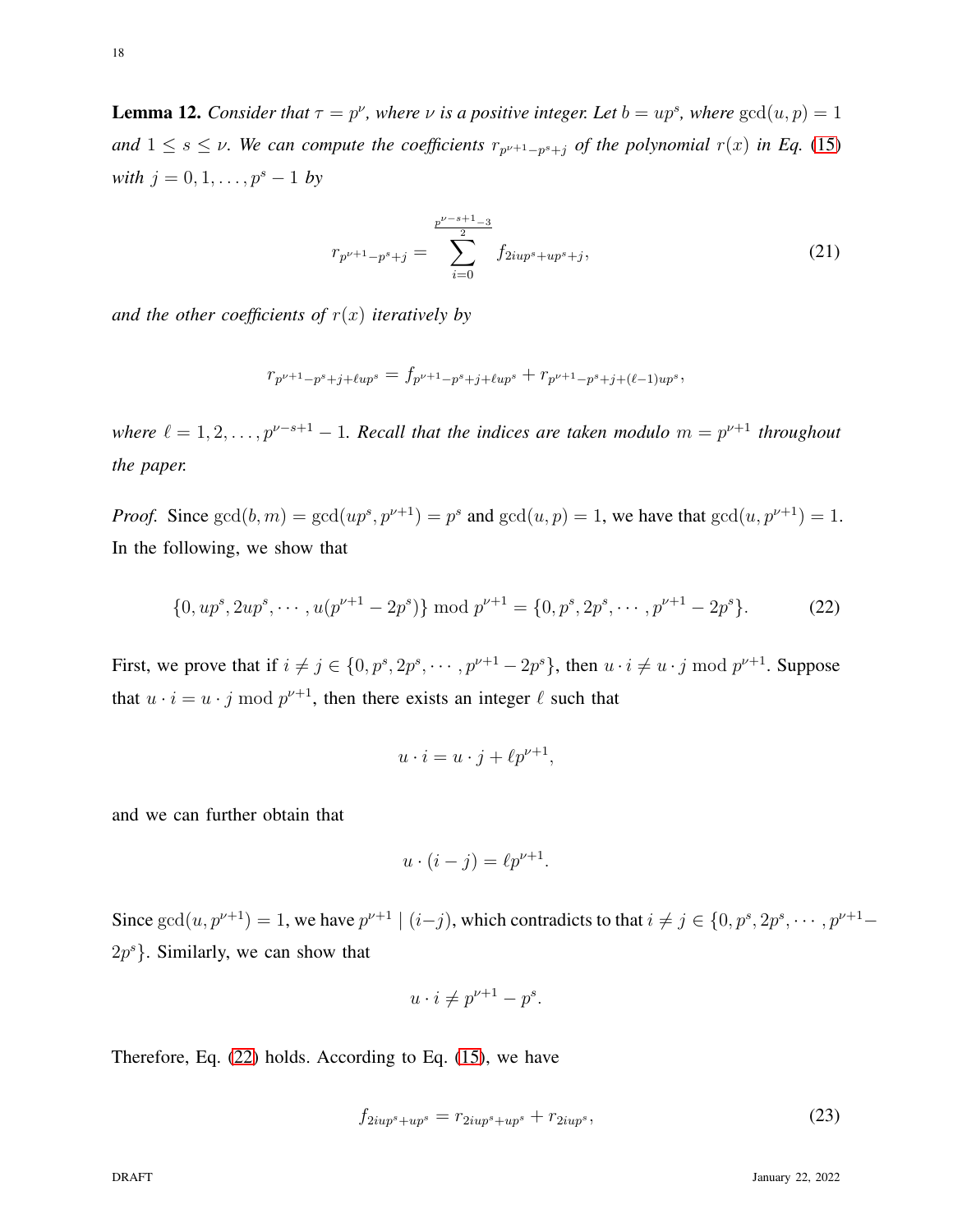where  $i = 0, 1, ..., p^{\nu-s+1} - 1$ . Summing both sides of Eq. [\(23\)](#page-17-1) from  $i = 0$  to  $i = \frac{p^{\nu-s+1}-3}{2}$  $\frac{1}{2}$ , we have

<span id="page-18-0"></span>
$$
\sum_{i=0}^{p^{\nu-s+1}-3} f_{2iup^s+up^s} = \sum_{i=0}^{p^{\nu-s+1}-3} (r_{2iup^s+up^s} + r_{2iup^s})
$$
  

$$
= \sum_{i=0}^{p^{\nu-s+1}-2} r_{iup^s}
$$
  

$$
= \sum_{i=0}^{p^{\nu-s+1}-2} r_{ip^s}
$$
 (24)  

$$
= r_{i} \qquad (25)
$$

$$
= r_{(p^{\nu-s+1}-1)p^s} = r_{p^{\nu+1}-p^s}, \tag{25}
$$

where Eq.  $(24)$  comes from Eq.  $(22)$ , Eq.  $(25)$  comes from that

$$
\{0, p^s, 2p^s, \cdots, p^{\nu+1} - 2p^s\} = \begin{cases} \{0, p^{\nu}, \cdots, (p-1)p^{\nu}\} \cup \{p^s, p^{\nu} + p^s, 2p^{\nu} + p^s, \cdots, (p-1)p^{\nu} + p^s\} \\ \cup \cdots \cup \{2p^{\nu} - p^s, 3p^{\nu} - p^s, \cdots, (p-1)p^{\nu} - p^s\}, & \text{if } \nu > s, \\ \{0, p^{\nu}, 2p^{\nu}, \cdots, (p-2)p^{\nu}\}, & \text{if } \nu = s. \end{cases}
$$

Similarly, we can show that Eq. [\(21\)](#page-17-2) holds for  $j = 0, 1, \ldots, m - 1$ . Once  $r_{p^{\nu+1}-p^s+j}$  for  $j =$  $0, 1, \ldots, p<sup>s</sup> - 1$  are known, we can compute the other coefficients recursively. Recall that  $\sum_{i=0}^{\frac{p^{\nu-s+1}-3}{2}} f_{2iup^s+up^s+j} = r_{p^{\nu+1}-p^s+j}$  for  $j = 0, 1, ..., m-1$  by Eq. [\(25\)](#page-18-0), we have

$$
r_i = f_{up^s + p^s + i} + f_{3up^s + p^s + i} + \cdots + f_{(p^{\nu - s + 1} - 2)up^s + p^s + i}
$$

for  $i = 0, 1, \ldots, m$ . Recall that the indices are taken modulo  $m = p^{\nu+1}$ . We have

$$
r(x) = (x^{p^{\nu+1}-up^s-p^s}+x^{p^{\nu+1}-3up^s-p^s}+\cdots+x^{2up^s-p^s})f(x).
$$

Since  $f(x) \in \mathcal{C}_{pr}(g(x), q, d)$ , we have that  $r(x) \in \mathcal{C}_{pr}(g(x), q, d)$  and the lemma is proved.  $\Box$ 

By Lemma [12,](#page-17-2) there are  $p^{s}(\frac{p^{\nu-s+1}-3}{2})$  $\frac{2^{(n+1)-3}}{2}$  +  $p^{\nu+1}$  –  $p^s = \frac{3p\tau - 5p^s}{2}$  XORs involved in solving  $r(x)$ from Eq. [\(15\)](#page-15-0).

**Example 3.** *Consider the example of*  $p = \tau = 3$ *. Let*  $f(x) = 1 + x + x^3 + x^7 \in C_{3 \cdot 3}(1, 2, 2)$ *, i.e.,*  $f_0 = f_1 = f_3 = f_7 = 1$  and  $f_2 = f_4 = f_5 = f_6 = f_8 = 0$ . We want to solve  $r(x)$  from  $(1+x^3)r(x) = f(x)$ *. According to Eq.* [\(21\)](#page-17-2) *in Lemma [12,](#page-17-2) we have* 

$$
r_3 = f_0 = 1,
$$
  

$$
r_4 = f_1 = 1,
$$
  

$$
r_5 = f_2 = 0,
$$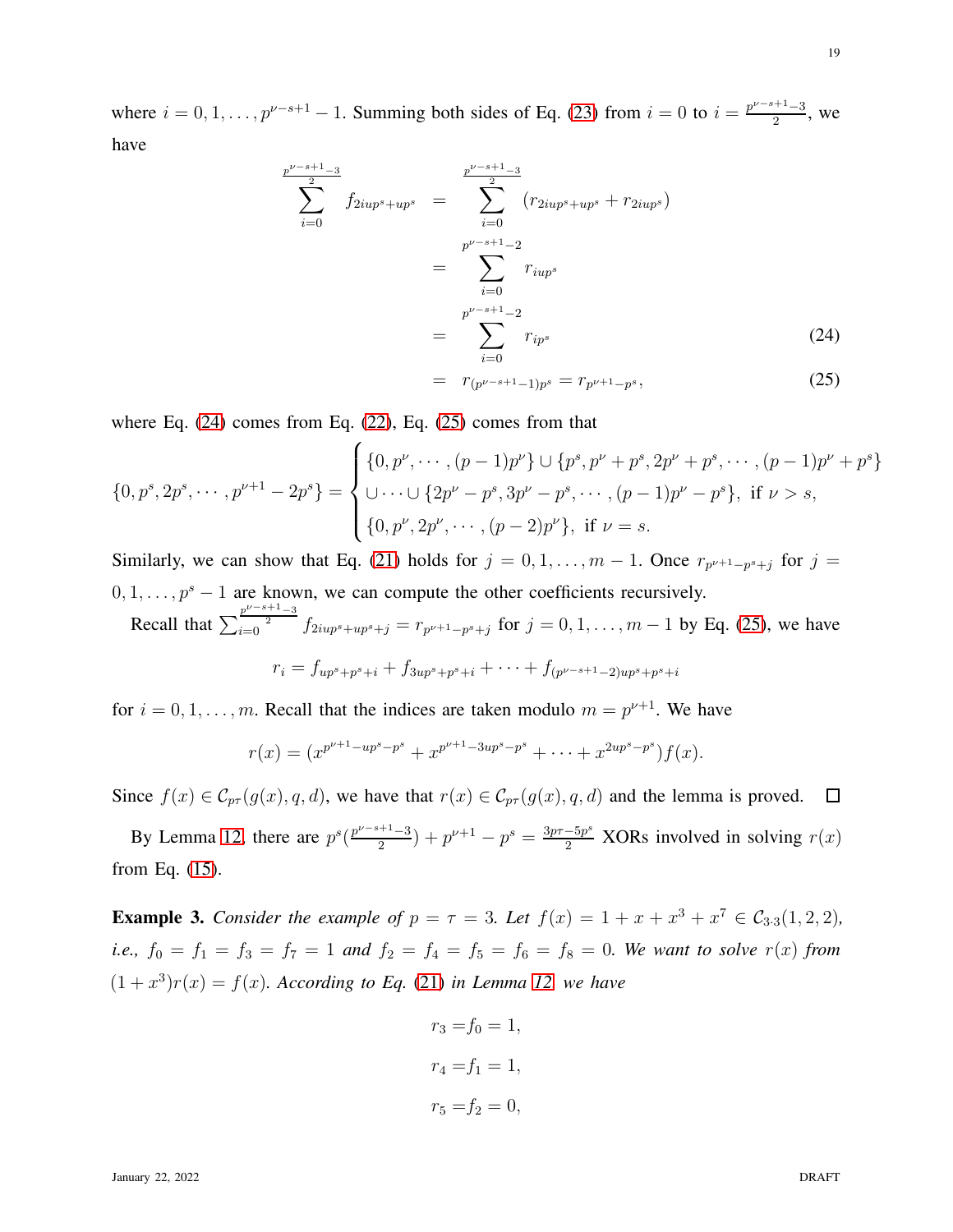*2) LU Decoding Method:* Let  $V_{r \times r}$ (a) be an  $r \times r$  Vandermonde matrix,

<span id="page-19-1"></span>
$$
\mathbf{V}_{r \times r}(\mathbf{a}) = \begin{bmatrix} 1 & x^{a_1} & \cdots & x^{(r-1)a_1} \\ 1 & x^{a_2} & \cdots & x^{(r-1)a_2} \\ \vdots & \vdots & \ddots & \vdots \\ 1 & x^{a_r} & \cdots & x^{(r-1)a_r} \end{bmatrix},
$$
(26)

where  $\mathbf{a} = (a_1, \dots, a_r)$  and  $a_1, a_2, \dots, a_r$  are distinct integers that range from 1 to  $k + r - 1$ . Let  $\mathbf{u} = (u_1(x), \dots, u_r(x)) \in C_{p\tau}(g(x), q, d)^r$  and  $\mathbf{v} = (v_1(x), \dots, v_r(x)) \in C_{p\tau}(g(x), q, d)^r$ . Consider the linear equations

<span id="page-19-0"></span>
$$
\mathbf{u} \mathbf{V}_{r \times r}(\mathbf{a}) = \mathbf{v} \bmod (1 + x^{p\tau}). \tag{27}
$$

We first review the LU factorization of a Vandermonde matrix given in [\[24\]](#page-42-11), and then show the LU decoding algorithm for solving u from the Vandermonde linear system in Eq. [\(27\)](#page-19-0).

<span id="page-19-2"></span>**Theorem 13.** [\[24\]](#page-42-11) For a positive integer r, the  $r \times r$  *Vandermonde matrix*  $V_{r \times r}(\mathbf{a})$  *in Eq.* [\(26\)](#page-19-1) *can be factorized into*

$$
\mathbf{V}_{r\times r}(\mathbf{a})=\mathbf{L}_{r}^{(1)}\mathbf{L}_{r}^{(2)}\ldots\mathbf{L}_{r}^{(r-1)}\mathbf{U}_{r}^{(r-1)}\mathbf{U}_{r}^{(r-2)}\ldots\mathbf{U}_{r}^{(1)}
$$

where  $\mathbf{U}_r^{(\ell)}$  is the upper triangular matrix

$$
\mathbf{U}_r^{(\ell)} = \left[ \begin{array}{ccccccc} \mathbf{I}_{r-\ell-1} & \mathbf{0} & & & \\ \hline & 1 & x^{a_1} & 0 & \cdots & 0 & 0 \\ & & 0 & 1 & x^{a_2} & \cdots & 0 & 0 \\ & & & \vdots & \vdots & \ddots & \vdots & \vdots \\ & & & 0 & 0 & 0 & \cdots & 1 & x^{a_l} \\ & & & 0 & 0 & 0 & \cdots & 0 & 1 \end{array} \right]
$$

and  $\mathbf{L}_r^{(\ell)}$  is the lower triangular matrix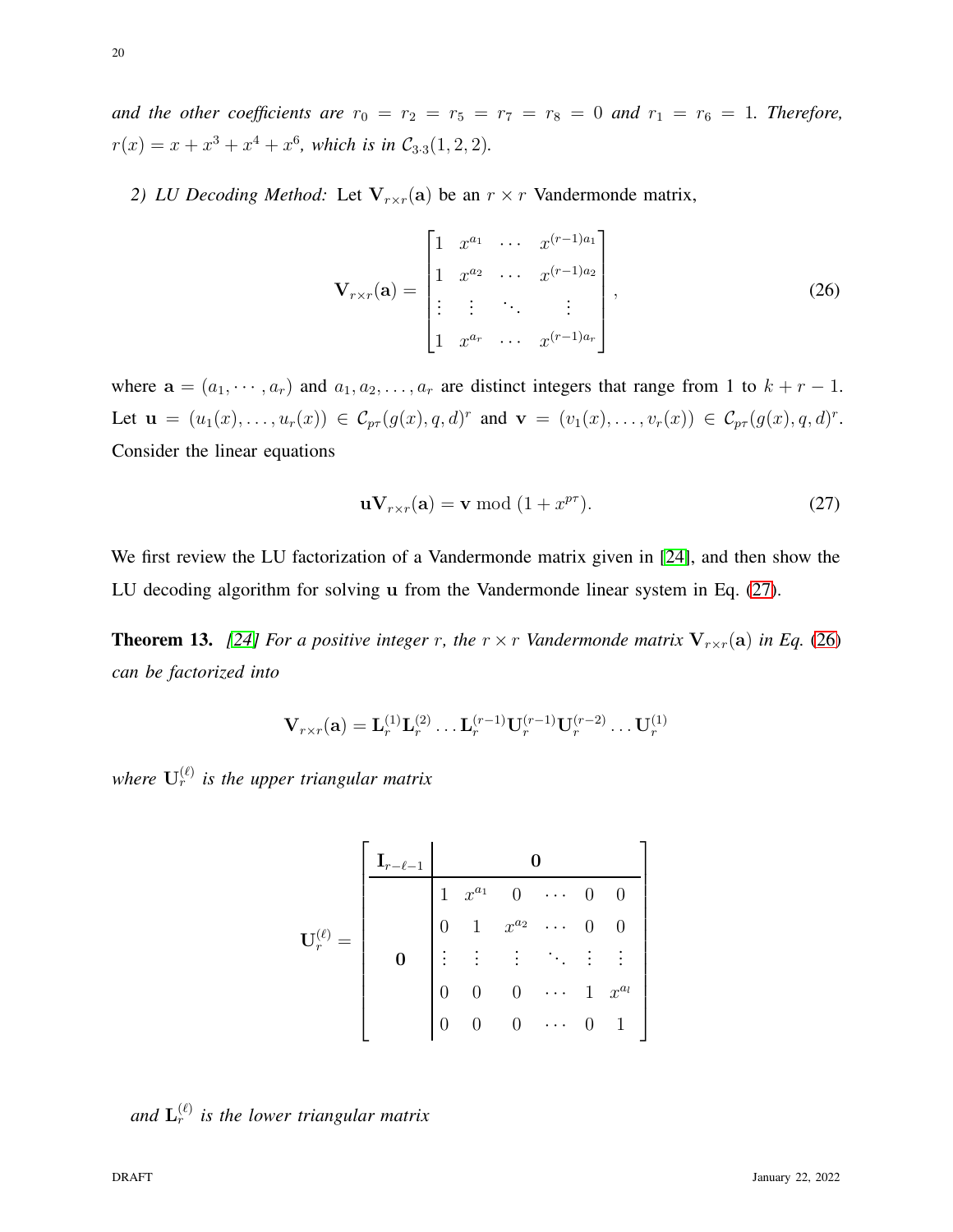$$
\begin{bmatrix}\n\mathbf{I}_{r-\ell-1} & \mathbf{0} & & & \\
1 & 0 & \cdots & 0 & 0 \\
1 & x^{a_{r-\ell+1}} + x^{a_{r-\ell}} & \cdots & 0 & 0 \\
\mathbf{0} & \vdots & \vdots & \ddots & \vdots & \vdots \\
0 & 0 & \cdots & x^{a_{r-1}} + x^{a_{r-\ell}} & 0 \\
0 & 0 & \cdots & 1 & x^{a_r} + x^{a_{r-\ell}}\n\end{bmatrix}
$$

*for*  $\ell = 1, 2, \ldots, r - 1$ .

When  $r = 3$ , the  $3 \times 3$  Vandermonde matrix  $V_{3 \times 3}(a_1, a_2, a_3)$  can be factorized as

$$
\mathbf{L}_{3}^{(1)}\mathbf{L}_{3}^{(2)}\mathbf{U}_{3}^{(2)}\mathbf{U}_{3}^{(1)}
$$
\n
$$
= \begin{bmatrix}\n1 & 0 & 0 & 0 \\
0 & 1 & 0 & 0 \\
0 & 1 & x^{a_3} + x^{a_2}\n\end{bmatrix} \cdot \begin{bmatrix}\n1 & 0 & 0 & 0 \\
1 & x^{a_2} + x^{a_1} & 0 & 0 \\
0 & 1 & x^{a_3} + x^{a_1}\n\end{bmatrix} \cdot \begin{bmatrix}\n1 & 0 & 0 & 0 \\
0 & 1 & x^{a_3} + x^{a_1}\n\end{bmatrix}.
$$

With the LU factorization of Vandermonde matrix in Theorem [13,](#page-19-2) we can solve the Vandermonde linear system in Eq. [\(27\)](#page-19-0) by solving the following linear equations

$$
\mathbf{u}\mathbf{L}_r^{(1)}\mathbf{L}_r^{(2)}\dots\mathbf{L}_r^{(r-1)}\mathbf{U}_r^{(r-1)}\mathbf{U}_r^{(r-2)}\dots\mathbf{U}_r^{(1)}=\mathbf{v}.
$$

The decoding algorithm for solving the Vandermonde linear system based on the LU factorization of a Vandermonde matrix is given in Algorithm [1.](#page-21-0) In Algorithm [1,](#page-21-0) Steps 2-4 require  $r(r-1)/2$  additions and  $r(r-1)/2$  multiplications and Steps 5-11 require  $r(r-1)/2$  backward additions and  $r(r-1)/2$  divisions by factors of the form  $x^{a_j} + x^{a_{r-i}}$ .

**Example 4.** *Continue from Example [1,](#page-14-0) where*  $\tau = p = 3$ ,  $k = 6$  *and*  $r = 3$ *. We have six*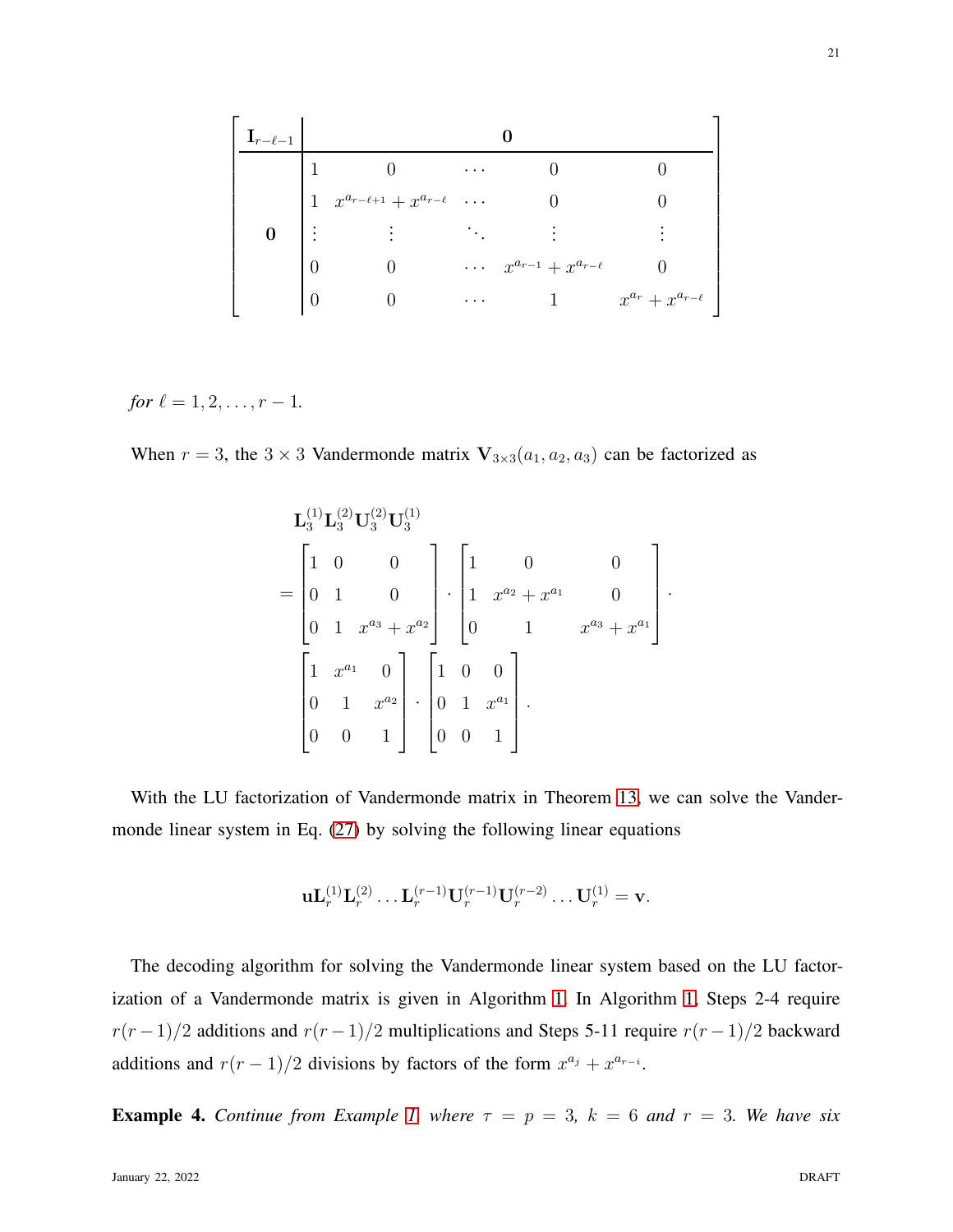# Algorithm 1 Solving a Vandermonde Linear System

**Input:** positive integer r, prime number p, integers  $a_1, a_2, \ldots, a_r$ , and  $\mathbf{v} =$  $(v_1(x), v_2(x), \ldots, v_r(x)) \in C_{p\tau}(g(x), q, d)^r.$ 

**Output:**  $\mathbf{u} = (u_1(x), u_2(x), \dots, u_r(x)) \in C_{pr}(g(x), q, d)^r$  that satisfies  $\mathbf{u} \mathbf{V}_{r \times r}(\mathbf{a}) = \mathbf{v} \bmod$  $(1+x^{p\tau}).$ 

**Require:**  $x^{a_{i_1}} + x^{a_{i_2}}$  is relatively prime to  $h(x)$  over  $\mathbb{F}_q[x]$  for all  $1 \leq i_1 \leq i_2 \leq r$ .

1:  $\mathbf{u} \leftarrow \mathbf{v}$ 2: for i from 1 to  $r-1$  do 3: for j from  $r - i + 1$  to r do 4:  $u_j(x) \leftarrow u_j(x) + u_{j-1}(x)x^{a_{i+j-r}}$ 5: for i from  $r - 1$  down to 1 do 6: Solve  $g(x)$  from  $(x^{a_r} + x^{a_{i+j-r}})g(x) = u_r(x)$  by Lemma [11](#page-15-4) or Lemma [12](#page-17-2) 7:  $u_r(x) \leftarrow g(x)$ 8: **for** j from  $r - 1$  down to  $r - i + 1$  do 9: Solve  $g(x)$  from  $(x^{a_j} + x^{a_{r-i}})g(x) = (u_j(x) + u_{j+1}(x))$  by Lemma [11](#page-15-4) or Lemma [12](#page-17-2) 10:  $u_i(x) \leftarrow q(x)$ 11:  $u_{r-i}(x) \leftarrow u_{r-i}(x) + u_{r-i+1}(x)$ 12: **return**  $\mathbf{u} = (u_1(x), ..., u_r(x))$ 

<span id="page-21-0"></span>*information polynomials*

$$
s_0(x) = 1 + x + x^3 + x^4,
$$
  
\n
$$
s_1(x) = x + x^2 + x^4 + x^5,
$$
  
\n
$$
s_2(x) = x + x^4,
$$
  
\n
$$
s_3(x) = 1 + x^2 + x^3 + x^5,
$$
  
\n
$$
s_4(x) = x + x^2 + x^7 + x^8,
$$
  
\n
$$
s_5(x) = x + x^7,
$$

*where each polynomial is in*  $C_{3.3}(1, 2, 2)$ *. The parity-check matrix of the code is* 

$$
\begin{bmatrix} 1 & 1 & 1 & 1 & 1 & 1 & 1 & 1 & 1 \\ 1 & x & x^2 & x^3 & x^4 & x^5 & x^6 & x^7 & x^8 \\ 1 & x^2 & x^4 & x^6 & x^8 & x^{10} & x^{12} & x^{14} & x^{16} \end{bmatrix}.
$$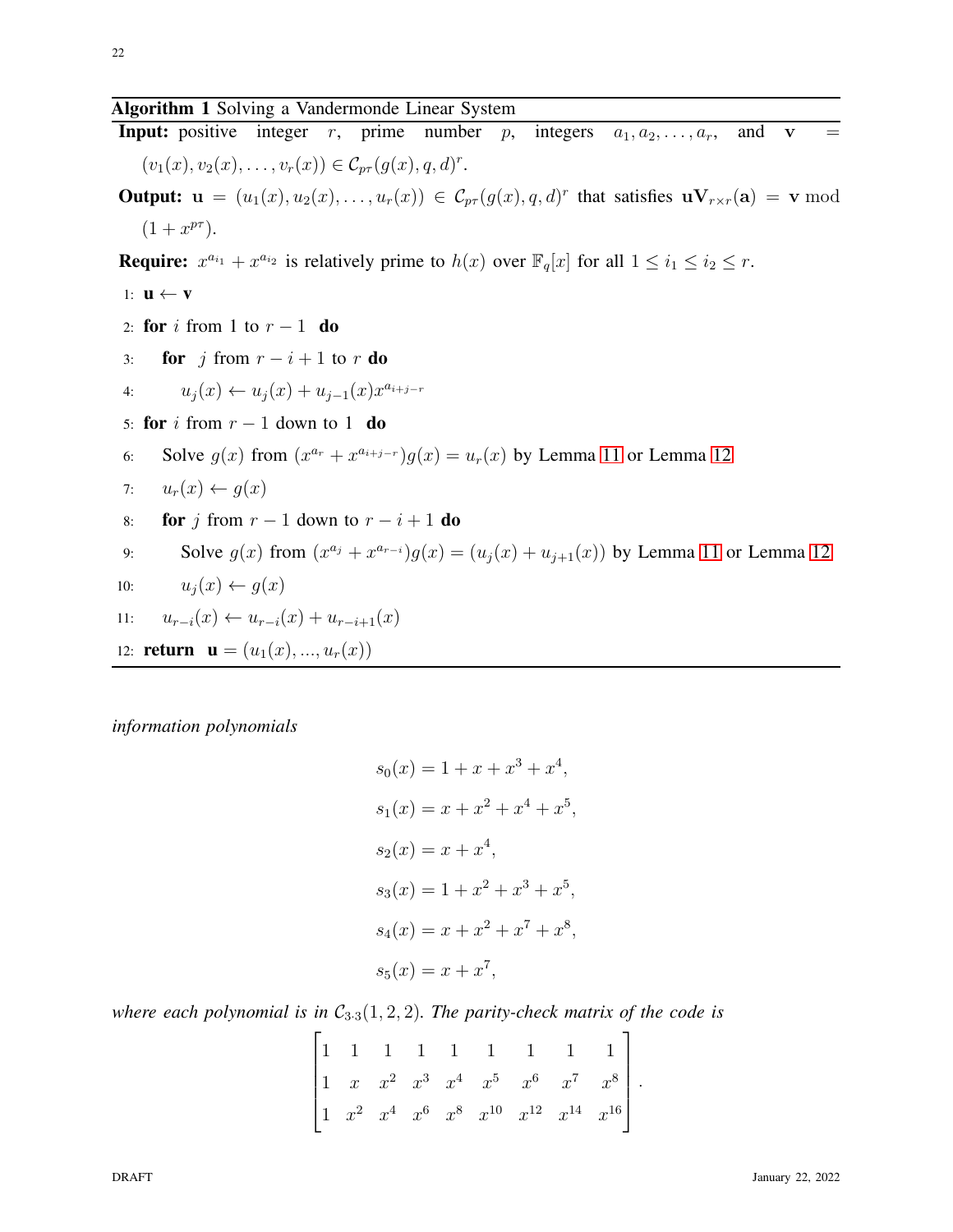*Therefore, we can obtain*

$$
\begin{bmatrix} s_6(x) & s_7(x) & s_8(x) \end{bmatrix} \begin{bmatrix} 1 & x^6 & x^{12} \\ 1 & x^7 & x^{14} \\ 1 & x^8 & x^{16} \end{bmatrix} = \begin{bmatrix} x + x^2 + x^4 + x^8 \\ 1 + x + x^4 + x^5 + x^6 + x^8 \\ 1 + x^5 + x^6 + x^8 \end{bmatrix}^T.
$$

*According to Theorem [13,](#page-19-2) the above Vandermonde matrix can be factorized as*

$$
\begin{bmatrix}\n1 & x^6 & x^{12} \\
1 & x^7 & x^{14} \\
1 & x^8 & x^{16}\n\end{bmatrix}
$$
\n=\n
$$
\begin{bmatrix}\n1 & 0 & 0 \\
0 & 1 & 0 \\
0 & 1 & x^7 + x^8\n\end{bmatrix}\n\cdot\n\begin{bmatrix}\n1 & 0 & 0 \\
1 & x^6 + x^7 & 0 \\
0 & 1 & x^6 + x^8\n\end{bmatrix}\n\cdot\n\begin{bmatrix}\n1 & x^6 & 0 \\
0 & 1 & x^7 \\
0 & 0 & 1\n\end{bmatrix}\n\cdot\n\begin{bmatrix}\n1 & 0 & 0 \\
0 & 1 & x^6 \\
0 & 0 & 1\n\end{bmatrix}.
$$

*By Algorithm [1,](#page-21-0) we can solve the three parity polynomials as follows. First, we solve the following linear system*

$$
\begin{bmatrix} s_6'''(x) & s_7'''(x) & s_8'''(x) \end{bmatrix} \begin{bmatrix} 1 & 0 & 0 \\ 0 & 1 & x^6 \\ 0 & 0 & 1 \end{bmatrix} = \begin{bmatrix} x + x^2 + x^4 + x^8 \\ 1 + x + x^4 + x^5 + x^6 + x^8 \\ 1 + x^5 + x^6 + x^8 \end{bmatrix}^T
$$

*to obtain*

$$
(s_6'''(x), s_7'''(x), s_8'''(x)) = (x + x^2 + x^4 + x^8, 1 + x + x^4 + x^5 + x^6 + x^8, 1 + x + x^2 + x^3 + x^7 + x^8).
$$

*Then, we solve the following linear system*

$$
\begin{bmatrix} s_6''(x) & s_7''(x) & s_8''(x) \end{bmatrix} \begin{bmatrix} 1 & x^6 & 0 \\ 0 & 1 & x^7 \\ 0 & 0 & 1 \end{bmatrix} = \begin{bmatrix} x + x^2 + x^4 + x^8 \\ 1 + x + x^4 + x^5 + x^6 + x^8 \\ 1 + x + x^2 + x^3 + x^7 + x^8 \end{bmatrix}^T
$$

*to obtain*

$$
(s''_6(x), s''_7(x), s''_8(x)) = (x + x^2 + x^4 + x^8, 1 + x^4 + x^6 + x^7, 1 + x + x^3 + x^4 + x^5 + x^8).
$$

*Next, we solve the following linear system*

$$
[s'_{6}(x) s'_{7}(x) s'_{8}(x)] \begin{bmatrix} 1 & 0 & 0 \ 1 & x^{6} + x^{7} & 0 \ 0 & 1 & x^{6} + x^{8} \end{bmatrix} = \begin{bmatrix} x + x^{2} + x^{4} + x^{8} \\ 1 + x^{4} + x^{6} + x^{7} \\ 1 + x + x^{3} + x^{4} + x^{5} + x^{8} \end{bmatrix}^{T}
$$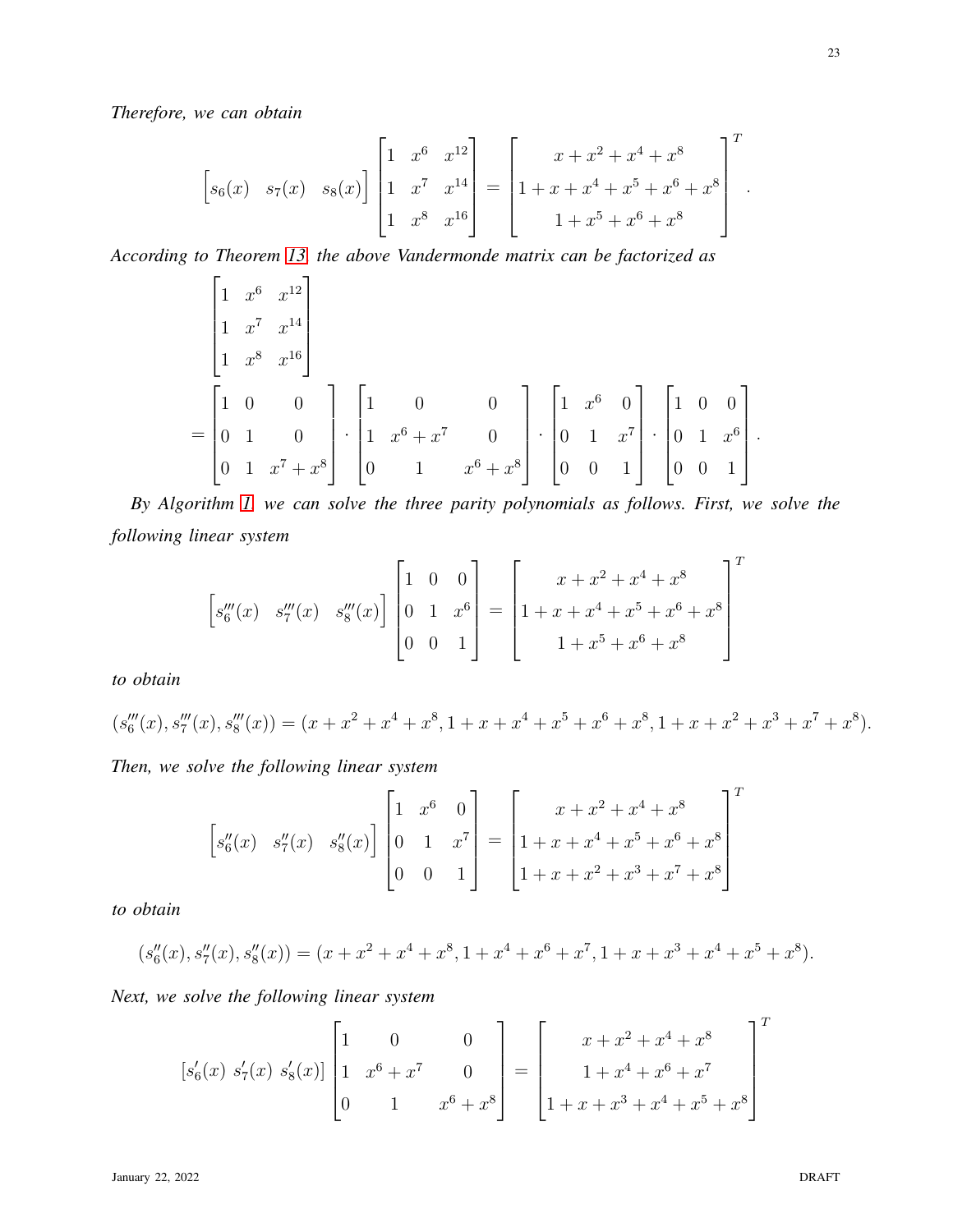*to obtain*

$$
(s'_6(x), s'_7(x), s'_8(x)) = (x^4 + x^5 + x^7 + x^8, x + x^2 + x^5 + x^7, x^2 + x^3 + x^5 + x^6).
$$

*Finally, we solve the following linear system*

$$
[s_6(x) s_7(x) s_8(x)] \begin{bmatrix} 1 & 0 & 0 \ 0 & 1 & 0 \ 0 & 1 & x^7 + x^8 \end{bmatrix} = \begin{bmatrix} x^4 + x^5 + x^7 + x^8 \ x + x^2 + x^5 + x^7 \ x^2 + x^3 + x^4 + x^5 + x^6 \end{bmatrix}^T
$$

*to obtain*

$$
(s_6(x), s_7(x), s_8(x)) = (x^4 + x^5 + x^7 + x^8, x + x^2 + x^4 + x^5, x^4 + x^7).
$$

<span id="page-23-0"></span>*Table [I](#page-23-0) shows the example of GEBR*(3, 3, 6, 3, 2, 1)*.*

| Table I                                  |  |
|------------------------------------------|--|
| EXAMPLE OF $\mathsf{GEBR}(3,3,6,3,2,1).$ |  |

| $\mathbf{1}$     | $\boldsymbol{0}$ | $\boldsymbol{0}$ | 1                | $\boldsymbol{0}$ | $\boldsymbol{0}$ | $\boldsymbol{0}$ | $\boldsymbol{0}$ | $\theta$         |
|------------------|------------------|------------------|------------------|------------------|------------------|------------------|------------------|------------------|
| $\mathbf{1}$     | 1                | 1                | $\mathbf{0}$     | 1                | 1                | $\mathbf{0}$     | 1                | $\overline{0}$   |
| $\boldsymbol{0}$ | $\mathbf{1}$     | $\mathbf{0}$     | $\mathbf{1}$     | $\mathbf{1}$     | $\mathbf{0}$     | $\mathbf{0}$     | $\mathbf{1}$     | $\overline{0}$   |
| $\,1$            | $\mathbf{0}$     | $\mathbf{0}$     | $\mathbf{1}$     | $\boldsymbol{0}$ | $\boldsymbol{0}$ | $\boldsymbol{0}$ | $\boldsymbol{0}$ | $\mathbf{0}$     |
| $\mathbf{1}$     | 1                | 1                | $\boldsymbol{0}$ | $\boldsymbol{0}$ | $\boldsymbol{0}$ | $\mathbf{1}$     | $\mathbf{1}$     | 1                |
| $\boldsymbol{0}$ | 1                | $\boldsymbol{0}$ | $\mathbf{1}$     | $\boldsymbol{0}$ | $\mathbf{0}$     | $\mathbf{1}$     | $\mathbf{1}$     | $\boldsymbol{0}$ |
| $\boldsymbol{0}$ | 0                | $\mathbf{0}$     | $\boldsymbol{0}$ | $\boldsymbol{0}$ | $\mathbf{0}$     | $\boldsymbol{0}$ | $\overline{0}$   | $\boldsymbol{0}$ |
| $\boldsymbol{0}$ | $\boldsymbol{0}$ | $\mathbf{0}$     | $\mathbf{0}$     | 1                | 1                | $\mathbf{1}$     | $\overline{0}$   | 1                |
| $\boldsymbol{0}$ | 0                | 0                | $\boldsymbol{0}$ | $\mathbf{1}$     | 0                | $\mathbf{1}$     | $\boldsymbol{0}$ | $\boldsymbol{0}$ |

In the following, we only evaluate the encoding complexity, and we can obtain the decoding complexity similarly. We define the normalized encoding complexity as the ratio of the total number of XORs involved in the encoding procedure to the number of information symbols. In the encoding procedure of GEBR( $p, \tau, k, r, q, 1$ ), we first compute  $\tau$  parity symbols for the first k columns that takes  $k\tau (p-2)$  XORs. Then, we compute the multiplication of k polynomials and the  $r \times k$  Vandermonde matrix that requires  $(k-1)rp\tau$  XORs, and solve the Vandermonde linear system. In solving the  $r \times r$  Vandermonde linear system, there are  $r(r-1)$  additions that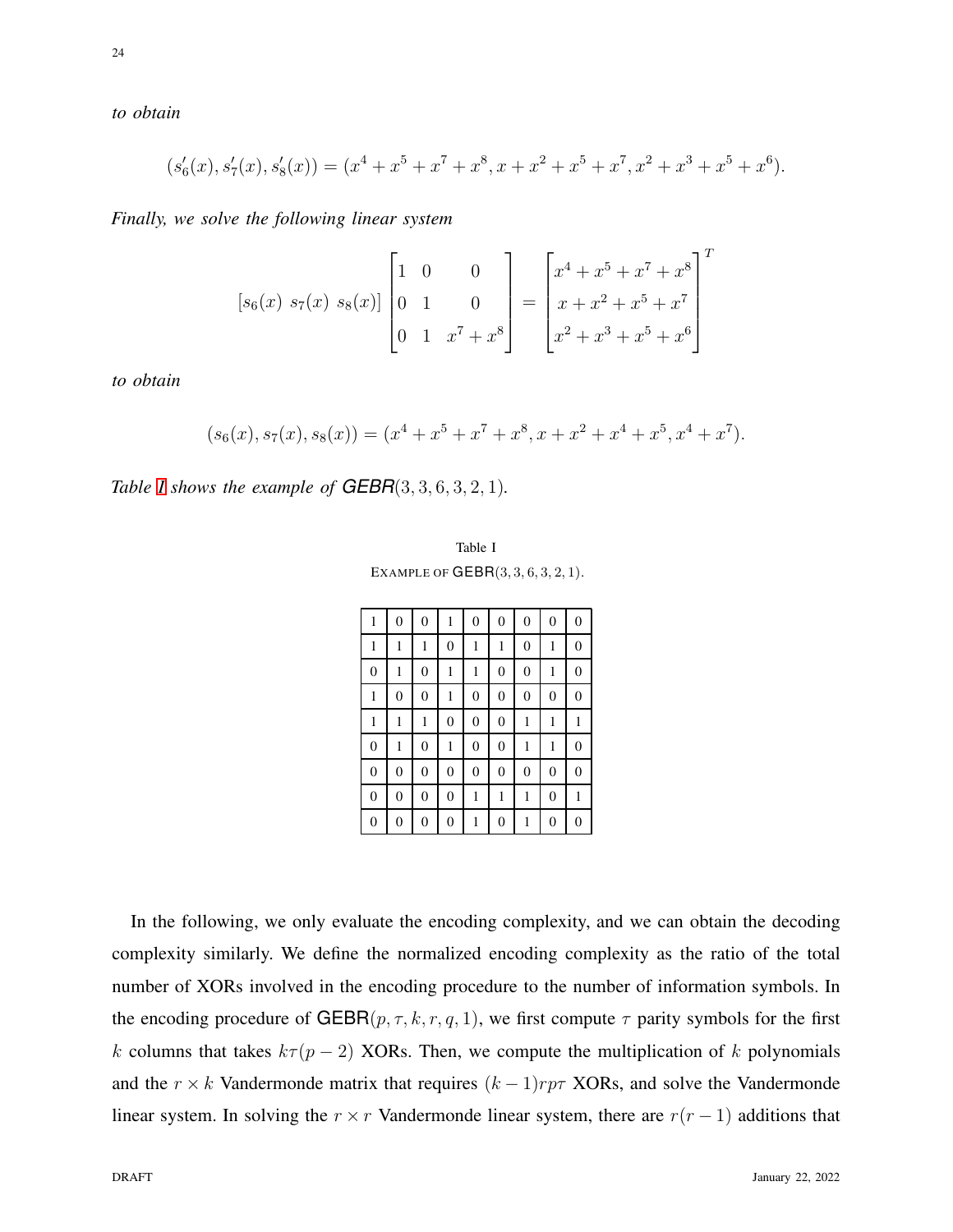require  $r(r-1)p\tau$  XORs,  $r(r-1)/2$  divisions that require  $(r(r-1)/2) \cdot ((3p\tau - \tau - 4)/2)$ XORs.<sup>[1](#page-24-1)</sup> Therefore, the normalized encoding complexity of GEBR( $p, \tau, k, r, q, 1$ ) is

$$
\frac{\frac{1}{4}r(r-1)(7p\tau-\tau-4)+(k-1)rp\tau+k\tau(p-2)}{k(p-1)\tau}.
$$

The encoding/decoding method of EBR is given in [\[2\]](#page-41-0), [\[16\]](#page-42-4), and the normalized encoding complexity is

$$
\frac{(\frac{1}{2}r^2 - \frac{5}{2}r + 2^r + rk - 1)p + \frac{1}{4}r(r - 1)(3p - 5) + k(p - 2)}{k(p - 1)},
$$

where  $k = p - r$ .

<span id="page-24-2"></span>We give the comparison of EBR and our proposed codes about the encoding complexity in Table [II.](#page-24-2) The results of Table [II](#page-24-2) show that the proposed LU decoding method has less encoding complexity compared with the decoding methods in [\[2\]](#page-41-0), [\[16\]](#page-42-4).

| Table II                           |
|------------------------------------|
| COMPARISON OF ENCODING ALGORITHMS. |

| $\boldsymbol{p}$ | $\tau$ | $\boldsymbol{r}$ | $k=p-r$ | <b>EBR</b> | <b>GEBR</b> | Improvement $%$ |
|------------------|--------|------------------|---------|------------|-------------|-----------------|
| 5                |        | 3                | 2       | 8.88       | 8.25        | 7.0             |
| 7                |        | 4                | 3       | 13.22      | 11.28       | 14.7            |
| 11               |        | 5                | 6       | 14.42      | 11.48       | 20.4            |
| 17               |        | 7                | 10      | 25.63      | 15.11       | 41.0            |
| 19               |        | 8                | 11      | 38.69      | 17.67       | 54.3            |
| 23               |        | 10               | 13      | 100.72     | 22.88       | 77.3            |

# IV. GENERALIZED EXPANDED INDEPENDENT PARITY CODES

<span id="page-24-0"></span>In this section, we present the construction of generalized expanded independent parity (GEIP) codes. The constructed GEIP code is denoted by GEIP( $p, \tau, k, r, q, g(x)$ ) with encoding matrix given in Eq. [\(28\)](#page-24-3).  $\blacksquare$ 

<span id="page-24-3"></span>
$$
\mathbf{P}_{k \times r} = \begin{bmatrix} 1 & 1 & 1 & \cdots & 1 \\ 1 & x & x^2 & \cdots & x^{r-1} \\ \vdots & \vdots & \vdots & \ddots & \vdots \\ 1 & x^{k-1} & x^{2(k-1)} & \cdots & x^{(r-1)(k-1)} \end{bmatrix} .
$$
 (28)

<span id="page-24-1"></span><sup>1</sup>Suppose that  $gcd(b, \tau) = 1$ .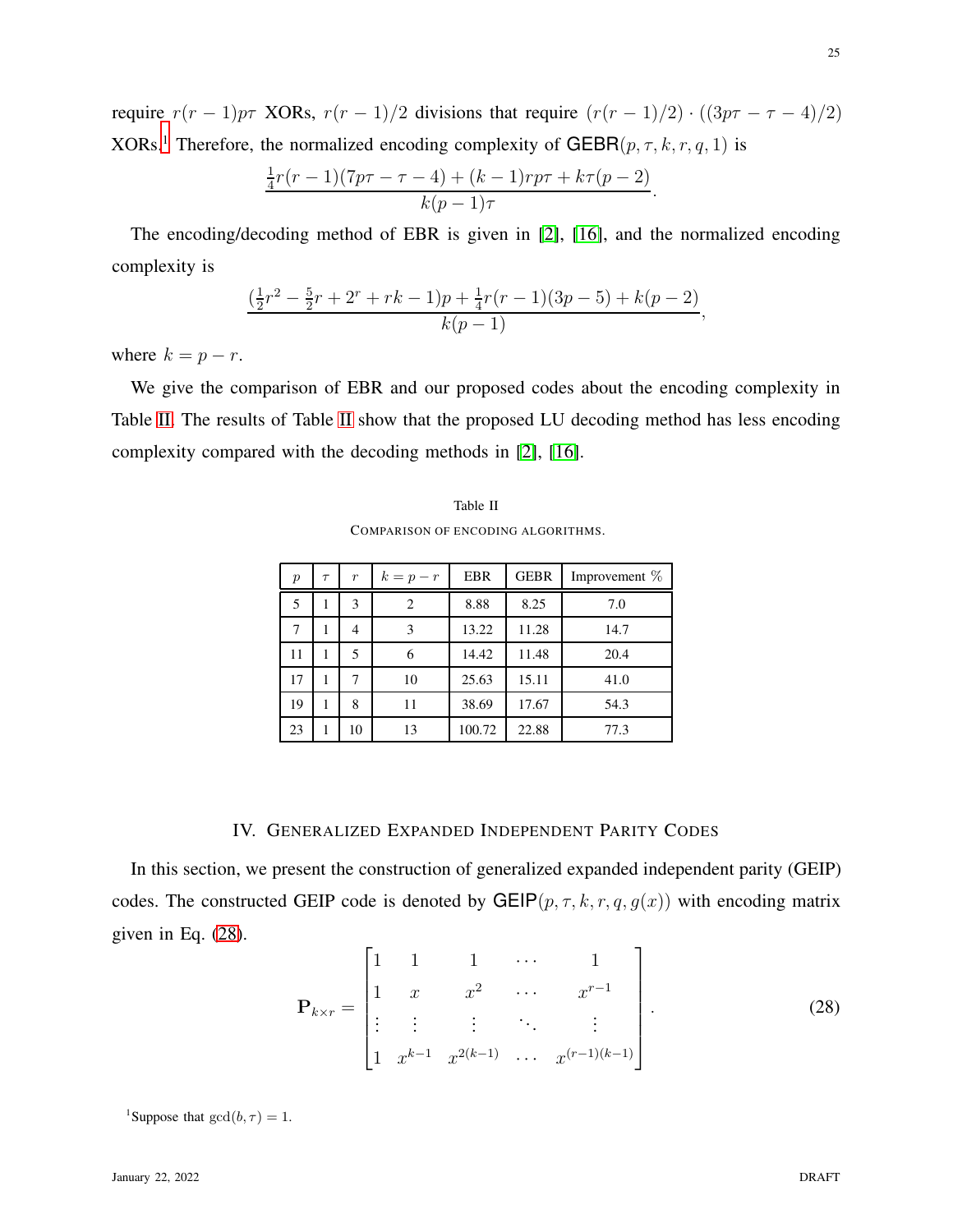As the first k polynomials are in  $\mathcal{C}_{pr}(g(x), q, d)$ , the computed r polynomials are also in  $\mathcal{C}_{pr}(g(x), q, d)$ . Note that the EIP code proposed in [\[2\]](#page-41-0) is a special case as  $GEIP(p, \tau = 1, k, r, q, g(x))$ .

<span id="page-25-1"></span>

| Column <sub>0</sub>           | Column 1                      |                               | Column 3                                | Column 4                                |  |
|-------------------------------|-------------------------------|-------------------------------|-----------------------------------------|-----------------------------------------|--|
| $s_{0,0}$                     | $s_{0,1}$                     | $S_{0,2}$                     | $s_{0,3} = s_{0,0} + s_{0,1} + s_{0,2}$ | $s_{0,4} = s_{0,0} + s_{8,1} + s_{7,2}$ |  |
| $s_{1,0}$                     | $s_{1,1}$                     | $s_{1,2}$                     | $s_{1,3} = s_{1,0} + s_{1,1} + s_{1,2}$ | $s_{1,4} = s_{1,0} + s_{0,1} + s_{8,2}$ |  |
| $s_{2,0}$                     | $S_{2,1}$                     | $S_{2,2}$                     | $s_{2,3} = s_{2,0} + s_{2,1} + s_{2,2}$ | $s_{2,4} = s_{2,0} + s_{1,1} + s_{0,2}$ |  |
| $s_{3,0}$                     | $s_{3,1}$                     | $s_{3,2}$                     | $s_{3,3} = s_{3,0} + s_{3,1} + s_{3,2}$ | $s_{3,4} = s_{3,0} + s_{2,1} + s_{1,2}$ |  |
| $S_4,0$                       | $S_4,1$                       | $S_4, 2$                      | $s_{4,3} = s_{4,0} + s_{4,1} + s_{4,2}$ | $s_{4,4} = s_{4,0} + s_{3,1} + s_{2,2}$ |  |
| $s_{5,0}$                     | $s_{5,1}$                     | $s_{5,2}$                     | $s_{5,3} = s_{5,0} + s_{5,1} + s_{5,2}$ | $s_{5,4} = s_{5,0} + s_{4,1} + s_{3,2}$ |  |
| $s_{6,0} = s_{0,0} + s_{3,0}$ | $s_{6,1} = s_{0,1} + s_{3,1}$ | $s_{6,2} = s_{0,2} + s_{3,2}$ | $s_{6,3} = s_{6,0} + s_{6,1} + s_{6,2}$ | $s_{6,4} = s_{6,0} + s_{5,1} + s_{4,2}$ |  |
| $s_{7,0} = s_{1,0} + s_{4,0}$ | $s_{7,1} = s_{1,1} + s_{4,1}$ | $s_{7,2} = s_{1,2} + s_{4,2}$ | $s_{7,3} = s_{7,0} + s_{7,1} + s_{7,2}$ | $s_{7,4} = s_{7,0} + s_{6,1} + s_{5,2}$ |  |
| $s_{8,0} = s_{2,0} + s_{5,0}$ | $s_{8,1} = s_{2,1} + s_{5,1}$ | $s_{8,2} = s_{2,2} + s_{5,2}$ | $s_{8,3} = s_{8,0} + s_{8,1} + s_{8,2}$ | $s_{8,4} = s_{8,0} + s_{7,1} + s_{6,2}$ |  |

Table III EXAMPLE OF GEIP $(p = 3, \tau = 3, k = 3, r = 2, q, g(x) = 1)$ .

<span id="page-25-0"></span>**Example 5.** *Consider*  $\alpha = 6$ ,  $p = \tau = k = 3$ ,  $r = 2$  *and*  $g(x) = 1$ *. The 18 information symbols are*  $s_{i,j} \in \mathbb{F}_q$  *for*  $i = 0, 1, \ldots, 5$  *and*  $j = 0, 1, 2$ *. The encoding matrix of*  $GEIP(p = 3, \tau = 3, k = 1, 2)$  $3, r = 2, q, g(x) = 1$  *is* 

$$
\mathbf{P}_{3\times 2} = \begin{bmatrix} 1 & 1 \\ 1 & x \\ 1 & x^2 \end{bmatrix}.
$$

*Example [5](#page-25-0) is illustrated in Table [III.](#page-25-1)*

#### *A. The MDS Property*

The codes GEIP( $p, \tau, k, r, q, g(x)$ ) are MDS, if the determinant of any square sub-matrix of  $P_{k\times r}$  in Eq. [\(28\)](#page-24-3) is invertible in  $\mathcal{C}_{pr}(g(x), q, d)$ . Recall that  $\mathcal{C}_{pr}(g(x), q, d)$  is isomorphic to  $\mathbb{F}_q[x]/(h(x))$  by Lemma [2,](#page-7-1) the MDS condition is reduced to that the determinant of any square sub-matrix of  $P_{k \times r}$  in Eq. [\(28\)](#page-24-3), after reducing modulo  $h(x)$ , is invertible in  $\mathbb{F}_q[x]/(h(x))$ .

**Theorem 14.** Let p be a prime number such that 2 is a primitive element in  $\mathbb{Z}_p$  and  $\tau$  be a *power of* p*. If*

<span id="page-25-2"></span>
$$
(p-1)\tau > \frac{1}{4}kr \min(k,r) - \frac{1}{12}(\min(k,r))^3 - \frac{9}{4}\max(k,r) + \frac{25}{12}\min(k,r) - 4
$$
 (29)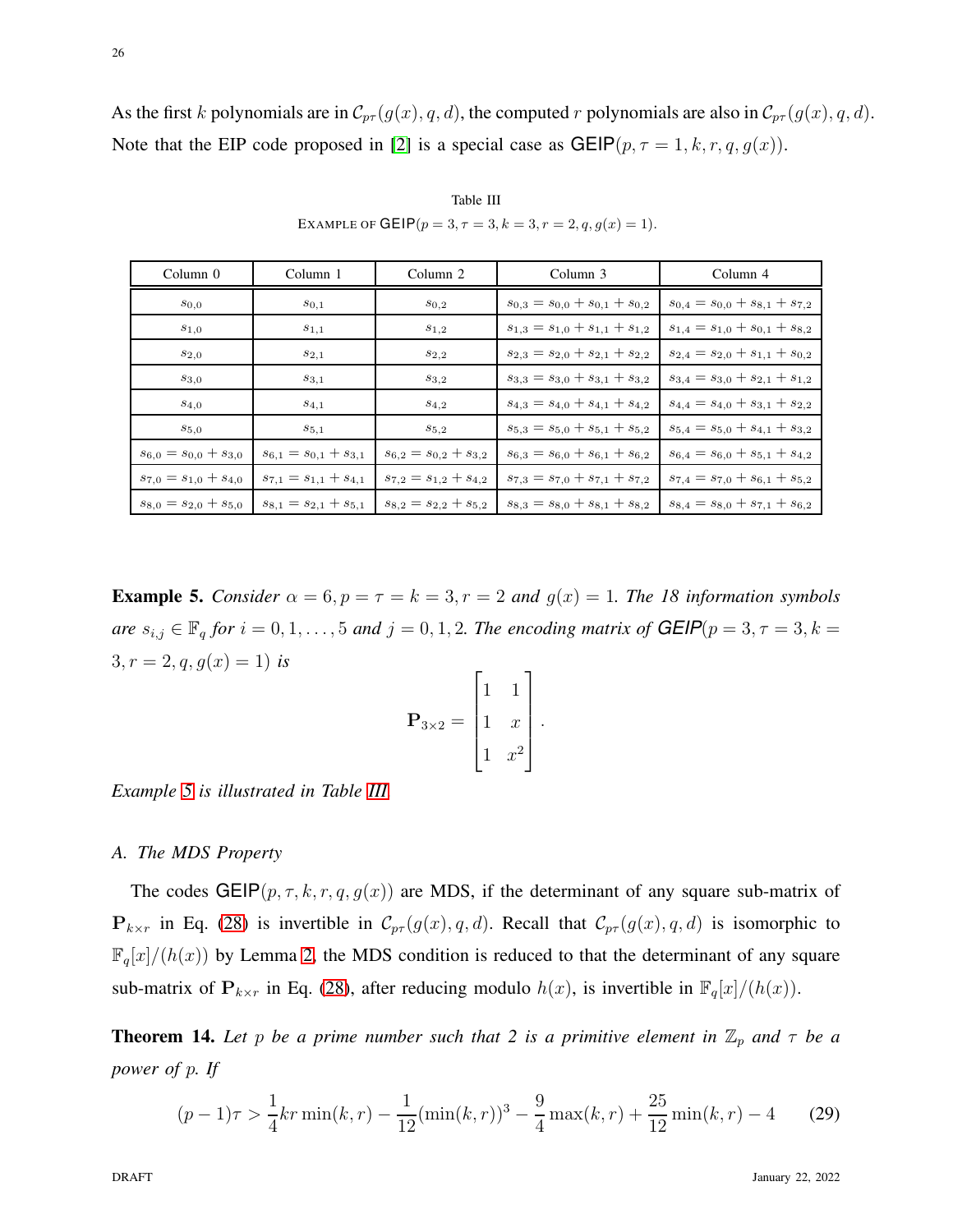*holds, then the codes*  $GEIP(p, \tau, k, r, 2, g(x) = 1)$  *are MDS for*  $r \ge 9$ *.* 

*Proof.* When 2 is a primitive element in  $\mathbb{Z}_p$  and  $\tau$  be a multiple of p, then  $h(x) = 1 + x^{\tau} + x^{2\tau} +$  $\dots + x^{(p-1)\tau}$  is irreducible polynomial [\[23\]](#page-42-10). If a polynomial whose degree is less than  $(p-1)\tau$ , then the polynomial is relatively prime to  $h(x)$ . It is sufficient to show that the maximum degree of the determinants or all the factors of the determinants of all square sub-matrix is less than  $(p-1)\tau$ . It is shown by Theorem 4 in [\[25\]](#page-42-12) that the maximum degree of the determinants or all the factors of the determinants is equal to the value on the left side in Eq. [\(29\)](#page-25-2) when  $r \geq 9$ . Therefore, GEIP $(p, \tau, k, r, 2, g(x) = 1)$  are MDS for  $r \ge 9$ , if Eq. [\(29\)](#page-25-2) holds.  $\Box$ 

If  $\tau$  is a power of 2, then

$$
1 + x^{\tau} + x^{2\tau} + \ldots + x^{(p-1)\tau} = (1 + x + x^2 + \ldots + x^{p-1})^{\tau}.
$$

Recall that, since 2 is a primitive element in  $\mathbb{Z}_p$ ,  $1 + x + x^2 + \ldots + x^{p-1}$  is irreducible over  $\mathbb{F}_2$ . It is sufficient to show that the maximum degree of the determinants or all the factors of the determinants of all square sub-matrix is less than  $p - 1$ , and we can obtain the following theorem with a proof similar to that of Theorem [14.](#page-25-2)

**Theorem 15.** *If 2 is a primitive element in*  $\mathbb{Z}_p$ ,  $\tau$  *is a power of 2 and* 

$$
p - 1 > \frac{1}{4}kr \min(k, r) - \frac{1}{12}(\min(k, r))^3 - \frac{9}{4}\max(k, r) + \frac{25}{12}\min(k, r) - 4
$$
 (30)

*holds, then the codes*  $GEIP(p, \tau, k, r, 2, g(x) = 1)$  *are MDS for*  $r \ge 9$ *.* 

When  $r \leq 3$ , the determinant of any square sub-matrix can be written as a multiplication of factors  $1 + x^i$ , where  $i \in \{1, 2, ..., k-1\}$ . Therefore, GEIP $(p, \tau, k, r, q, g(x) = 1)$  are MDS for  $r \leq 3$ , if  $1 + x^i$  and  $h(x)$  are relatively prime. When  $4 \leq r \leq 8$ , we can list the prime numbers p for which GEIP( $p, \tau, k, r, q, g(x) = 1$ ) are MDS with similar proof of the MDS condition in [\[20\]](#page-42-8).

Note that EIP codes share the same MDS condition as IP codes (also called generalized EVENODD codes [\[4\]](#page-41-3), [\[11\]](#page-41-10) or Blaum-Bruck-Vardy (BBV) codes [\[25\]](#page-42-12) in the literature). By letting  $\tau$  be a power of p, our GEIP $(p, \tau, k, r, q, g(x) = 1)$  codes not only support much more parameters, but the codes may be MDS for some parameters with  $p < k$ , compared with EIP codes. Example [5](#page-25-0) is an MDS code, as  $1 + x^i$  is relatively prime to  $1 + x^3 + x^6$  for  $i = 1, 2, 3$ .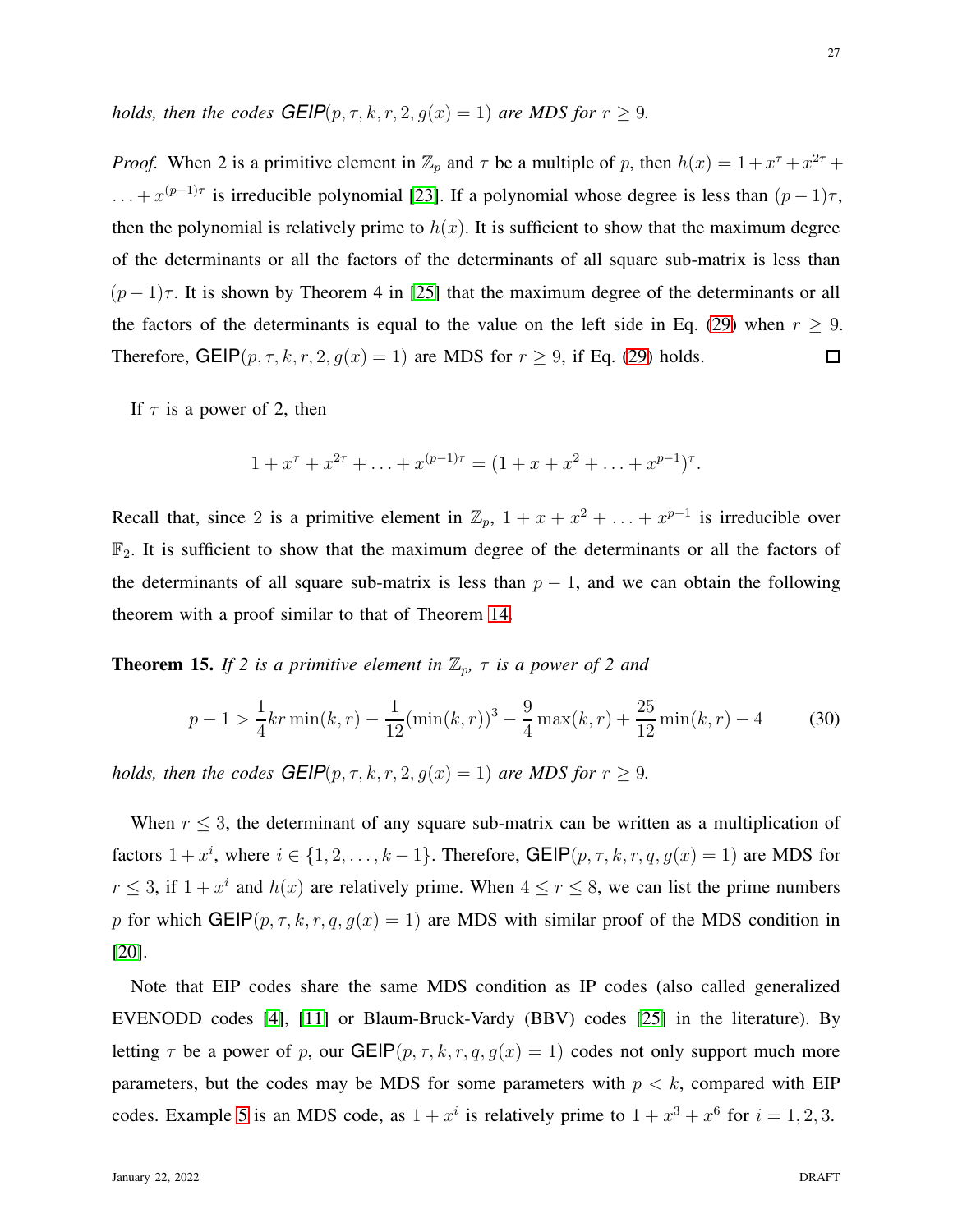#### *B. Encoding/Decoding Procedure*

The encoding procedure of  $GEIP(p, \tau, k, r, q, g(x))$  is as follows. Given  $k\alpha$  information symbols  $s_{i,j}$  with  $i = 0, 1, \ldots, \alpha - 1$  and  $j = 0, 1, \ldots, k - 1$ , we obtain  $(m - \alpha)k$  parity symbols  $s_{i,j}$  with  $i = \alpha, \alpha + 1, \ldots, m - 1$  and  $j = 0, 1, \ldots, k - 1$  by systematically encoding such that  $s_i(x) \in \mathcal{C}_{pr}(g(x), q, d)$  for  $j = 0, 1, \ldots, k - 1$ . Note that when  $g(x) = 1$ , we can do the systematic encoding by Eq. [\(4\)](#page-7-0); when  $g(x) \neq 1$ , the systematic encoding is similar to that of cyclic codes [\[26,](#page-42-13) Ch. 7.8]. Then, we compute the last r polynomials by Eq. [\(2\)](#page-5-0) with encoding matrix  $P_{k \times r}$  in Eq. [\(28\)](#page-24-3).

Next, we consider the encoding complexity of GEIP $(p, \tau, k, r, q, g(x) = 1)$ . First, we compute  $s_{(p-1)\tau+\mu,j} = \sum_{\ell=0}^{p-2} s_{\ell\tau+\mu,j}$  for  $j = 0, 1, \ldots, k-1$  and  $\mu = 0, 1, \ldots, \tau-1$ , which takes  $k\tau(p-2)$ XORs. Then, we compute the r parity polynomials by Eq. [\(2\)](#page-5-0) with encoding matrix  $P_{k \times r}$  in Eq. [\(28\)](#page-24-3), which takes  $r(k-1)p\tau$  XORs. The encoding complexity is  $k\tau(p-2) + r(k-1)p\tau$  XORs. Recall that the encoding complexity of EIP code with  $g(x) = 1$  is  $k(p-2) + r(k-1)p$  XORs. Therefore, the normalized encoding complexity of  $GEIP(p, \tau, k, r, q, q(x) = 1)$  is equal to that of EIP code with  $g(x) = 1$ .

Suppose that r information columns are failed and up to  $d-1$  symbols or a burst of up to  $\tau + \deg(g(x))$  symbols in each of other k columns are failed. We can first recover up to  $d-1$ erased symbols in each of the k columns or a burst of up to  $\tau + \deg(g(x))$  erased symbols. Suppose that GEIP( $p, \tau, k, r, q, g(x)$ ) is MDS. Then, we can recover r failed columns by first subtracting the other  $k-r$  non-failed information polynomials from each of r parity polynomials and then solving the  $r \times r$  Vandermonde linear equations by applying the LU decoding method in Algorithm [1.](#page-21-0) Note that if some of the erased columns are among the  $r$  parity columns, we can not formulate a  $r \times r$  Vandermonde linear equations and the LU decoding method is not applicable.

Example 6. *Suppose that columns 0 and 1 in Example [5](#page-25-0) are failed. We can obtain three polynomials*

$$
s_j(x) = s_{0,j} + s_{1,j}x + s_{2,j}x^2 + s_{3,j}x^3 + s_{4,j}x^4 + s_{5,j}x^5 + s_{6,j}x^6 + s_{7,j}x^7 + s_{8,j}x^8,
$$

*for*  $j = 2, 3, 4$ *. By subtracting*  $s_2(x)$  *from each of*  $s_3(x)$  *and*  $s_4(x)$ *, we have* 

$$
\[s_3(x) - s_2(x) \quad s_4(x) - x^2 s_2(x)\] = \[s_0(x) \quad s_1(x)\] \cdot \begin{bmatrix} 1 & 1 \\ 1 & x \end{bmatrix}.
$$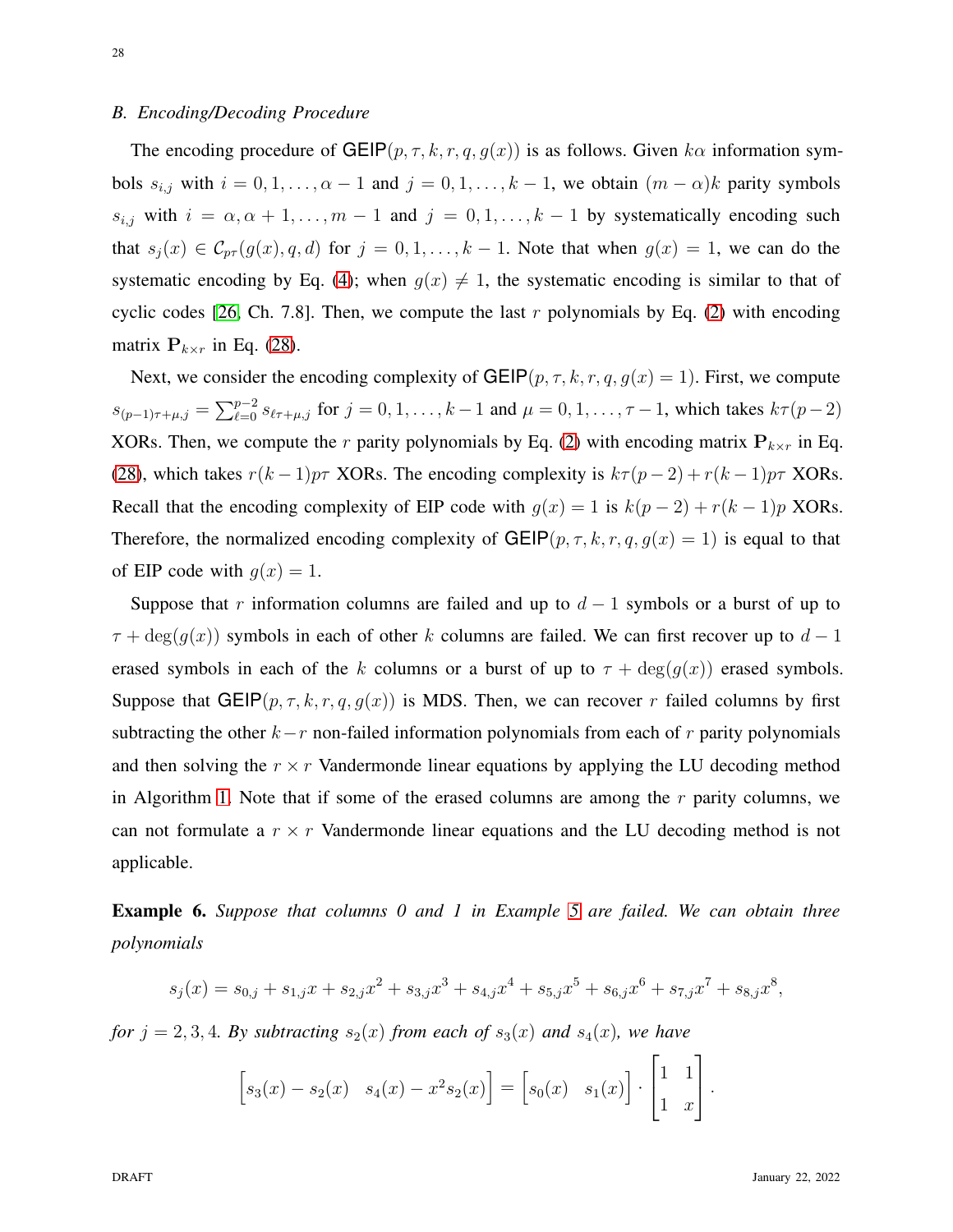*Therefore, we can solve*  $s_0(x)$  *as* 

$$
s_0(x) = \frac{s_4(x) - x^2 s_2(x) - x(s_3(x) - s_2(x))}{1 - x},
$$

<span id="page-28-0"></span>*by Lemma [11](#page-15-4)* and  $s_1(x) = s_3(x) - s_2(x) - s_0(x)$ .

# V. MINIMUM SYMBOL DISTANCE

In this section, we consider the symbol distance of the proposed array codes, which is the number of symbols in which two codewords differ. Minimum symbol distance is a measure of the maximum number of failed symbols that the codes can tolerate.

<span id="page-28-1"></span>Theorem 16. *Let* D *be the minimum symbol distance of an MDS array codes constructed by the coding method in Section [II.](#page-4-0) Then, we have*  $D \geq d(r+1)$ *.* 

*Proof.* The proof is similar to the one of Lemma 28 in [\[2\]](#page-41-0). For completeness, we present the proof. Since the code is MDS, there are at least  $r+1$  non-zero columns, and since each non-zero column has weight at least d, we obtain  $D \geq d(r+1)$ .  $\Box$ 

We first consider the MDS array codes with each entry of the encoding matrix  $P_{k \times r}$  being a power of  $x$ .

<span id="page-28-2"></span>**Theorem 17.** *If each entry of*  $P_{k \times r}$  *is a power of x, then*  $D = d(r + 1)$ *.* 

*Proof.* Let  $k - 1$  out of the k data polynomials be zero and the remaining data polynomial be a non-zero polynomial in  $\mathcal{C}_{pr}(g(x), q, d)$  with weight d. Note that the multiplication of  $x^i$  and a polynomial can be implemented by cyclic-shifting  $i$  positions of the polynomial. By encoding the k data polynomials, we have that the obtained r parity polynomials are all in  $\mathcal{C}_{pr}(g(x), q, d)$ with weight d. Therefore, we obtain a code with symbol distance being  $d(r + 1)$  and we can obtain the result by Theorem [16.](#page-28-1)  $\Box$ 

By Theorem [17,](#page-28-2) the minimum symbol distance of GEIP $(p, \tau, k, r, q, g(x))$  is  $d(r + 1)$ . Next, we consider the minimum symbol distance of  $GEBR(p, \tau, k, r, q, 1)$ .

<span id="page-28-3"></span>**Lemma 18.** Let  $s(x) = x^{i}(1 + x^{j\tau}) \in C_{pr}(1, q, 2)$  with weight 2, where i, j are integers with  $0 \le i < p\tau$  and  $1 \le j < p \ne 2$ . If  $c(x) \in C_{p\tau}(1, q, d)$  such that  $(1+x^a)c(x) = (1+x^b)s(x) \mod d$  $1 + x^{pr}$ , where  $0 < a, b < \tau$  and  $a \neq b$ , then the weight of  $c(x)$  is larger than 2.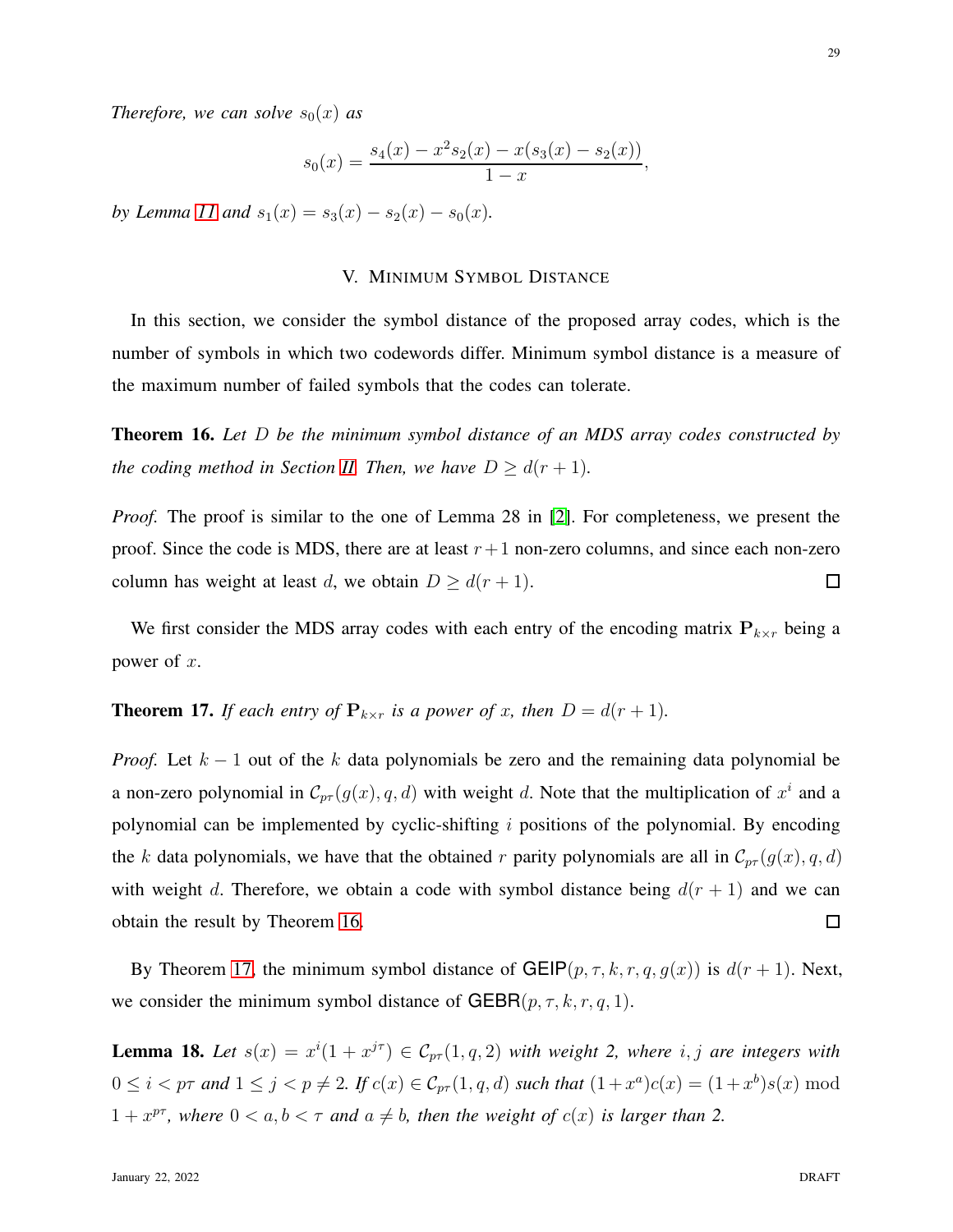*Proof.* Note that  $d > 1$  because  $(1 + x^{\tau})|f(x)$ , where  $f(x)$  is the generator polynomial of  $\mathcal{C}_{p\tau}(1,q,d)$ . We assume that the weight of  $c(x)$  is 2, we can always obtain a contradiction as follows and therefore the weight of  $c(x)$  is larger than 2. Let  $c(x) = x^{\ell}(1 + x^{\ell})$  with  $0 \le \ell < p\tau$ . Since  $c(x) \in \mathcal{C}_{pr}(1,q,d)$ ,  $c \neq 0$  is a multiple of  $\tau$ . From  $(1+x^a)c(x) = (1+x^b)s(x)$ , we have

$$
x^{\ell-i}(1+x^a+x^c+x^{a+c}) = 1+x^b+x^{j\tau}+x^{b+j\tau}.
$$

Let  $e = \ell - i$ . Then  $0 \le e < p\tau$ . When  $e = 0$ , we have  $\{0, a, c, a+c\} = \{0, b, j\tau, b+j\tau\} \mod p\tau$ . By the assumption,  $a \neq b$ ,  $a \neq 0$  and  $a \neq j\tau$ . Thus,  $a = b + j\tau \mod p\tau$ . Since  $b < \tau$  and  $j < p$ , we have  $a = b + j\tau$  which is impossible due to  $a < \tau$  and  $j \ge 1$ .

Next, we consider that  $e \neq 0$  and we have  $\{e, e+a, e+c, e+a+c\} = \{0, b, j\tau, b+j\tau\} \text{ mod } p\tau$ . Note that  $\ell + c < p\tau$ . Since  $c \neq 0$  is a multiple of  $\tau$ , we have  $\ell < (p-1)\tau$ . Assume that  $e = 0 \mod p\tau$ . This is impossible since  $e < p\tau$ . Assume that  $e+a = 0 \mod p\tau$ , i.e.,  $\ell-i+a = p\tau$ . That is,  $a - i = p\tau - \ell > \tau$  which contradicts to the fact  $a < \tau$ . Assume that  $e + c = 0 \mod p\tau$ , i.e.,  $\ell - i + c = p\tau$ . Since  $\ell + c < p\tau$ , it is impossible. Finally, assume that  $e + a + c = 0 \mod p\tau$ . We have  $\ell - i + a + c = p\tau$  due to  $\ell + c < p\tau$  and  $a - i < \tau$ . Since  $b < j\tau < b + j\tau$  and and  $e < e + a < e + c$ ,  $e = b < \tau$ ,  $e + a = j\tau < 2\tau$ , and  $e + c = b + j\tau$ . Hence,  $j = 1$  and  $c = \tau$ . Therefore,  $a + b = p\tau - \tau = (p - 1)\tau$  and  $e + a = b + a = j\tau = \tau$ . Since  $p > 2$ , we have contradiction. Therefore, the weight of  $c(x)$  is larger than 2.  $\Box$ 

<span id="page-29-0"></span>**Theorem 19.** *Suppose the codes*  $GEBR(p, \tau, k, r, q, 1)$  *are MDS codes. When*  $r = 2$  *and*  $\tau \leq$  $\frac{k+1}{2}$  $\frac{+1}{2}$ , the minimum symbol distance of  $GEBR(p, \tau, k, r, q, 1)$  is  $2(r + 1) = 6$ *. When*  $r = 2$ *and*  $\tau > k + 1$ *, the minimum symbol distance of GEBR* $(p, \tau, k, r, q, 1)$  *is 8. When*  $r = 3$ *, and*  $\tau \leq \lfloor \frac{k+2}{3} \rfloor$ , the minimum symbol distance of **GEBR** $(p, \tau, k, r, q, 1)$  is  $2(r + 1) = 8$ .

*Proof.* By Theorem [16,](#page-28-1) if we can find a codeword composed of  $r + 1$  non-zero polynomials each with weight 2 and  $k - 1$  zero polynomials, then the minimum symbol distance is  $2(r + 1)$ .

When  $r = 2$ , by Theorem [16,](#page-28-1) each non-zero codeword contains at least three non-zero polynomials. Without loss of generality, suppose that the three non-zero polynomials are  $s_{\alpha}(x)$ ,  $s_{\beta}(x)$ ,  $s_{\gamma}(x)$ and the other k – 1 polynomials are zero, where  $0 \leq \alpha < \beta < \gamma \leq k + 1$ . Suppose that the weight of  $s_\alpha(x)$  is 2. According to Eq. [\(5\)](#page-8-2), we obtain that

$$
\begin{bmatrix} s_{\alpha}(x) \\ x^{\alpha} s_{\alpha}(x) \end{bmatrix} = \begin{bmatrix} 1 & 1 \\ x^{\beta} & x^{\gamma} \end{bmatrix} \cdot \begin{bmatrix} s_{\beta}(x) \\ s_{\gamma}(x) \end{bmatrix}.
$$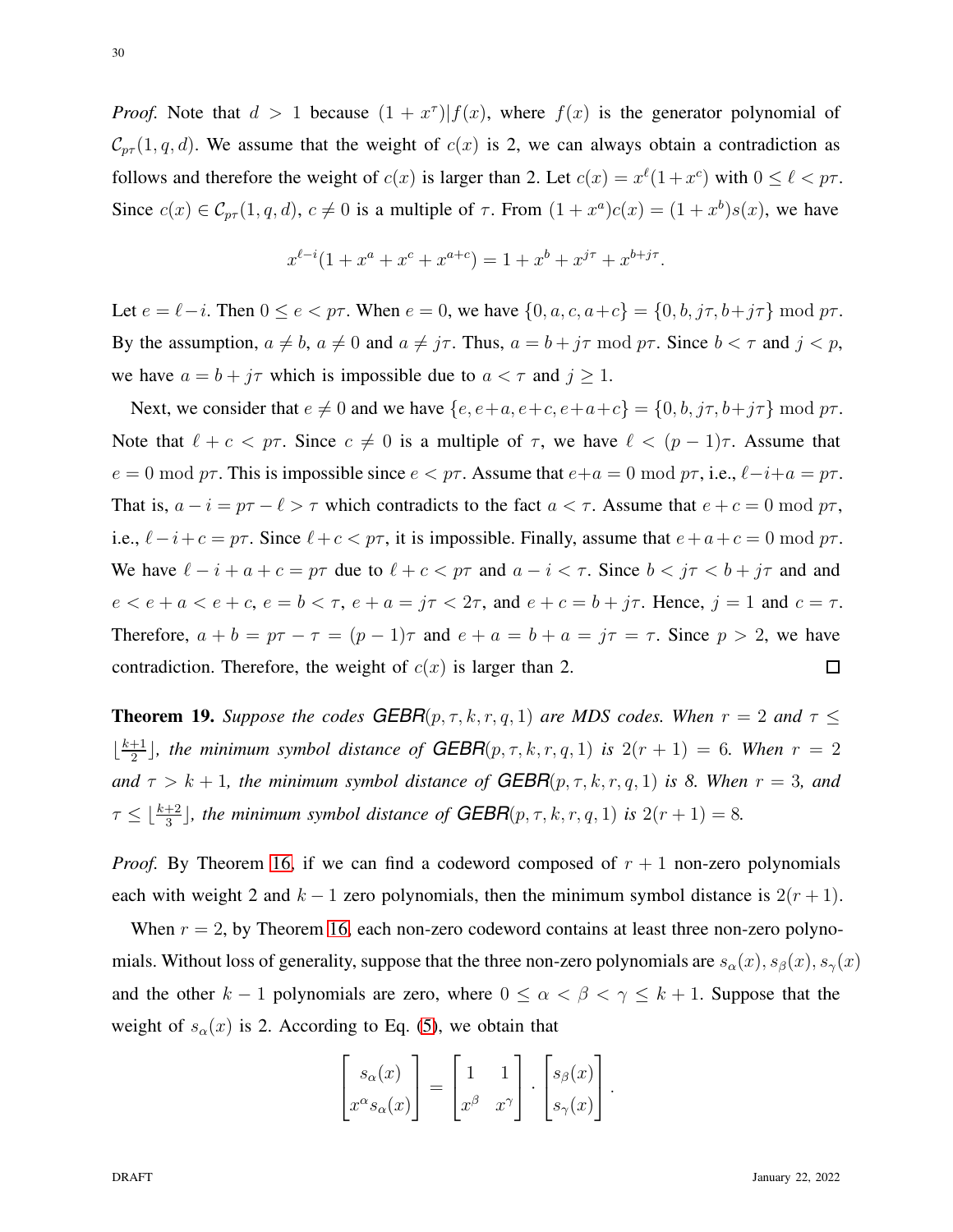Therefore, we can compute that  $(x^{\beta} + x^{\gamma})s_{\gamma}(x) = (x^{\alpha} + x^{\beta})s_{\alpha}(x)$  and  $(x^{\beta} + x^{\gamma})s_{\beta}(x) =$  $(x^{\alpha}+x^{\gamma})s_{\alpha}(x)$ . If  $\lfloor \frac{k+1}{2} \rfloor$  $\lfloor \frac{+1}{2} \rfloor \geq \tau$ , we have  $k+1 \geq 2\tau$ . Let  $(\alpha, \beta, \gamma) = (0, \tau, 2\tau)$  and  $s_0(x) = 1 + x^{\tau} \in$  $\mathcal{C}_{pr}(1,q,2)$  with weight 2, then we can obtain  $s_{\tau}(x) = x^{\tau} + x^{p\tau-\tau}$  and  $s_{2\tau}(x) = 1 + x^{p\tau-\tau}$ , which are both with weight 2. Therefore, the minimum symbol distance of GEBR $(p, \lfloor \frac{k+1}{2} \rfloor)$  $\frac{+1}{2}$  $\geq \tau, k, r =$  $(2, q, 1)$  is  $2(r + 1) = 6$ .

If  $k+1 < \tau$ , we have  $0 < \gamma - \alpha \leq k+1 < \tau$  and  $0 < \gamma - \beta \leq k < \tau$ . Suppose that the weight of  $s_{\alpha}(x)$  is 2, by Lemma [18,](#page-28-3) the weight of  $s_{\beta}$  is larger than 2. Since  $s_{\beta}(x) \in \mathcal{C}_{p\tau}(1, q, 2)$  (the number of non-zero coefficients of  $s_\beta(x)$  is an even number by Lemma [4\)](#page-8-1) and the weight of  $s_\beta(x)$ is larger than 2, the weight of  $s_\beta(x)$  is no less than 4. Consider the polynomial  $s_\gamma(x)$ . Since the weight of  $s_\gamma(x)$  is at least 2, the minimum symbol distance of GEBR( $p, \tau > k+1, k, r = 2, q, 1$ ) is at least 8. Let  $(\alpha, \beta, \gamma) = (0, \beta, 2\beta)$  and  $s_0 = 1 + x^{\tau}$ , where  $\beta \le (k+1)/2 < \tau$ . Then we obtain  $s_{2\beta}(x) = x^{p\tau-\beta} + x^{(p\tau-\beta+\tau) \mod p\tau}$ , which has weight 2. Since  $1+x^{2\beta} = (1+x^{\beta})^2$ , we can obtain  $s_\beta(x) = x^{p\tau-\beta}(1+x^\tau)(1+x^\beta)$ , i.e.,  $s_\beta(x) = 1+x^\tau+x^{p\tau-\beta}+x^{(p\tau-\beta+\tau) \bmod p\tau}$ , which is with weight 4. We can thus obtain that the minimum symbol distance of  $GEBR(p, \tau > k+1, k, r = 2, q, 1)$ is 8.

When  $r = 3$ , by Theorem [16,](#page-28-1) we have at least four non-zero polynomials. Without loss of generality, suppose that the four non-zero polynomials are  $s_{\alpha}(x), s_{\beta}(x), s_{\gamma}(x), s_{\eta}(x)$  and the other k – 1 polynomials are zero, where  $0 \leq \alpha < \beta < \gamma < \eta \leq k + 2$ . We assume that the weight of  $s_\alpha(x)$  is 2. By Eq. [\(5\)](#page-8-2), we have

$$
\begin{bmatrix} s_{\alpha}(x) \\ x^{\alpha}s_{\alpha}(x) \\ x^{2\alpha}s_{\alpha}(x) \end{bmatrix} = \begin{bmatrix} 1 & 1 & 1 \\ x^{\beta} & x^{\gamma} & x^{\eta} \\ x^{2\beta} & x^{2\gamma} & x^{2\eta} \end{bmatrix} \cdot \begin{bmatrix} s_{\beta}(x) \\ s_{\gamma}(x) \\ s_{\eta}(x) \end{bmatrix}.
$$

Since  $\lfloor \frac{k+2}{3} \rfloor$  $\frac{+2}{3}$   $\geq \tau$ , we have  $k + 2 \geq 3\tau$ . Let  $(\alpha, \beta, \gamma, \eta) = (0, \tau, 2\tau, 3\tau)$  and  $s_0(x) = 1 + x^{\tau}$ , then we can compute  $s_{\tau}(x), s_{2\tau}(x), s_{3\tau}(x)$  as follows,

$$
\begin{bmatrix} s_{\tau}(x) \\ s_{2\tau}(x) \\ s_{3\tau}(x) \end{bmatrix} = \begin{bmatrix} x^{\tau} + x^{p\tau - 2\tau} \\ 1 + x^{p\tau - 3\tau} \\ x^{p\tau - 3\tau} + x^{p\tau - 2\tau} \end{bmatrix}
$$

,

which are all with weights 2. Therefore, the minimum symbol distance is  $2(r + 1) = 8$  when  $\lfloor \frac{k+2}{3} \rfloor$  $\left[\frac{+2}{3}\right] \geq \tau$  and  $r = 3$ .  $\Box$ 

By Theorem [19,](#page-29-0) the minimum symbol distance of  $GEBR(p, \tau > k+1, k, r = 2, q, 1)$  is larger than that of GEBR( $p, \tau = 1, k, r = 2, q, 1$ ), i.e., EBR codes with  $r = 2$ .

31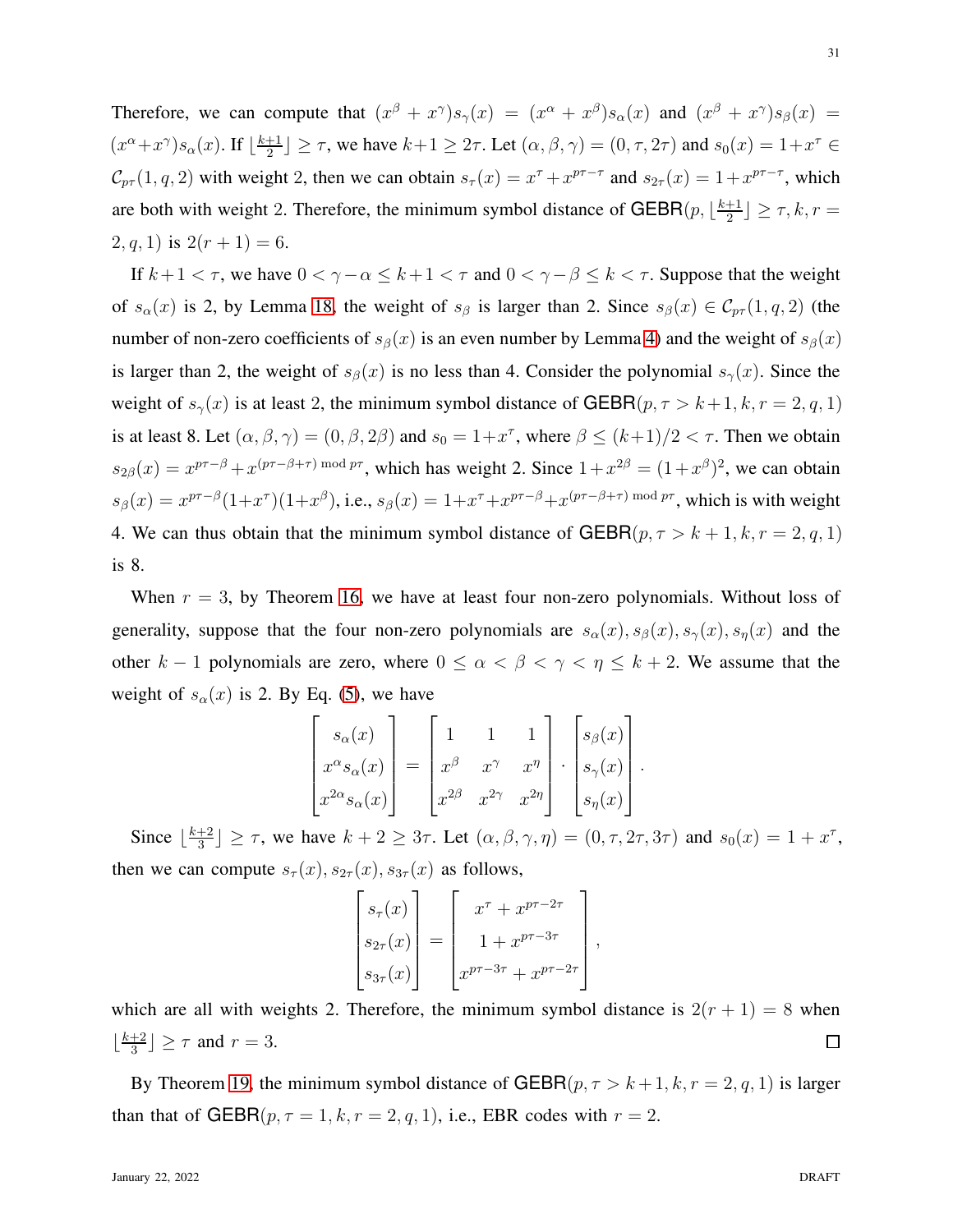**Theorem 20.** *Suppose the codes*  $GEBR(p, \tau, k, r, q, 1)$  *are MDS codes. When*  $r = 4$ ,  $g(x) = 1$ and  $\tau \leq \lfloor \frac{k+3}{4} \rfloor$ , the minimum symbol distance of  $GEBR(p, \tau, k, 4, q, 1)$  is no larger than 12.

*Proof.* It is sufficient to find a codeword such that the symbol distance is 12 when  $r = 4$ . As the code GEBR( $p, \tau, k, r, q, 1$ ) is MDS, each codeword contains at least  $r + 1$  non-zero polynomials that are in  $C_{p\tau}(1, q, d)$ , with the weight d of each non-zero polynomial being a multiple of 2 by Lemma [4.](#page-8-1)

Consider that  $r = 4$ . Without loss of generality, suppose that the five non-zero polynomials are  $s_{\alpha}(x), s_{\beta}(x), s_{\gamma}(x), s_{\delta}(x), s_{\eta}(x)$  and the other  $k-1$  polynomials are zero, where  $0 \leq \alpha$  $\beta < \gamma < \delta < \eta \le k + 3$ . Suppose that the weight of  $s_\alpha(x)$  is 2. According to Eq. [\(5\)](#page-8-2), we have

$$
\begin{bmatrix}\ns_{\alpha}(x) & x^{\alpha}s_{\alpha}(x) & x^{2\alpha}s_{\alpha}(x) & x^{3\alpha}s_{\alpha}(x)\n\end{bmatrix}\n=\n\begin{bmatrix}\ns_{\beta}(x) & s_{\gamma}(x) & s_{\delta}(x) & s_{\eta}(x)\n\end{bmatrix}\n\cdot\n\begin{bmatrix}\n1 & x^{\beta} & x^{2\beta} & x^{3\beta} \\
1 & x^{\gamma} & x^{2\gamma} & x^{3\gamma} \\
1 & x^{\delta} & x^{2\delta} & x^{3\delta} \\
1 & x^{\eta} & x^{2\eta} & x^{3\eta}\n\end{bmatrix}
$$

.

Since  $\tau \leq \lfloor \frac{k+3}{4} \rfloor$ , we have  $4\tau \leq k+3$ . Let  $(\alpha, \beta, \gamma, \delta, \eta) = (0, \tau, 2\tau, 3\tau, 4\tau)$  and  $s_0(x) = 1 + x^{\tau}$ , then we can take

$$
s_{\tau}(x) = (x^{(p-3)\tau} + x^{(p-2)\tau} + x^{(p-1)\tau} + 1)s_0(x) = x^{\tau} + x^{(p-3)\tau},
$$
  
\n
$$
s_{2\tau}(x) = (x^{(p-5)\tau} + x^{(p-4)\tau} + x^{(p-2)\tau} + x^{(p-1)\tau})s_0(x) = x^{(p-5)\tau} + x^{(p-3)\tau} + x^{(p-2)\tau} + 1,
$$
  
\n
$$
s_{3\tau}(x) = (x^{(p-6)\tau} + x^{(p-5)\tau} + x^{(p-4)\tau} + x^{(p-3)\tau})s_0(x) = x^{(p-6)\tau} + x^{(p-2)\tau},
$$
  
\n
$$
s_{4\tau}(x) = x^{(p-6)\tau} s_0(x) = x^{(p-6)\tau} + x^{(p-5)\tau}.
$$

Therefore, the minimum symbol distance is no larger than 12 when  $r = 4$  and  $\tau \leq \lfloor \frac{k+3}{4} \rfloor$ .  $\Box$ 

<span id="page-31-0"></span>Lemma 30 in [\[2\]](#page-41-0) is a special case of Theorem [19](#page-29-0) with  $\tau = 1$  and  $2 \le r \le 3$ . To determine the minimum symbol distance of other parameters is an open problem.

# VI. RECOVERY OF ERASED LINES OF SLOPE i IN GEBR $(p, \tau, k, r, q, 1)$  CODES

In this section, we assume GEBR $(p, \tau, k, r, q, 1)$  are MDS and want to show that GEBR $(p, \tau, k, r, q, 1)$ can recover some erased lines of slope i with  $i = 0, 1, \ldots, r - 1$ . We first consider the code  $GEBR(p, 1, k, r, q, 1)$  with  $\tau = 1$ , that is, an EBR code. Recall that the  $k + r$  symbols in line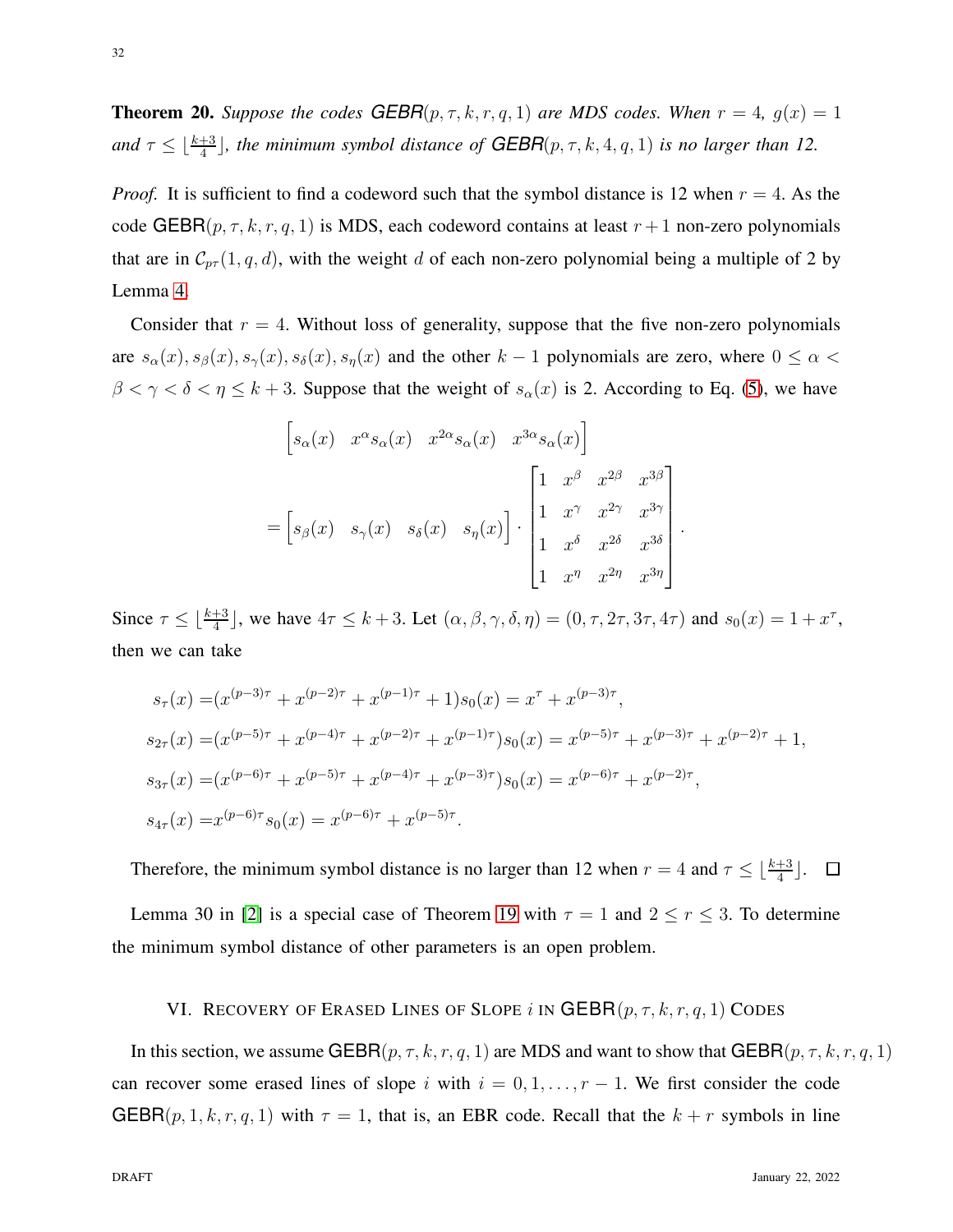l of slope i of the  $m \times (k + r)$  codeword array are  $s_{\ell,0}, s_{\ell-i,1}, s_{\ell-2i,2}, \cdots, s_{\ell-(k+r-1)i,k+r-1}$  for  $\ell = 0, 1, \ldots, m - 1$  and  $i = 0, 1, \ldots, r - 1$ .

<span id="page-32-3"></span>**Theorem 21.** *The code*  $GEBR(p, 1, k, r, q, 1)$  *can recover any r erased lines of slope i for*  $0 \leq i \leq r-1$ *, where*  $k+r \leq p$ *.* 

*Proof.* When  $\tau = 1$ , we have  $p \geq k + r$ . Suppose that r lines  $e_1, e_2, \ldots, e_r$  of slope 0 are erased, where  $0 \le e_1 < e_2 < \cdots < e_r \le p-1$ . For  $\ell = 0, 1, \ldots, p-1$ , we represent  $k + r$  symbols  $s_{\ell,0}, s_{\ell,1}, \ldots, s_{\ell,k+r-1}$  by the polynomial

$$
\bar{s}_{\ell}(x) = s_{\ell,0} + s_{\ell,1}x + \ldots + s_{\ell,k+r-1}x^{k+r-1}
$$

over  $\mathbb{F}_q[x]/(1+x^p)$ . As

$$
s_{\ell,0} + s_{\ell,1} + \ldots + s_{\ell,k+r-1} = 0,
$$

by Lemma [4,](#page-8-1) we have $2$ 

$$
\bar{s}_{\ell}(x) \in \mathcal{C}_p(1, q, d) = \{ (1+x)a(x) \bmod (1+x^p), a(x) \in \mathbb{F}_q[x]/(1+x^p) \}.
$$

 $\mathcal{C}_p(1,q,d)$  is an ideal of  $\mathbb{F}_q[x]/(1+x^p)$  and is isomorphic to  $\mathbb{F}_q[x]/(1+x+\ldots+x^{p-1})$  by Lemma [2.](#page-7-1) For  $j = 0, 1, ..., k + r - 1$ , the summation of the p symbols in column j is zero, we can thus compute

$$
s_{e_1,j} + s_{e_2,j} + \dots + s_{e_r,j} = \sum_{\ell=1, \ell \neq e_2 - e_1, \dots, e_r - e_1}^{p-1} s_{\ell+e_1,j},
$$

i.e.,

<span id="page-32-1"></span>
$$
\bar{s}_{e_1}(x) + \bar{s}_{e_2}(x) + \dots + \bar{s}_{e_r}(x) = \sum_{\ell=1, \ell \neq e_2 - e_1, \dots, e_r - e_1}^{p-1} \bar{s}_{\ell+e_1}(x).
$$
 (31)

According to row  $\ell$  of Eq. [\(5\)](#page-8-2), we have

$$
\bar{s}_0(x) + x^{\ell} \bar{s}_1(x) + x^{2\ell} \bar{s}_2(x) + \cdots + x^{(p-1)\ell} \bar{s}_{p-1}(x) = 0,
$$

where  $\ell = 1, 2, \ldots, r - 1$ , then we can compute

<span id="page-32-2"></span>
$$
x^{e_1 \ell} \bar{s}_{e_1}(x) + x^{e_2 \ell} \bar{s}_{e_2}(x) + \dots + x^{e_r \ell} \bar{s}_{e_r}(x) = \sum_{u=1, u \neq e_2 - e_1, \dots, e_r - e_1}^{p-1} x^{(u+e_1)\ell} \bar{s}_{u+e_1}(x). \tag{32}
$$

<span id="page-32-0"></span><sup>2</sup>we can set  $s_{\ell,k+r}, s_{\ell,k+r+1}, \ldots, s_{\ell,p-1}$  all zeros.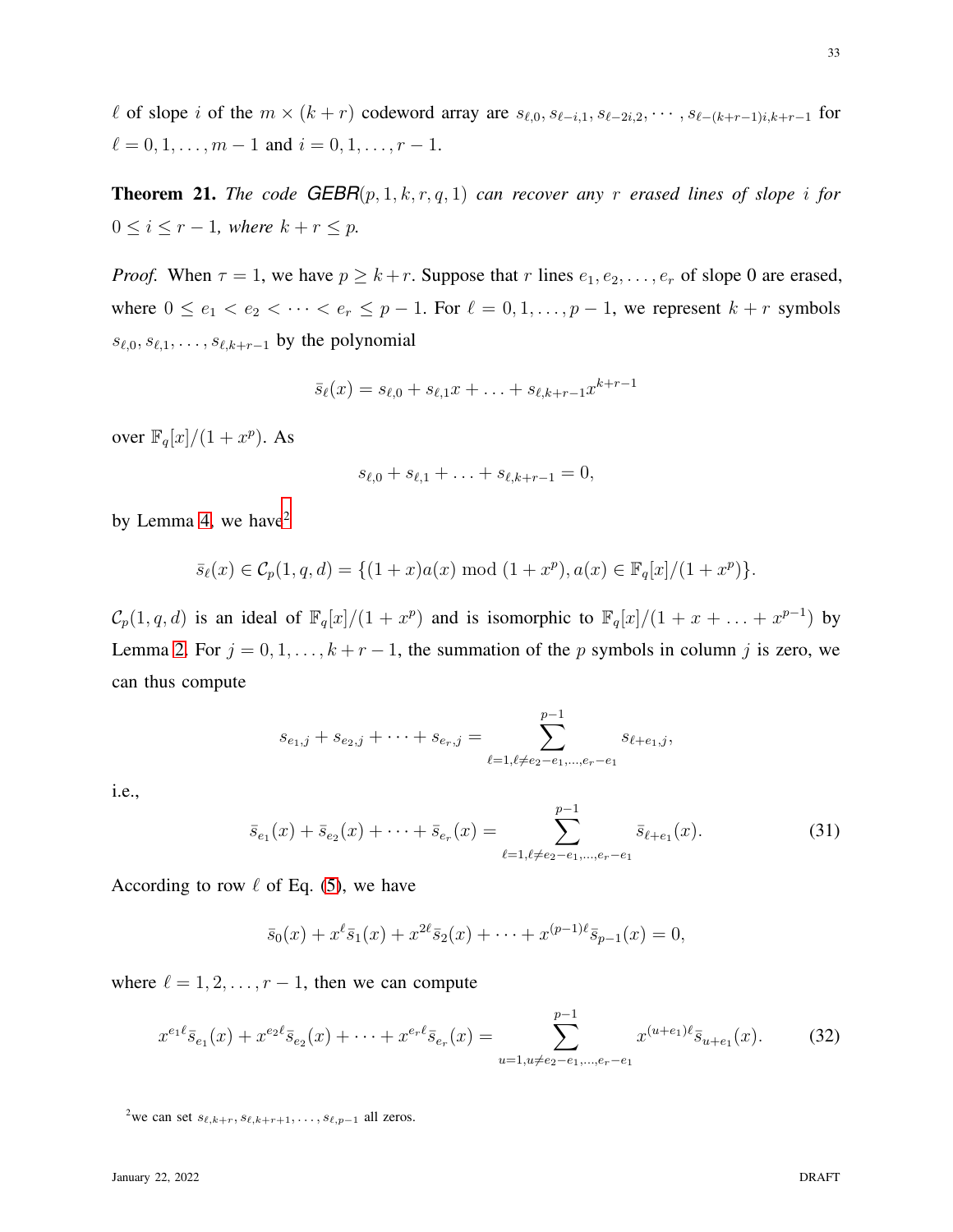By Eq.  $(31)$  and Eq.  $(32)$ , we can obtain

$$
\begin{bmatrix}\n1 & 1 & \cdots & 1 \\
x^{e_1} & x^{e_2} & \cdots & x^{e_r} \\
\vdots & \vdots & \ddots & \vdots \\
x^{e_1(r-1)} & x^{e_2(r-1)} & \cdots & x^{e_r(r-1)}\n\end{bmatrix}\n\cdot\n\begin{bmatrix}\n\bar{s}_{e_1}(x) \\
\bar{s}_{e_2}(x) \\
\vdots \\
\bar{s}_{e_r}(x)\n\end{bmatrix}\n=\n\begin{bmatrix}\n\sum_{u=1, u \neq e_2 - e_1, \dots, e_r - e_1} \bar{s}_{u+e_1}(x) \\
\sum_{u=1, u \neq e_2 - e_1, \dots, e_r - e_1} u^{u+e_1} \bar{s}_{u+e_1}(x) \\
\vdots \\
\sum_{u=1, u \neq e_2 - e_1, \dots, e_r - e_1} x^{(u+e_1)(r-1)} \bar{s}_{u+e_1}(x)\n\end{bmatrix}.
$$
\n(33)

Since  $1 + x^{\ell}$  is relatively prime to  $1 + x + \ldots + x^{p-1}$  for  $\ell = 1, 2, \ldots, p-1$ , by applying the isomorphism  $\theta$  :  $\mathcal{C}_p(1,q,d) \to \mathbb{F}_q[x]/(1+x+\ldots+x^{p-1})$  in Lemma [2](#page-7-1) for the above linear equations, we can show that the determinant of the above  $r \times r$  Vandermonde matrix is invertible over  $\mathbb{F}_q[x]/(1+x+\ldots+x^{p-1})$  and we can compute  $\bar{s}_{e_1}(x), \bar{s}_{e_2}(x), \ldots, \bar{s}_{e_r}(x)$  by first solving the linear equations over  $\mathbb{F}_q[x]/(1+x+\ldots+x^{p-1})$  and then applying the inverse isomorphism  $\theta^{-1}.$ 

Next, we consider that r lines  $e_1, e_2, \ldots, e_r$  of slope i are erased, where  $0 \le e_1 < e_2 < \cdots < e_r$  $e_r \leq p-1$  and  $i = 1, 2, \ldots, r-1$ . For  $\ell = 0, 1, \ldots, p-1$ , we represent the  $k+r$  symbols  $s_{\ell,0}, s_{\ell-i,1}, s_{\ell-2i,2}, \ldots, s_{\ell-i(k+r-1),k+r-1}$  in the line of slope i by the polynomial

<span id="page-33-1"></span>
$$
\bar{s}_{\ell}(x) = s_{\ell,0} + s_{\ell-i,1}x + s_{\ell-2i,2}x^2 + \ldots + s_{\ell-i(k+r-1),k+r-1}x^{k+r-1},
$$

which is in  $C_p(1, q, d)$ , as the summation of the  $k + r$  symbols is zero. According to row  $i + 1$ of Eq. [\(5\)](#page-8-2), we have that the summation of the  $k + r$  symbols in the line of slope  $i + 1$  is zero, i.e.,

<span id="page-33-0"></span>
$$
s_{j,0} + s_{j-(i+1),1} + s_{j-2(i+1),2} + \dots + s_{j-(k+r-1)(i+1),k+r-1} = 0
$$
\n(34)

for  $j = 0, 1, \ldots, p-1$ . Note that all the indices are taken modulo p in the proof and  $s_{j,k+r}, s_{j,k+r+1}$ ,  $\cdots$ ,  $s_{j,p-1}$  are all zero. Then, we can obtain that

$$
\bar{s}_0(x) + x\bar{s}_1(x) + x^2\bar{s}_2(x) + \dots + x^{p-1}\bar{s}_{p-1}(x)
$$
\n
$$
= \sum_{j=0}^{p-1} s_{-ij,j}x^j + x(\sum_{j=0}^{p-1} s_{1-ij,j}x^j) + x^2(\sum_{j=0}^{p-1} s_{2-ij,j}x^j) + \dots + x^{p-1}(\sum_{j=0}^{p-1} s_{p-1-ij,j}x^j)
$$
\n
$$
= (s_{0,0} + s_{p-1-i,1} + s_{p-2-2i,2} + \dots + s_{1-(p-1)i,p-1}) + (s_{-i,1} + s_{1,0} + s_{2-(p-1)i,p-1} + \dots + s_{p-1-2i,2})x
$$
\n
$$
+ (s_{-2i,2} + s_{1-i,1} + s_{2,0} + \dots + s_{p-1-3i,3})x^2 + \dots +
$$
\n
$$
(s_{-i(p-1),p-1} + s_{1-i(p-2),p-2} + s_{2-i(p-3),p-3} + \dots + s_{p-1,0})x^{p-1}
$$
\n
$$
= 0,
$$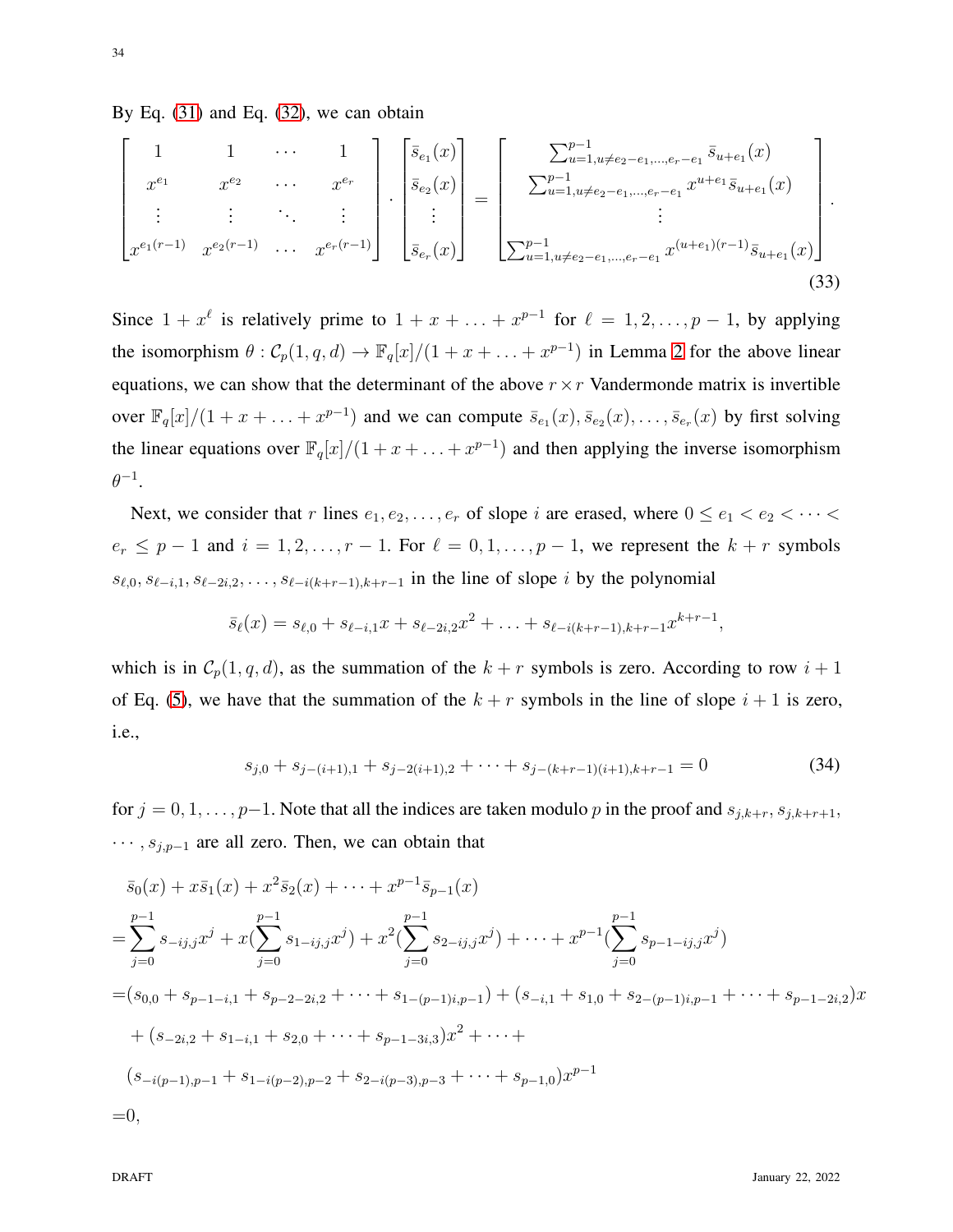,

where the last equation comes from Eq. [\(34\)](#page-33-0). Similarly, according to row  $i + \ell$  of Eq. [\(5\)](#page-8-2), we can compute that

$$
\bar{s}_0(x) + x^{\ell} \bar{s}_1(x) + x^{2\ell} \bar{s}_2(x) + \cdots + x^{(p-1)\ell} \bar{s}_{p-1}(x) = 0,
$$

where  $\ell = 1, 2, \ldots, r - i - 1, -1, -2, \ldots, -i$ , then we can compute

<span id="page-34-0"></span>
$$
x^{e_1 \ell} \bar{s}_{e_1}(x) + x^{e_2 \ell} \bar{s}_{e_2}(x) + \dots + x^{e_r \ell} \bar{s}_{e_r}(x) = \sum_{u=1, u \neq e_2 - e_1, \dots, e_r - e_1}^{p-1} x^{(u+e_1)\ell} \bar{s}_{u+e_1}(x). \tag{35}
$$

Since the summation of the  $p$  symbols in each column is zero, we have

$$
\bar{s}_0(x) + \bar{s}_1(x) + \ldots + \bar{s}_{p-1}(x) = 0,
$$

together with Eq. [\(35\)](#page-34-0), we can obtain

<span id="page-34-1"></span>
$$
\begin{bmatrix}\n1 & 1 & \cdots & 1 \\
x^{e_1} & x^{e_2} & \cdots & x^{e_r} \\
\vdots & \vdots & \ddots & \vdots \\
x^{-e_1} & x^{-e_2} & \cdots & x^{-e_r}\n\end{bmatrix}\n\begin{bmatrix}\n\overline{s}_{e_1}(x) \\
\overline{s}_{e_2}(x) \\
\vdots \\
\overline{s}_{e_r}(x)\n\end{bmatrix} = \n\begin{bmatrix}\n\sum_{u=1, u \neq e_2 - e_1, \ldots, e_r - e_1}^{p-1} \overline{s}_{u+e_1}(x) \\
\sum_{u=1, u \neq e_2 - e_1, \ldots, e_r - e_1}^{p-1} x^{(u+e_1)(r-1)} \overline{s}_{u+e_1}(x) \\
\vdots \\
\sum_{u=1, u \neq e_2 - e_1, \ldots, e_r - e_1}^{p-1} x^{-(u+e_1)} \overline{s}_{u+e_1}(x)\n\end{bmatrix}
$$
\n
$$
x^{-e_1} \qquad x^{-e_2} \qquad \cdots \qquad x^{-e_r}
$$
\n
$$
\begin{bmatrix}\n\overline{s}_{e_1}(x) \\
\overline{s}_{e_r}(x)\n\end{bmatrix} = \n\begin{bmatrix}\n\sum_{u=1, u \neq e_2 - e_1, \ldots, e_r - e_1}^{p-1} x^{(u+e_1)(r-1)} \overline{s}_{u+e_1}(x) \\
\sum_{u=1, u \neq e_2 - e_1, \ldots, e_r - e_1}^{p-1} x^{-(u+e_1)} \overline{s}_{u+e_1}(x) \\
\vdots \\
\sum_{u=1, u \neq e_2 - e_1, \ldots, e_r - e_1}^{p-1} x^{-(u+e_1)(r-1)} \overline{s}_{u+e_1}(x)\n\end{bmatrix}
$$
\n(36)

for  $i = 1, 2, ..., r - 2$  and

<span id="page-34-2"></span>
$$
\begin{bmatrix}\n1 & 1 & \cdots & 1 \\
x^{-e_1} & x^{-e_2} & \cdots & x^{-e_r} \\
\vdots & \vdots & \ddots & \vdots \\
x^{-e_1(r-1)} & x^{-e_2(r-1)} & \cdots & x^{-e_r(r-1)}\n\end{bmatrix}\n\begin{bmatrix}\n\overline{s}_{e_1}(x) \\
\overline{s}_{e_2}(x) \\
\vdots \\
\overline{s}_{e_r}(x)\n\end{bmatrix} = \begin{bmatrix}\n\sum_{u=1, u \neq e_2 - e_1, \dots, e_r - e_1}^{p-1} \overline{s}_{u+e_1}(x) \\
\sum_{u=1, u \neq e_2 - e_1, \dots, e_r - e_1}^{u+e_1} \overline{s}_{u+e_1}(x) \\
\vdots \\
\sum_{u=1, u \neq e_2 - e_1, \dots, e_r - e_1}^{p-1} x^{-(u+e_1)} \overline{s}_{u+e_1}(x)\n\end{bmatrix},
$$
\n
$$
\sum_{u=1, u \neq e_2 - e_1, \dots, e_r - e_1}^{p-1} x^{-(u+e_1)} \overline{s}_{u+e_1}(x)
$$
\n
$$
\vdots
$$
\n
$$
\sum_{u=1, u \neq e_2 - e_1, \dots, e_r - e_1}^{p-1} x^{-(u+e_1)(r-1)} \overline{s}_{u+e_1}(x)
$$
\n
$$
\vdots
$$
\n
$$
\begin{bmatrix}\n\sum_{u=1, u \neq e_2 - e_1, \dots, e_r - e_1}^{p-1} x^{-(u+e_1)(r-1)} \overline{s}_{u+e_1}(x) \\
\vdots \\
\sum_{u=1, u \neq e_2 - e_1, \dots, e_r - e_1}^{p-1} x^{-(u+e_1)(r-1)} \overline{s}_{u+e_1}(x)\n\end{bmatrix}
$$
\n(37)

when  $i = r - 1$ . If the most-left  $r \times r$  matrices in Eq. [\(36\)](#page-34-1) and Eq. [\(37\)](#page-34-2) are invertible in  $\mathbb{F}_q[x]/(1+x+\cdots+x^{p-1})$ , then we can compute the erased r polynomials. By multiplying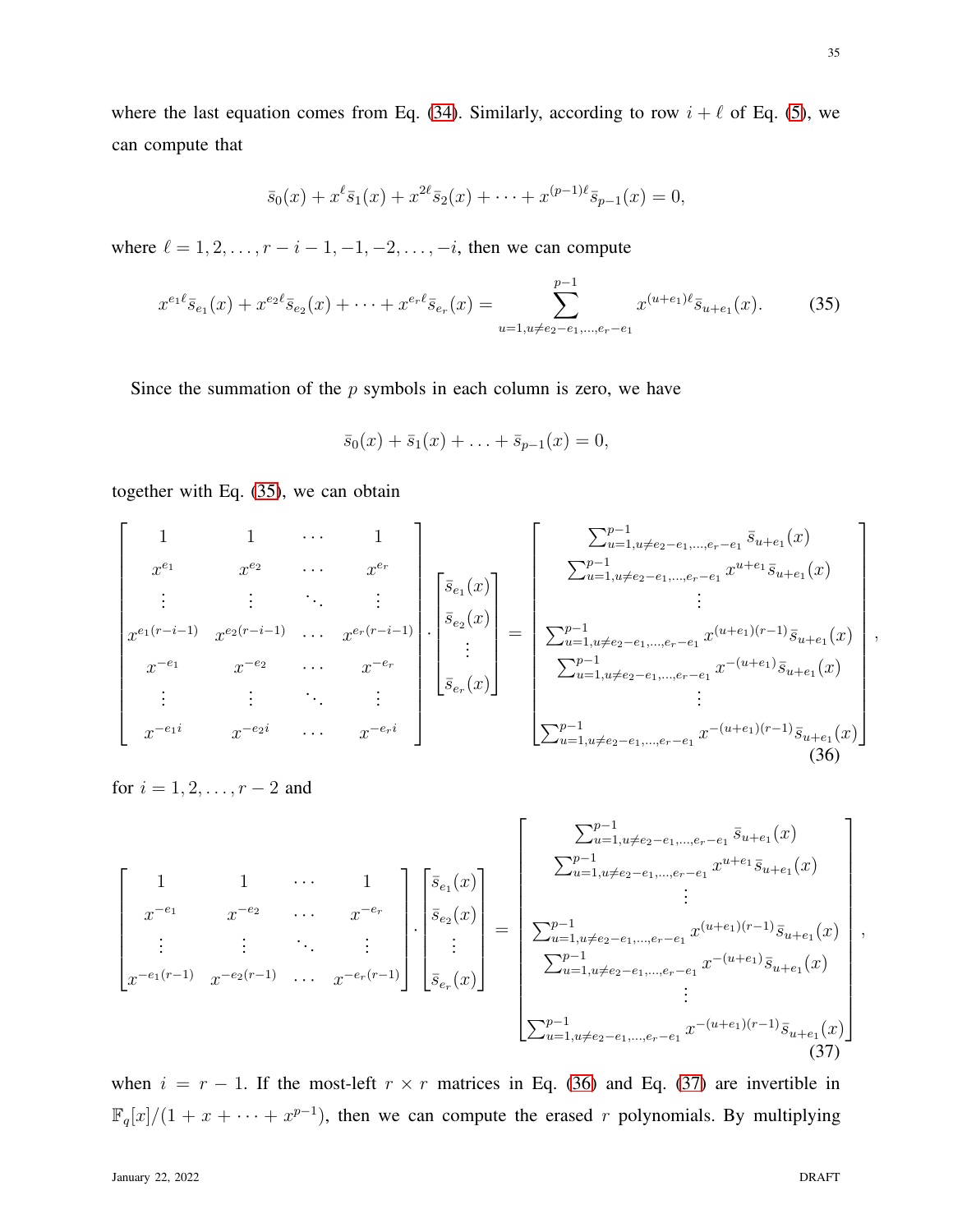36

column  $\ell$  of the  $r \times r$  matrix in Eq. [\(36\)](#page-34-1) by  $x^{e_\ell i}$  for  $\ell = 1, 2, \ldots, r$ , we can obtain the following  $r \times r$  Vandermonde matrix

$$
\begin{bmatrix}\nx^{ie_1} & x^{ie_2} & \cdots & x^{ie_r} \\
x^{(i+1)e_1} & x^{(i+1)e_2} & \cdots & x^{(i+1)e_r} \\
\vdots & \vdots & \ddots & \vdots \\
x^{(r-1)e_1} & x^{(r-1)e_2} & \cdots & x^{(r-1)e_r} \\
x^{(i-1)e_1} & x^{(i-1)e_2} & \cdots & x^{(i-1)e_r} \\
\vdots & \vdots & \ddots & \vdots \\
x^{e_1} & x^{e_2} & \cdots & x^{e_r} \\
1 & 1 & \cdots & 1\n\end{bmatrix} = \begin{bmatrix}\n1 & 1 & \cdots & 1 \\
x^{e_1} & x^{e_2} & \cdots & x^{e_r} \\
\vdots & \vdots & \ddots & \vdots \\
x^{(r-1)e_1} & x^{(r-1)e_2} & \cdots & x^{(r-1)e_r}\n\end{bmatrix}
$$

By a similar argument to that just below Eq. [\(33\)](#page-33-1), we can recover the erased r lines (r polynomials  $\Box$  $\bar{s}_{e_1}(x), \bar{s}_{e_2}(x), \ldots, \bar{s}_{e_r}(x)$  of slope i for  $i = 0, 1, \ldots, r - 1$ .

Theorem 40 in [\[2\]](#page-41-0) is a special case of Theorem [21](#page-32-3) with  $r = 1, 2, 3$  and  $k + r = p$ .

**Example 7.** *Consider the code*  $GEBR(p = 11, \tau = 1, k = 7, r = 4, q, 1)$ *. We have*  $k + r = 11$ *polynomials*

$$
s_j(x) = s_{0,j} + s_{1,j}x + s_{2,j}x^2 + \ldots + s_{10,j}x^{10},
$$

*where*  $j = 0, 1, ..., 10$  *and* 

$$
s_{10,j} = s_{0,j} + s_{1,j} + s_{2,j} + \ldots + s_{9,j}.
$$

*The parity-check matrix of the code is*

$$
\begin{bmatrix} 1 & 1 & 1 & 1 & 1 & 1 & 1 & 1 & 1 & 1 \\ 1 & x & x^2 & x^3 & x^4 & x^5 & x^6 & x^7 & x^8 & x^9 & x^{10} \\ 1 & x^2 & x^4 & x^6 & x^8 & x^{10} & x^{12} & x^{14} & x^{16} & x^{18} & x^{20} \\ 1 & x^3 & x^6 & x^9 & x^{12} & x^{15} & x^{18} & x^{21} & x^{24} & x^{27} & x^{30} \end{bmatrix}.
$$

*According to row* ℓ *of the parity-check matrix, we have*

<span id="page-35-0"></span>
$$
s_{i,0} + s_{i-\ell,1} + s_{i-2\ell,2} + s_{i-3\ell,3} + s_{i-4\ell,4} + s_{i-5\ell,5} + s_{i-6\ell,6} + s_{i-7\ell,7} + s_{i-8\ell,8} + s_{i-9\ell,9} + s_{i-10\ell,10} = 0,\tag{38}
$$

.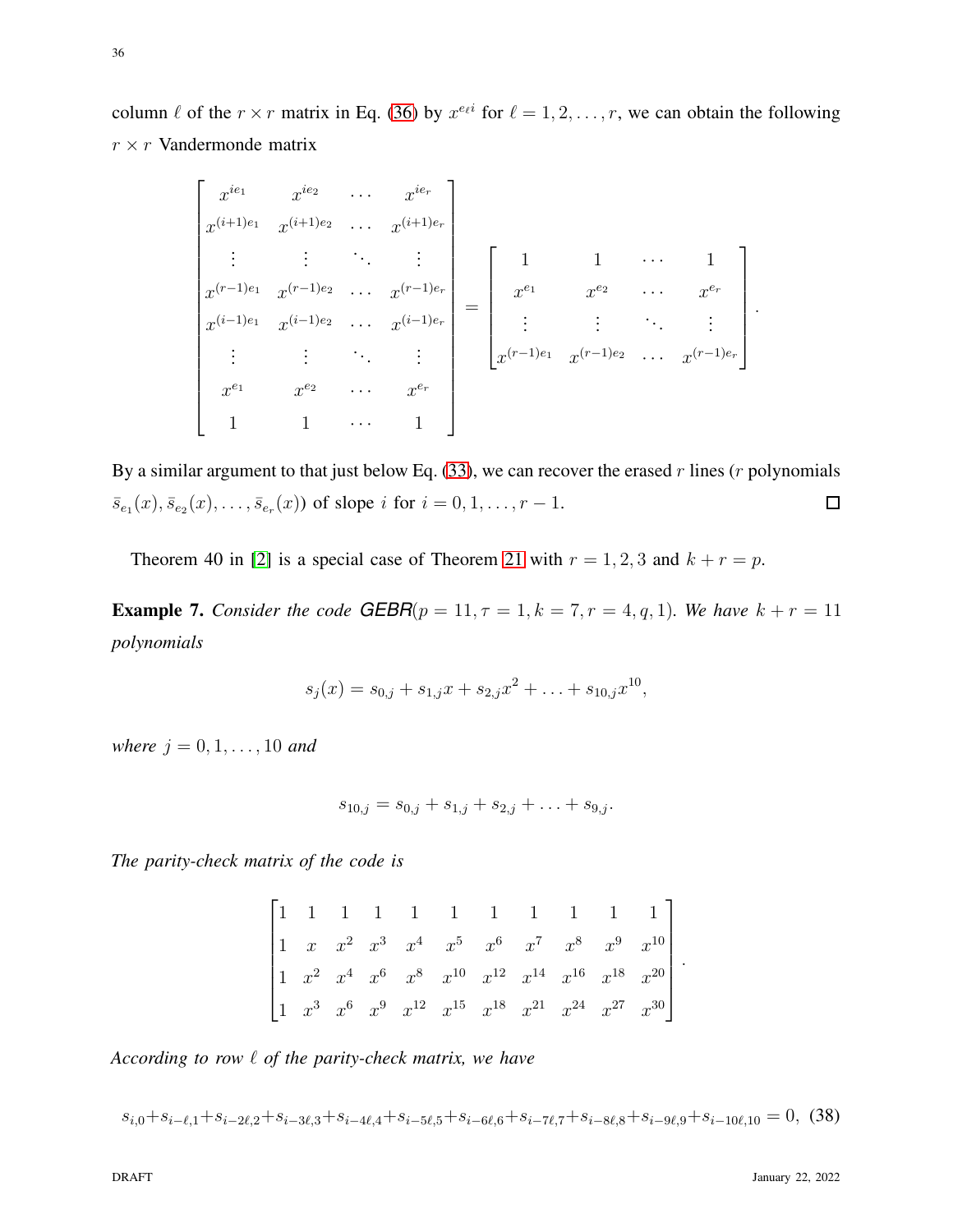*the example. Suppose that the following 44 symbols in four lines of slope 1*

 $s_{0,0}, s_{10,1}, s_{9,2}, s_{8,3}, s_{7,4}, s_{6,5}, s_{5,6}, s_{4,7}, s_{3,8}, s_{2,9}, s_{1,10},$  $s_{1,0}, s_{0,1}, s_{10,2}, s_{9,3}, s_{8,4}, s_{7,5}, s_{6,6}, s_{5,7}, s_{4,8}, s_{3,9}, s_{2,10},$  $s_{2,0}, s_{1,1}, s_{0,2}, s_{10,3}, s_{9,4}, s_{8,5}, s_{7,6}, s_{6,7}, s_{5,8}, s_{4,9}, s_{3,10},$  $s_{3,0}, s_{2,1}, s_{1,2}, s_{0,3}, s_{10,4}, s_{9,5}, s_{8,6}, s_{7,7}, s_{6,8}, s_{5,9}, s_{4,10},$ 

*are erased. For*  $i = 0, 1, \ldots, 10$ , we represent the following 11 symbols

 $s_{i,0}, s_{i-1,1}, s_{i-2,2}, s_{i-3,3}, s_{i-4,4}, s_{i-5,5}, s_{i-6,6}, s_{i-7,7}, s_{i-8,8}, s_{i-9,9}, s_{i-10,10},$ 

*in the line of slope 1 by the polynomial*

<span id="page-36-0"></span>
$$
\bar{s}_i(x) = s_{i,0} + s_{i-1,1}x + s_{i-2,2}x^2 + \dots + s_{i-10,10}x^{10}.
$$
 (39)

*By row*  $\ell = 1$  *(the second row) of the parity-check matrix, we have that the summation of all the coefficients of*  $\bar{s}_i(x)$  *is zero. Therefore,*  $\bar{s}_i(x) \in C_p(1, q, d)$ *. We need to recover four polynomials*  $\bar{s}_0(x), \bar{s}_1(x), \bar{s}_2(x), \bar{s}_3(x)$  *from the other 7 polynomials. By Eq.* [\(38\)](#page-35-0) *with*  $\ell = 0$ *, we have* 

$$
s_{i,0} + s_{i,1} + s_{i,2} + s_{i,3} + s_{i,4} + s_{i,5} + s_{i,6} + s_{i,7} + s_{i,8} + s_{i,9} + s_{i,10} = 0,
$$

*where*  $i = 0, 1, \ldots, 10$ *. Recall that the polynomial*  $\bar{s}_i(x)$  *is given in Eq.* [\(39\)](#page-36-0)*, we have* 

$$
\bar{s}_0(x) + x^{10}\bar{s}_1(x) + x^9\bar{s}_2(x) + \cdots + x\bar{s}_{10}(x) = 0.
$$

*When*  $\ell = 2, 3$ *, with the same argument, we have* 

$$
\overline{s}_0(x) + x\overline{s}_1(x) + x^2\overline{s}_2(x) + \dots + x^{10}\overline{s}_{10}(x) = 0,
$$
  

$$
\overline{s}_0(x) + x^2\overline{s}_1(x) + x^4\overline{s}_2(x) + \dots + x^{20}\overline{s}_{10}(x) = 0.
$$

*Since the summation of the 11 symbols in each column is zero, we have*

$$
\bar{s}_0(x) + \bar{s}_1(x) + \bar{s}_2(x) + \cdots + \bar{s}_{10}(x) = 0.
$$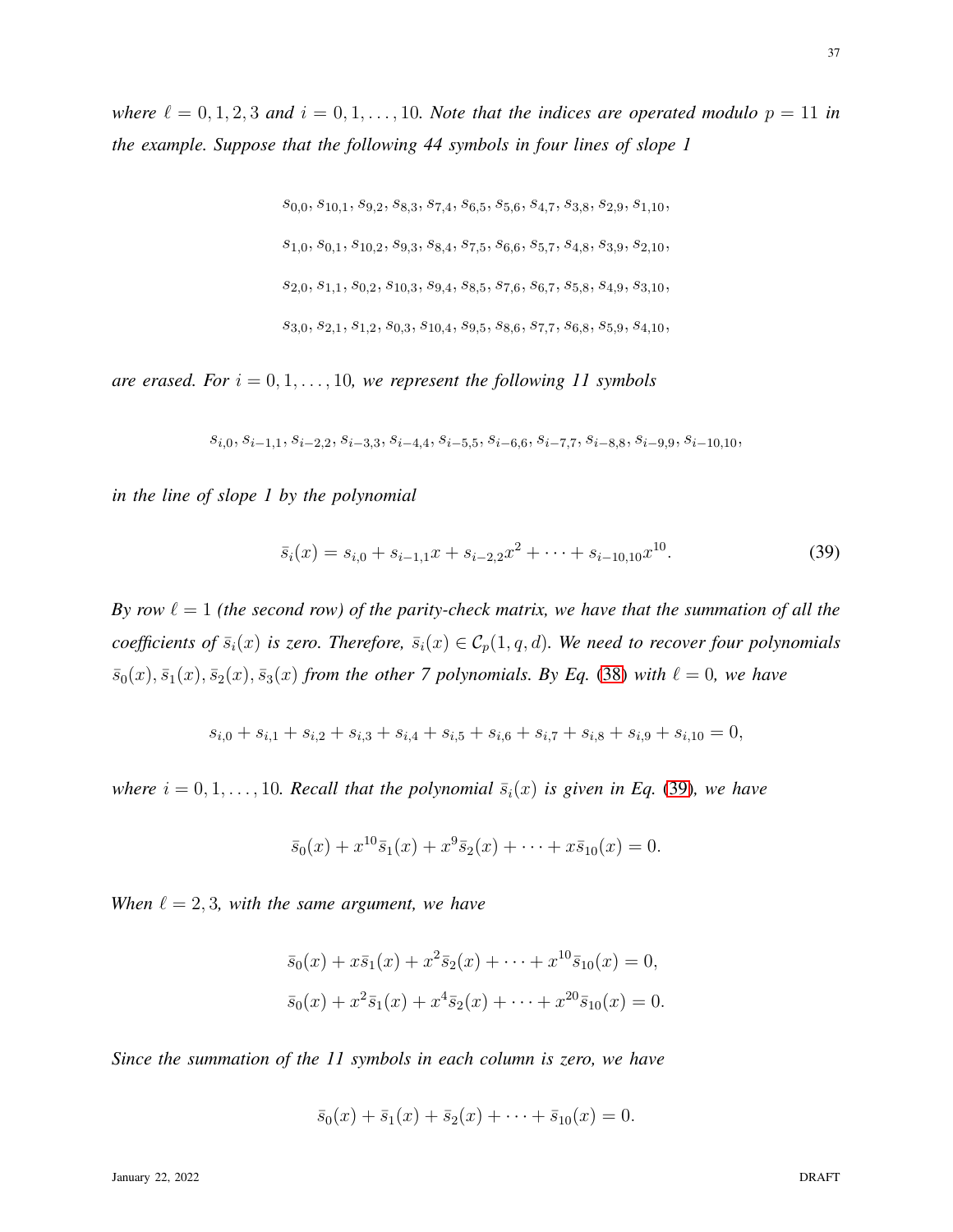*Therefore, we obtain*

$$
\begin{bmatrix}\n1 & x^{10} & x^{9} & x^{8} \\
1 & 1 & 1 & 1 \\
1 & x & x^{2} & x^{3} \\
1 & x^{2} & x^{4} & x^{6}\n\end{bmatrix}\n\cdot\n\begin{bmatrix}\n\overline{s}_{0}(x) \\
\overline{s}_{1}(x) \\
\overline{s}_{2}(x) \\
\overline{s}_{3}(x)\n\end{bmatrix}
$$
\n=\n
$$
\begin{bmatrix}\nx^{7}\overline{s}_{4}(x) + x^{6}\overline{s}_{5}(x) + x^{5}\overline{s}_{6}(x) + x^{4}\overline{s}_{7}(x) + x^{3}\overline{s}_{8}(x) + x^{2}\overline{s}_{9}(x) + x\overline{s}_{10}(x) \\
x^{4}\overline{s}_{4}(x) + x^{5}\overline{s}_{5}(x) + x^{6}\overline{s}_{6}(x) + x^{7}\overline{s}_{7}(x) + x^{8}\overline{s}_{8}(x) + x^{9}\overline{s}_{9}(x) + x^{10}\overline{s}_{10}(x) \\
x^{8}\overline{s}_{4}(x) + x^{10}\overline{s}_{5}(x) + x^{12}\overline{s}_{6}(x) + x^{14}\overline{s}_{7}(x) + x^{16}\overline{s}_{8}(x) + x^{18}\overline{s}_{9}(x) + x^{20}\overline{s}_{10}(x)\n\end{bmatrix}.
$$

*Since*

$$
\begin{bmatrix} 1 & x^{10} & x^9 & x^8 \\ 1 & 1 & 1 & 1 \\ 1 & x & x^2 & x^3 \\ 1 & x^2 & x^4 & x^6 \end{bmatrix}
$$
 column 1 x x, column 2 x x<sup>2</sup>, column 3 x x<sup>3</sup> 
$$
\begin{bmatrix} 1 & 1 & 1 & 1 \\ 1 & x & x^2 & x^3 \\ 1 & x^2 & x^4 & x^6 \\ 1 & x^3 & x^6 & x^9 \end{bmatrix}
$$

*we have*

$$
\det\begin{bmatrix} 1 & x^{10} & x^9 & x^8 \\ 1 & 1 & 1 & 1 \\ 1 & x & x^2 & x^3 \\ 1 & x^2 & x^4 & x^6 \end{bmatrix} = x^6 \cdot \det\begin{bmatrix} 1 & 1 & 1 & 1 \\ 1 & x & x^2 & x^3 \\ 1 & x^2 & x^4 & x^6 \\ 1 & x^3 & x^6 & x^9 \end{bmatrix}
$$

$$
= x^6(1+x)(1+x^2)(1+x^3)(x+x^2)(x+x^3)(x^2+x^3),
$$

which is relatively prime to  $1 + x + \ldots + x^{10}$ . Therefore, we can solve  $\bar{s}_0(x), \bar{s}_1(x), \bar{s}_2(x), \bar{s}_3(x)$ . *Specifically, we can compute the four polynomials by Algorithm [1.](#page-21-0)*

We can not employ the above method for the case of  $\tau \geq 2$  in general, as the polynomial representing the  $k + r$  erased symbols in the line of a slope is not in  $C_{p\tau}(1, q, d)$ . We show in the next theorem that the code GEBR $(p, \tau, k, r, q, 1)$  can recover up to  $\tau$  erased lines of a slope, when  $\tau \geq 2$ . Note that the erased  $\tau$  lines are not arbitrary.

<span id="page-37-0"></span>**Theorem 22.** *The code*  $GEBR(p, \tau, k, r, q, 1)$  *can recover any*  $\tau$  *erased lines*  $e_1, e_2, \ldots, e_{\tau}$  *of slope i for*  $i = 0, 1, \ldots, r - 1$ *, where*  $\tau \nmid (e_{\alpha} - e_{\beta})$  *for*  $\alpha \neq \beta \in \{1, 2, \ldots, \tau\}$ *.*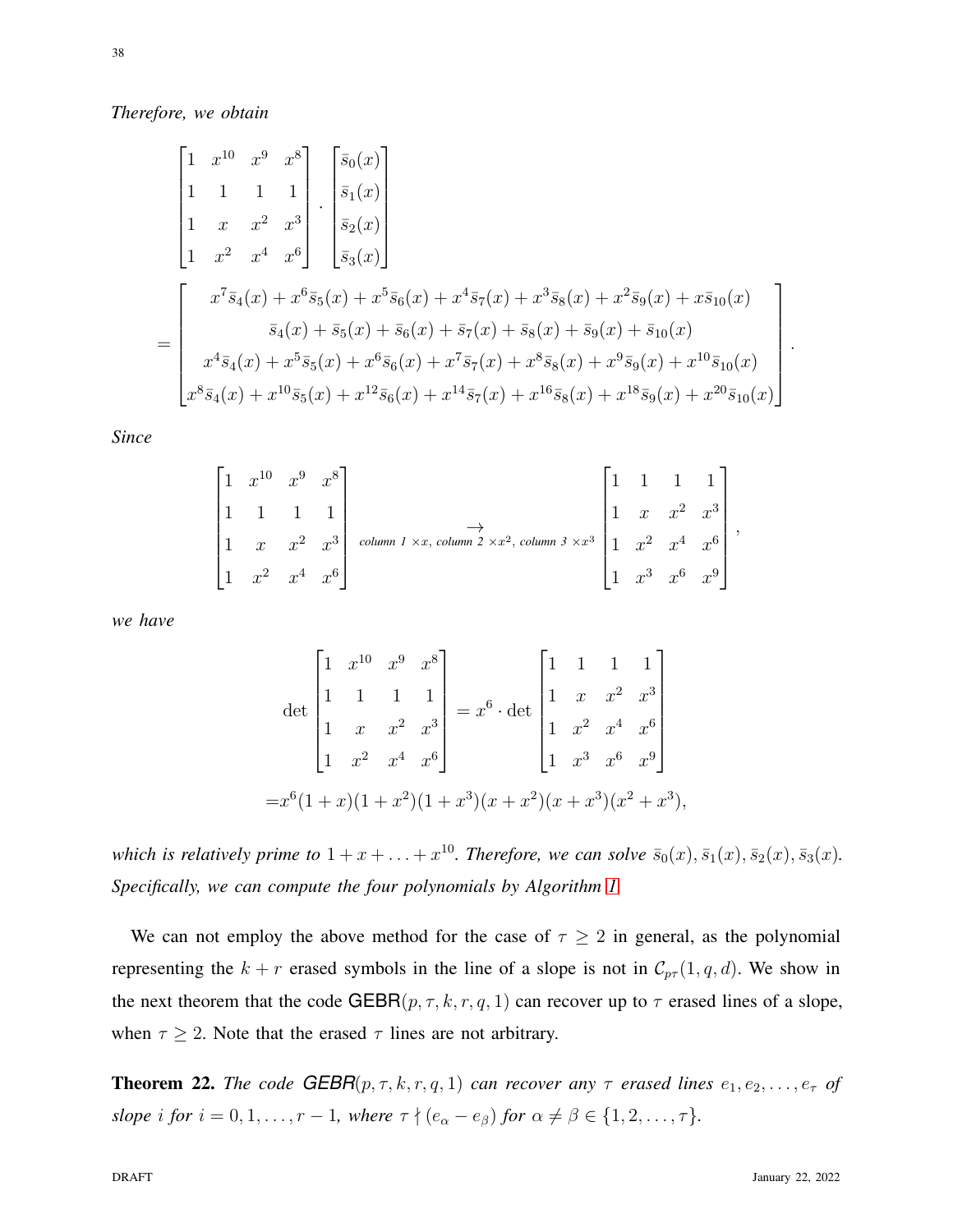*Proof.* Suppose that  $\tau$  lines  $e_1, e_2, \ldots, e_{\tau}$  of slope i are erased, where  $\tau \nmid (e_{\alpha} - e_{\beta})$  for  $\alpha \neq$  $\beta \in \{1, 2, \ldots, \tau\}$ . For  $\ell = e_1, e_2, \ldots, e_{\tau}$ , the erased  $k + r$  symbols in the line of slope i are  $s_{\ell,0}, s_{\ell-i,1}, s_{\ell-2i,2}, \ldots, s_{\ell-(k+r-1)i,k+r-1}$ . By Lemma [4,](#page-7-0) we have

$$
s_{\ell,j} = \sum_{\mu=1}^{p-1} s_{\mu\tau+\ell,j},
$$

where  $\ell = 0, 1, \ldots, p\tau - 1$  and  $j = 0, 1, \ldots, k + r - 1$ . For any  $\ell = e_1, e_2, \ldots, e_{\tau}$  and  $j =$  $0, 1, \ldots, k+r-1$ , the symbol  $s_{\ell-ji,j}$  is erased and the other  $p-1$  symbols  $s_{\ell-ji+\tau,j}, s_{\ell-ji+2\tau,j}, \ldots$  $s_{\ell-ji+(p-1)\tau,j}$  are not erased, as  $\tau \nmid (e_\alpha-e_\beta)$  for  $\alpha \neq \beta \in \{1,2,\ldots,\tau\}$ . Therefore, we can recover the erased symbol  $s_{\ell-j,i,j}$  by

$$
s_{\ell-ji,j} = s_{\ell-ji+\tau,j} + s_{\ell-ji+2\tau,j} + \ldots + s_{\ell-ji+(p-1)\tau,j}.
$$

By Theorem [22,](#page-37-0)  $GEBR(p, \tau, k, r, q, 1)$  can recover up to  $\tau$  specified erased lines of slope i, for general parameter r. In the following, we consider the code with  $r = 2$  and  $\tau \geq 2$ .

<span id="page-38-2"></span>**Theorem 23.** *If*  $\tau \geq 2$  *and*  $p\tau > 2(k + r - 1)$ *, then the code GEBR*( $p, \tau, k, r = 2, q, 1$ ) *can recover any two erased lines of slope i for*  $i = 0, 1$ *.* 

*Proof.* Recall that  $s_{i,j}$  is the entry in row i and column j of the array in GEBR $(p, \tau, k, 2, q, 1)$ , where  $i = 0, 1, \ldots, p\tau - 1$  and  $j = 0, 1, \ldots, k + r - 1$ . Suppose that two lines of slope 0 are erased, i.e., rows  $\alpha$  and  $\beta$  of the array are erased, where  $0 \le \alpha < \beta \le p\tau - 1$ . We need to recover  $s_{\alpha,j}$  and  $s_{\beta,j}$  for  $j = 0, 1, \ldots, k + r - 1$  from the other symbols.

As  $r = 2$ , according to Eq. [\(5\)](#page-8-2), we have that

$$
\sum_{j=0}^{k+r-1} s_{i,j} = 0 \text{ for } i = 0, 1, \dots, p\tau - 1,
$$
 (40)

and

<span id="page-38-0"></span>
$$
\sum_{j=0}^{k+r-1} s_{i-j,j} = 0 \text{ for } i = 0, 1, \dots, p\tau - 1.
$$
 (41)

If  $\tau \nmid (\beta - \alpha)$ , then we can recover  $s_{\alpha,j}$  and  $s_{\beta,j}$  by

<span id="page-38-1"></span>
$$
s_{\alpha,j} = \sum_{\ell=1}^{p-1} s_{\ell\tau + \alpha,j},
$$
  
\n
$$
s_{\beta,j} = \sum_{\ell=1}^{p-1} s_{\ell\tau + \beta,j},
$$
\n(42)

according to Eq. [\(4\)](#page-7-0).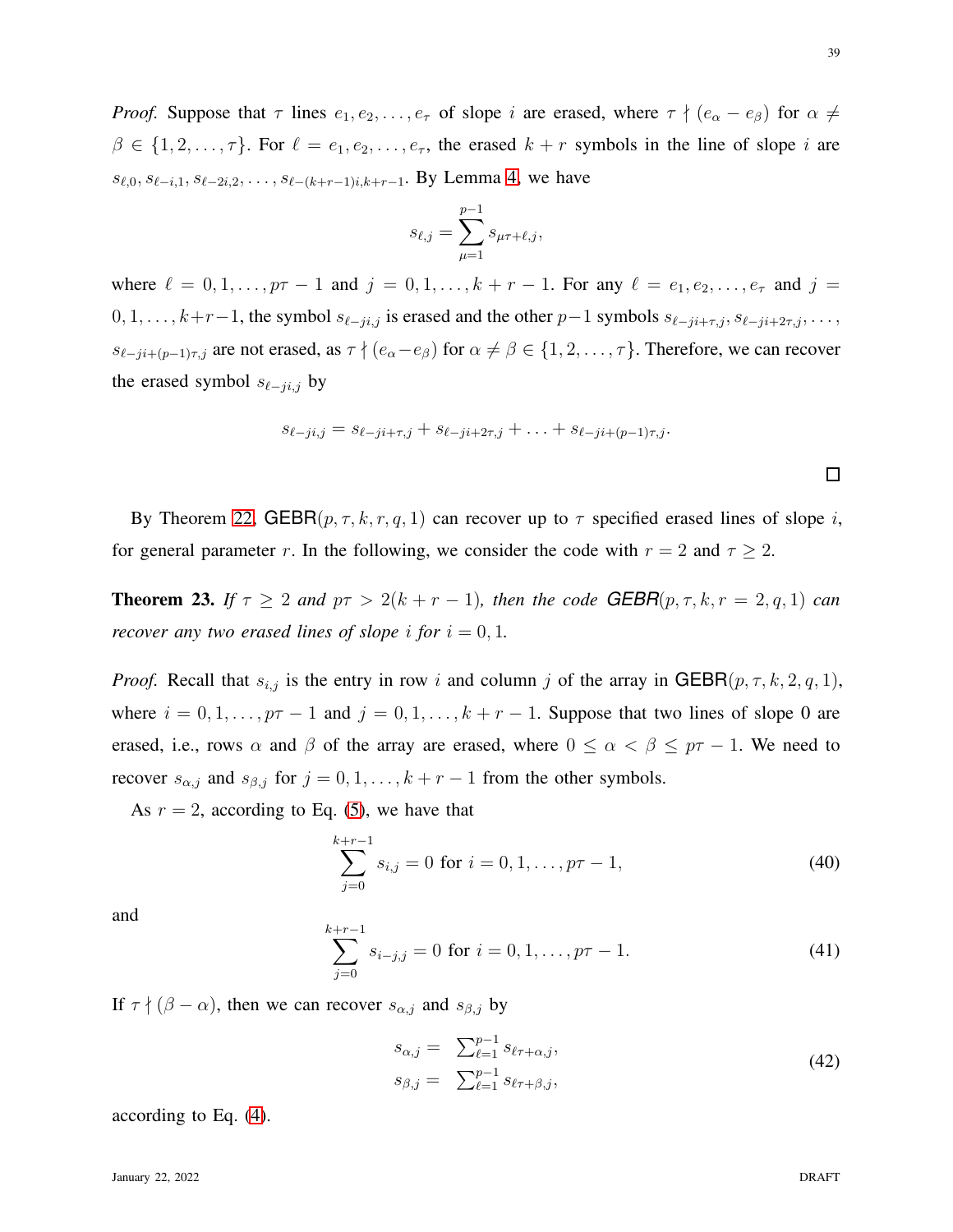40

Next, we assume that  $\tau | (\beta - \alpha)$ . By Eq. [\(41\)](#page-38-0) with  $i = \alpha$  and  $i = \beta$ , we have

$$
s_{\alpha,0} + s_{\alpha-1,1} + \ldots + s_{\alpha-(k+r-1),k+r-1} = 0,
$$
  

$$
s_{\beta,0} + s_{\beta-1,1} + \ldots + s_{\beta-(k+r-1),k+r-1} = 0.
$$

If  $0 \leq \alpha - (k + r - 1)$ , or  $0 \geq \alpha - (k + r - 1)$  and  $\beta < p\tau + \alpha - (k + r - 1)$ , then we can recover  $s_{\alpha,0}$  by

$$
s_{\alpha,0} = s_{\alpha-1,1} + s_{\alpha-2,2} + \ldots + s_{\alpha-(k+r-1),k+r-1}.
$$

Otherwise, we have  $\beta \geq p\tau + \alpha - (k + r - 1)$ , then  $\beta - (k + r - 1) \geq p\tau + \alpha - 2(k + r - 1) > \alpha$ by assumption and we can recover  $s_{\beta,0}$  by

$$
s_{\beta,0}=s_{\beta-1,1}+s_{\beta-2,2}+\ldots+s_{\beta-(k+r-1),k+r-1}.
$$

Once  $s_{\alpha,0}$  or  $s_{\beta,0}$  is known, we can recover  $s_{\beta,0}$  or  $s_{\alpha,0}$  by Eq. [\(42\)](#page-38-1) with  $j = 0$ . By repeating the above procedure for  $i = \alpha + 1, \alpha + 2, \ldots, \alpha + k + r - 1$  and  $i = \beta + 1, \beta + 2, \ldots, \beta + k + r - 1$ , we can recover all 2n symbols  $s_{\alpha,j}$  and  $s_{\beta,j}$  for  $j = 0, 1, \ldots, k + r - 1$ .

Next, we assume that two lines of slope 1 are erased, i.e.,  $s_{\alpha,0}, s_{\alpha-1,1}, \ldots, s_{\alpha-(k+r-1),k+r-1}$ and  $s_{\beta,0}, s_{\beta-1,1}, \ldots, s_{\beta-(k+r-1),k+r-1}$  are erased. If  $\tau \nmid (\beta - \alpha)$ , we can recover  $s_{\alpha-j,j}$  and  $s_{\beta-j,j}$ by

$$
s_{\alpha-j,j} = \sum_{\ell=1}^{p-1} s_{\ell\tau+\alpha-j,j},
$$
  
\n
$$
s_{\beta-j,j} = \sum_{\ell=1}^{p-1} s_{\ell\tau+\beta-j,j},
$$
\n(43)

within the column. When  $\tau \mid (\beta - \alpha)$ , we can recover the symbol  $s_{\alpha-(k+r-1),k+r-1}$  by

$$
s_{\alpha-(k+r-1),k+r-1} = s_{\alpha-(k+r-1),0} + s_{\alpha-(k+r-1),1} + \ldots + s_{\alpha-(k+r-1),k+r-2}
$$

if  $\alpha - (k + r - 1) \ge 0$  or  $\alpha - (k + r - 1) < 0$  and  $p\tau + \alpha - (k + r - 1) > \beta$ , or recover the symbol  $s_{\beta,0}$  by

$$
s_{\beta,0} = s_{\beta,1} + s_{\beta,2} + \ldots + s_{\beta,k+r-1}
$$

if  $\beta > p\tau+\alpha-(k+r-1)$ . Once  $s_{\alpha-(k+r-1),k+r-1}$  or  $s_{\beta,0}$  is known, we can recover  $s_{\beta-(k+r-1),k+r-1}$ or  $s_{\alpha,0}$  by Eq. [\(42\)](#page-38-1) with  $j = k + r - 1$  or  $j = 0$ . Similarly, we can recover all 2n symbols in the erased two lines of slope 1.  $\Box$ 

The next theorem shows that  $GEBR(p, \tau, k, r = 2, q, 1)$  can recover more than two erased lines of slope i, if  $\tau$  is large.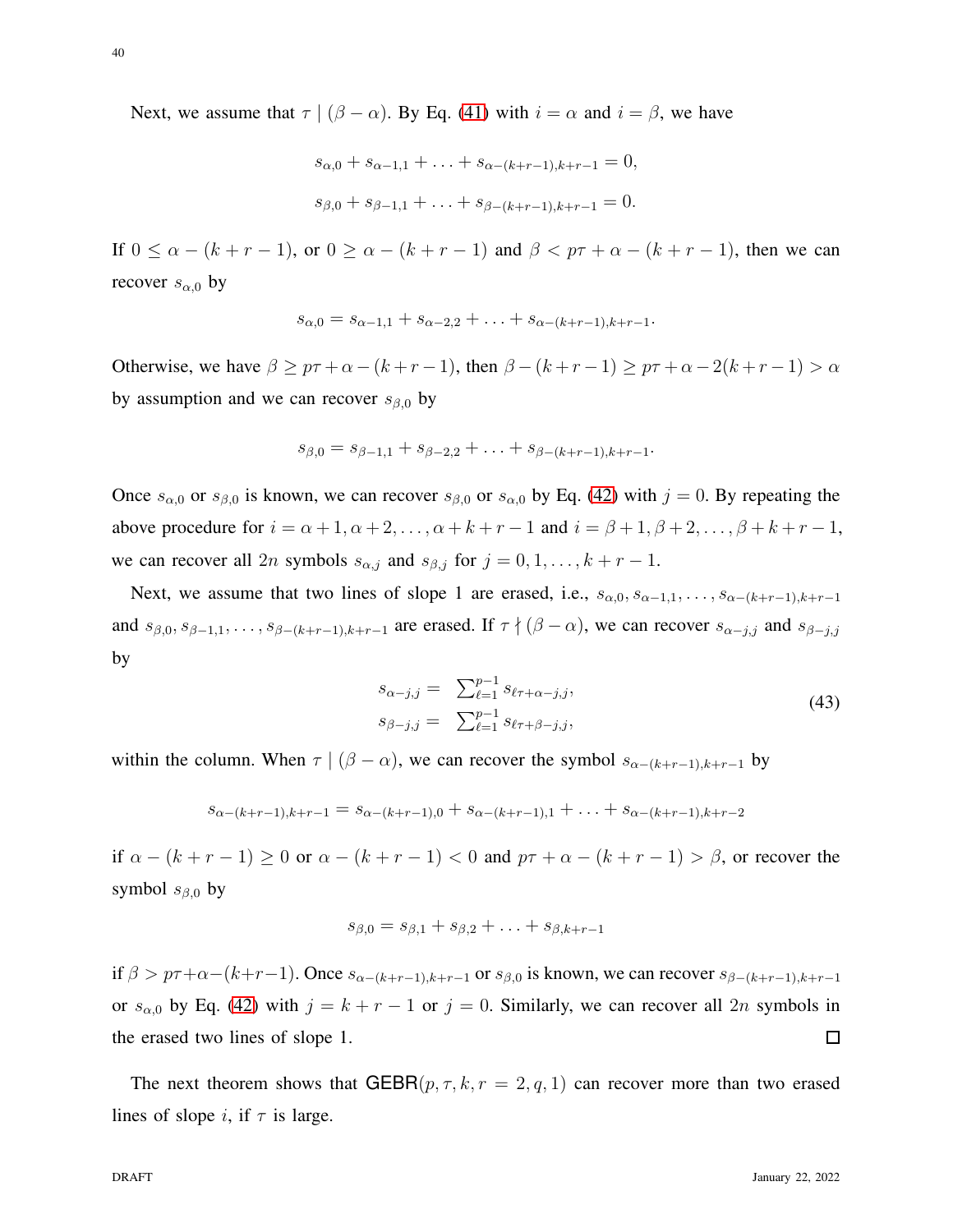**Theorem 24.** *If*  $\tau > k + r - 1$ *, then the code GEBR* $(p, \tau, k, r = 2, q, 1)$  *can recover any three erased lines of slope i for*  $i = 0, 1$ *.* 

*Proof.* Suppose that rows  $\alpha$ ,  $\beta$  and  $\gamma$  of the array are erased, where  $0 \le \alpha < \beta < \gamma \le p\tau - 1$ . We want to recover  $s_{\alpha,j}$ ,  $s_{\beta,j}$  and  $s_{\gamma,j}$  for  $j = 0, 1, \ldots, k + r - 1$  from the other symbols.

According to Eq. [\(5\)](#page-8-2), we have that

<span id="page-40-1"></span>
$$
\sum_{j=0}^{k+r-1} s_{i,j} = 0 \text{ for } i = 0, 1, ..., p\tau - 1,
$$
  

$$
\sum_{j=0}^{k+r-1} s_{i-j,j} = 0 \text{ for } i = 0, 1, ..., p\tau - 1.
$$
 (44)

If  $\tau \nmid (\beta - \alpha)$  and  $\tau \nmid (\gamma - \beta)$ , then we can recover  $s_{\alpha, j}$ ,  $s_{\beta, j}$  and  $s_{\gamma, j}$  by

<span id="page-40-0"></span>
$$
s_{\alpha,j} = \sum_{\ell=1}^{p-1} s_{\ell\tau + \alpha,j},
$$
  
\n
$$
s_{\beta,j} = \sum_{\ell=1}^{p-1} s_{\ell\tau + \beta,j},
$$
  
\n
$$
s_{\gamma,j} = \sum_{\ell=1}^{p-1} s_{\ell\tau + \gamma,j},
$$
\n(45)

according to Eq. [\(4\)](#page-7-0). If  $\tau \mid (\beta - \alpha)$  and  $\tau \nmid (\gamma - \beta)$ , then we can first recover  $s_{\gamma, j}$  by Eq. [\(45\)](#page-40-0) and then recover  $s_{\alpha,j}$  and  $s_{\beta,j}$  by Theorem [23.](#page-38-2) Similarly, we can recover the erased symbols if  $\tau \nmid (\beta - \alpha)$  and  $\tau \mid (\gamma - \beta)$ .

In the following, we assume that  $\tau | (\beta - \alpha)$  and  $\tau | (\gamma - \beta)$ . By Eq. [\(44\)](#page-40-1), we have

$$
s_{\alpha+j,0} + \ldots + s_{\alpha+1,j-1} + s_{\alpha,j} + s_{\alpha-1,j+1} + \ldots + s_{\alpha-(k+r-1)+j,k+r-1} = 0,
$$
  
\n
$$
s_{\beta+j,0} + \ldots + s_{\beta+1,j-1} + s_{\beta,j} + s_{\beta-1,j+1} + \ldots + s_{\beta-(k+r-1)+j,k+r-1} = 0,
$$
  
\n
$$
s_{\gamma+j,0} + \ldots + s_{\gamma+1,j-1} + s_{\gamma,j} + s_{\gamma-1,j+1} + \ldots + s_{\gamma-(k+r-1)+j,k+r-1} = 0,
$$

where  $j = 0, 1, ..., k + r - 1$ . As  $\tau > k + r - 1$ , we have

 $\alpha + j < \beta, 0 < \alpha - (k + r - 1) + j$  or  $0 > \alpha - (k + r - 1) + j$  and  $p\tau + \alpha - (k + r - 1) + j > \gamma$ ,  $\alpha < \beta - (k + r - 1) + i$  and  $\gamma > \beta + i$ ,

 $\beta < \gamma - (k + r - 1) + i$  and  $p\tau + \alpha > \gamma + i$ ,

for  $j = 0, 1, \ldots, k + r - 1$  and we can recover  $s_{\alpha, j}, s_{\beta, j}, s_{\gamma, j}$  by

$$
s_{\alpha,j} = s_{\alpha+j,0} + \ldots + s_{\alpha+1,j-1} + s_{\alpha-1,j+1} + \ldots + s_{\alpha-(k+r-1)+j,k+r-1},
$$
  
\n
$$
s_{\beta,j} = s_{\beta+j,0} + \ldots + s_{\beta+1,j-1} + s_{\beta-1,j+1} + \ldots + s_{\beta-(k+r-1)+j,k+r-1},
$$
  
\n
$$
s_{\gamma,j} = s_{\gamma+j,0} + \ldots + s_{\gamma+1,j-1} + s_{\gamma-1,j+1} + \ldots + s_{\gamma-(k+r-1)+j,k+r-1}.
$$

Similarly, we can recover all 2n symbols in any erased three lines of slope 1.

 $\Box$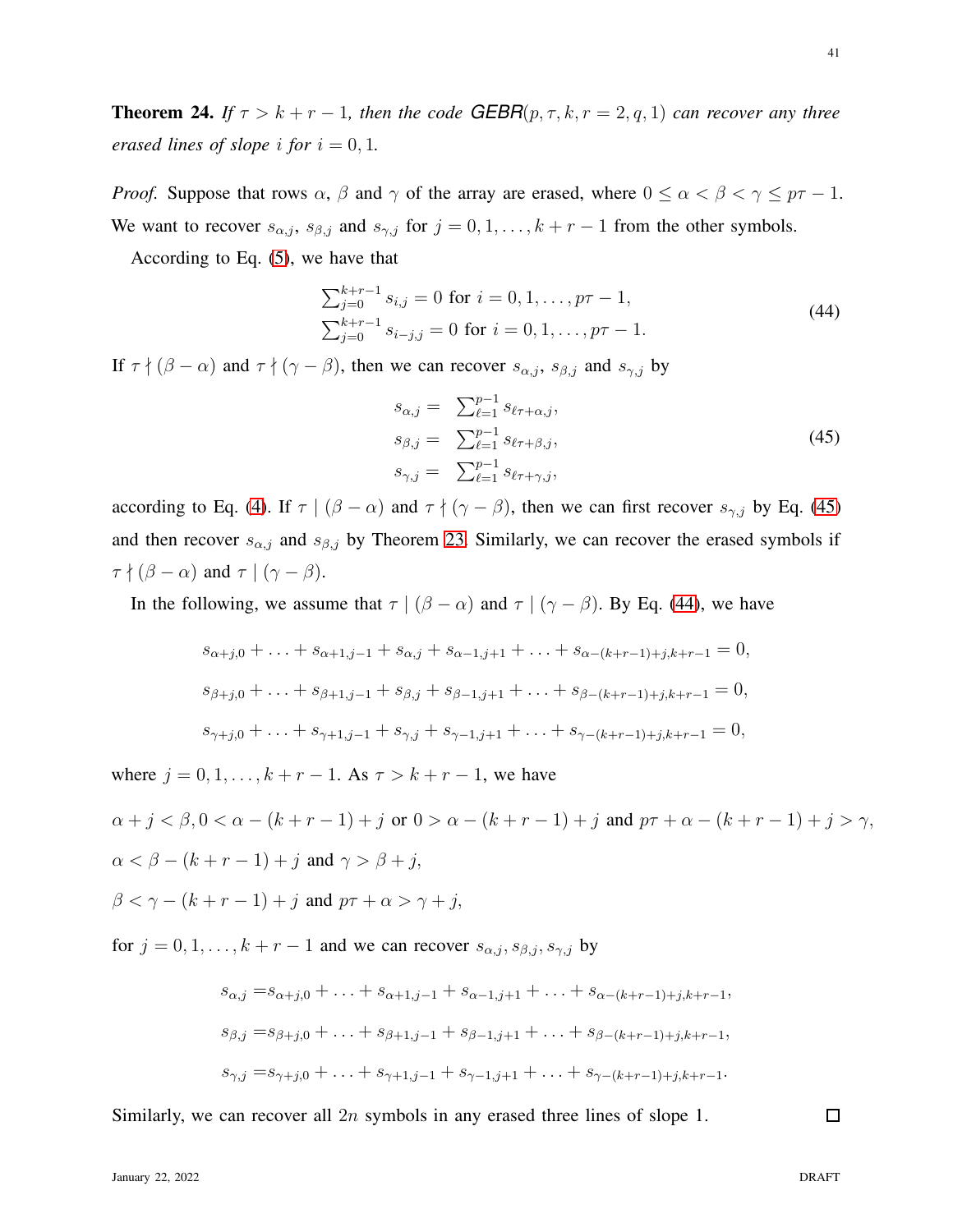<span id="page-41-11"></span>The recovery of erased lines of slope i in GEBR $(p, \tau, k, r, q, 1)$  for general parameters  $\tau$  and  $r$  is an open problem and is a subject of future work.

#### VII. CONCLUSION

In this paper, we propose a coding method of array codes that has local repair property. We present the constructions of GEBR codes and GEIP codes based on the proposed coding method that can support much more parameters, compared with EBR codes and EIP codes, respectively. We propose an efficient LU decoding method for GEBR codes and GEIP codes based on the LU factorization of Vandermonde matrix. When  $\tau$  is large, we show that GEBR codes have both larger minimum symbol distance and larger recovery ability of erased lines for some parameters, compared with EBR codes.

#### **REFERENCES**

- <span id="page-41-1"></span><span id="page-41-0"></span>[1] W. You, H. Hou, Y. S. Han, P. P. C. Lee, and G. Han, "Generalized Expanded-Blaum-Roth Codes and Their Efficient Encoding/Decoding," in *Proc. IEEE GLOBECOM*, 2020.
- <span id="page-41-2"></span>[2] M. Blaum and S. R. Hetzler, "Array Codes with Local Properties," *IEEE Trans. Information Theory*, vol. 66, no. 6, pp. 3675–3690, 2020.
- [3] D. A. Patterson, P. Chen, G. Gibson, and R. H. Katz, "Introduction to Redundant Arrays of Inexpensive Disks (RAID)," in *Digest of Papers. COMPCON Spring 89. Thirty-Fourth IEEE Computer Society International Conference: Intellectual Leverage*, 1989, pp. 112–117.
- <span id="page-41-4"></span><span id="page-41-3"></span>[4] M. Blaum, J. Brady, J. Bruck, and Jai Menon, "EVENODD: An Efficient Scheme for Tolerating Double Disk Failures in RAID Architectures," *IEEE Trans. on Computers*, vol. 44, no. 2, pp. 192–202, 1995.
- <span id="page-41-5"></span>[5] H. Hou and P. P. C. Lee, "A New Construction of EVENODD Codes With Lower Computational Complexity," *IEEE Communications Letters*, vol. 22, no. 6, pp. 1120–1123, 2018.
- [6] P. Corbett, B. English, A. Goel, T. Grcanac, S. Kleiman, J. Leong, and S. Sankar, "Row-Diagonal Parity for Double Disk Failure Correction," in *Proceedings of the 3rd USENIX Conference on File and Storage Technologies*. San Francisco, CA, 2004, pp. 1–14.
- <span id="page-41-7"></span><span id="page-41-6"></span>[7] C. Huang and L. Xu, "STAR: An Efficient Coding Scheme for Correcting Triple Storage Node Failures," *IEEE Trans. on Computers*, vol. 57, no. 7, pp. 889–901, 2008.
- <span id="page-41-8"></span>[8] H. Hou and P. P. C. Lee, "STAR+ Codes: Triple-Fault-Tolerant Codes with Asymptotically Optimal Updates and Efficient Encoding/Decoding," in *Proceedings of the 2021 IEEE Information Theory Workshop (ITW 2021)*, 2021.
- <span id="page-41-9"></span>[9] H. Hou, P. P. C. Lee, Y. S. Han, and Y. Hu, "Triple-Fault-Tolerant Binary MDS Array Codes with Asymptotically Optimal Repair," in *2017 IEEE International Symposium on Information Theory (ISIT)*, 2017, pp. 839–843.
- <span id="page-41-10"></span>[10] M. Blaum, "A Family of MDS Array Codes with Minimal Number of Encoding Operations," in *IEEE International Symposium on Information Theory*, 2006.
- [11] M. Blaum, J. Brady, J. Bruck, J. Jai Menon, and V. Alexander, "The EVENODD Code and its Generalization: An Effcient Scheme for Tolerating Multiple Disk Failures in RAID Architectures," in *High Performance Mass Storage and Parallel I/O*. Wiley-IEEE Press, 2002, ch. 8, pp. 187–208.